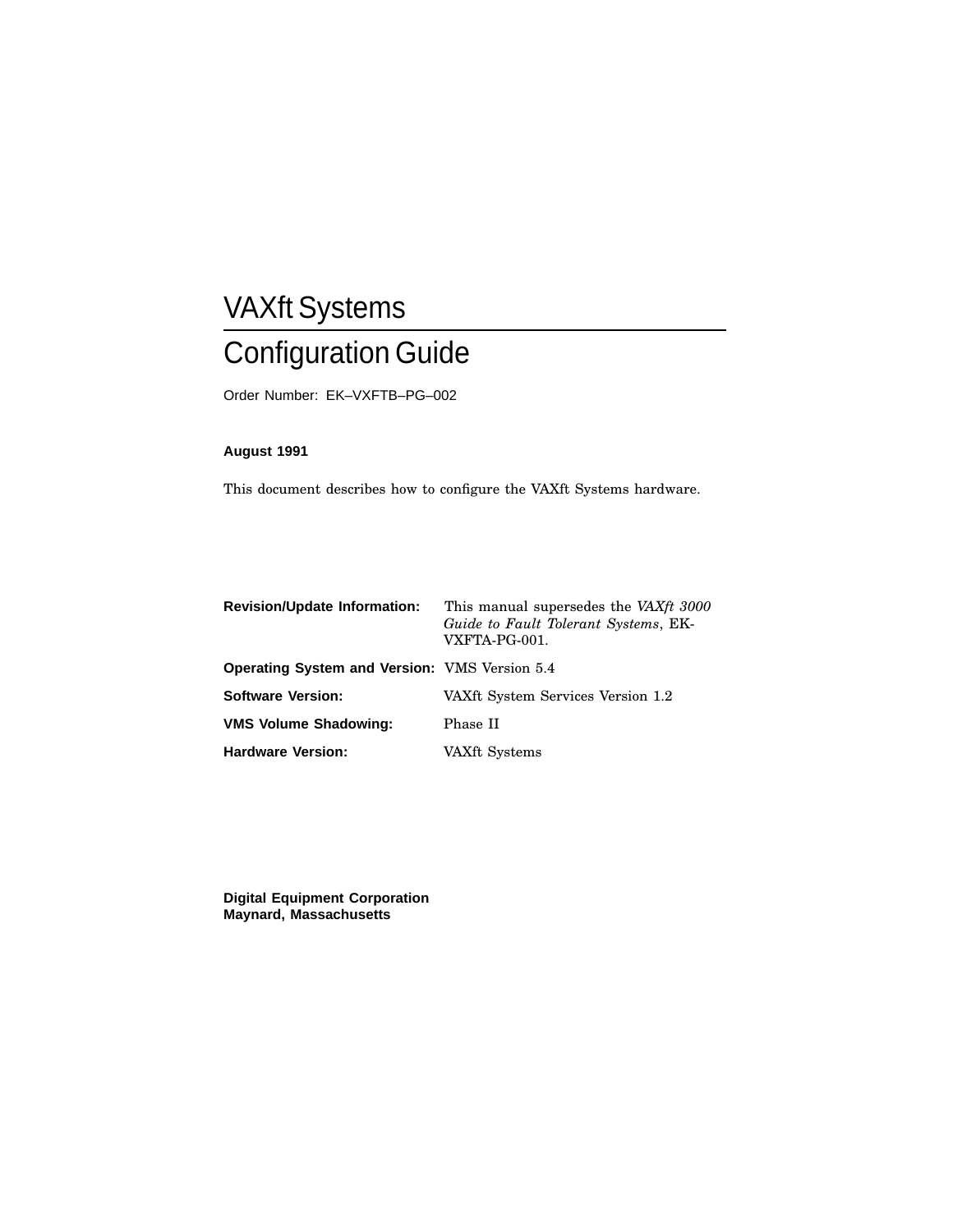#### **First Printing, May 1990 Revised, August 1991**

The information in this document is subject to change without notice and should not be construed as a commitment by Digital Equipment Corporation.

Digital Equipment Corporation assumes no responsibility for any errors that may appear in this document.

Any software described in this document is furnished under a license and may be used or copied only in accordance with the terms of such license. No responsibility is assumed for the use or reliability of software or equipment that is not supplied by Digital Equipment Corporation or its affiliated companies.

Restricted Rights: Use, duplication, or disclosure by the U.S. Government is subject to restrictions as set forth in subparagraph (c)(1)(ii) of the Rights in Technical Data and Computer Software clause at DFARS 252.227–7013.

© Digital Equipment Corporation 1991.

All rights reserved. Printed in U.S.A.

The Reader's Comments form at the end of the hardcopy version of this document requests the user's critical evaluation in preparing future documentation.

The following are trademarks of Digital Equipment Corporation: DEC, DECnet, DELNI, DECserver, DECsystem, DSSI, MicroVAX, ThinWire, TK, VAX DOCUMENT, VAX-11/780, VAXcluster, VAXft, VAXsimPLUS, VMS, VT, and the DIGITAL logo.

IBM is a trademark of International Business Machines Corporation.

This document is available in printed and online versons.

This document was prepared using VAX DOCUMENT, Version 1.2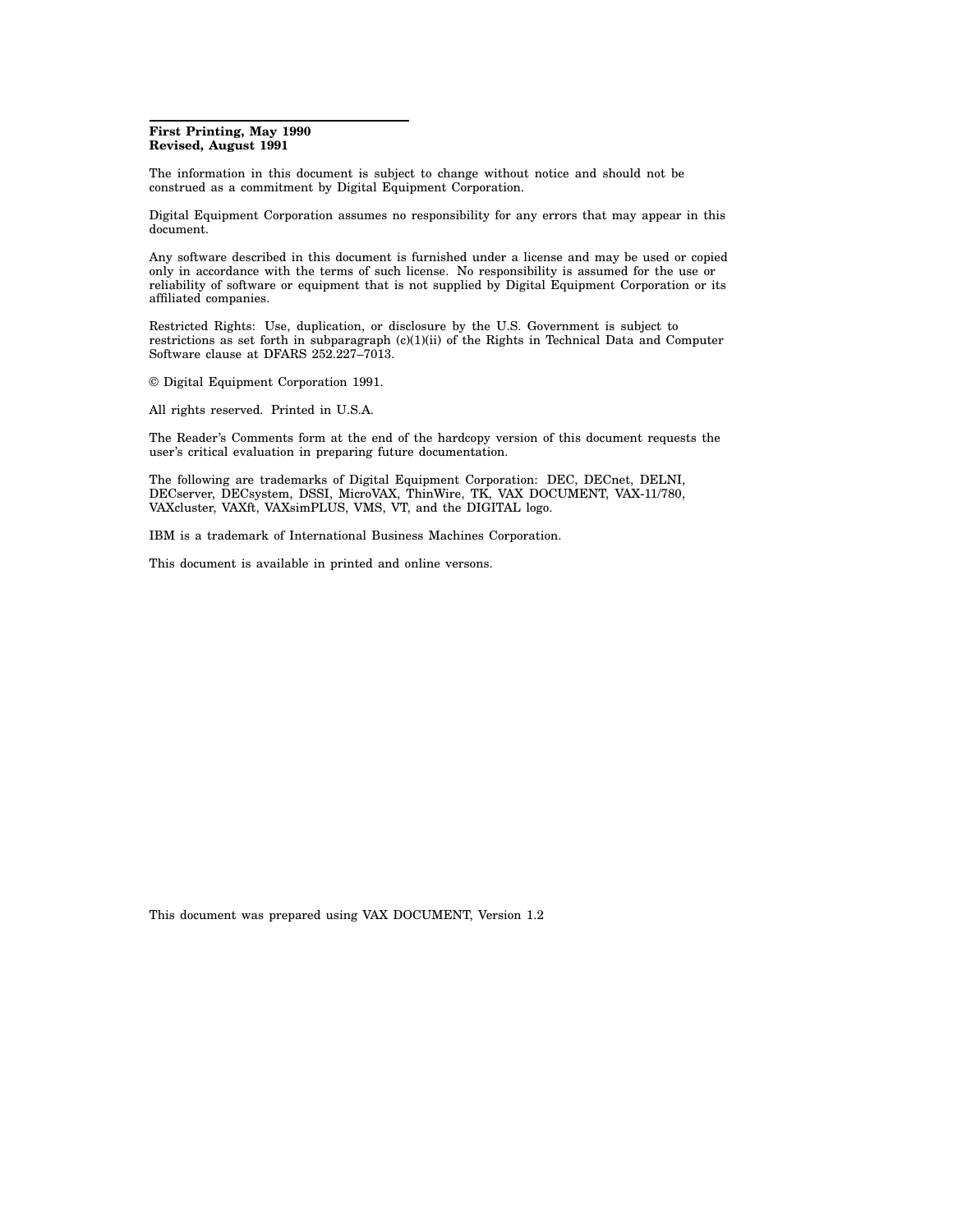



iii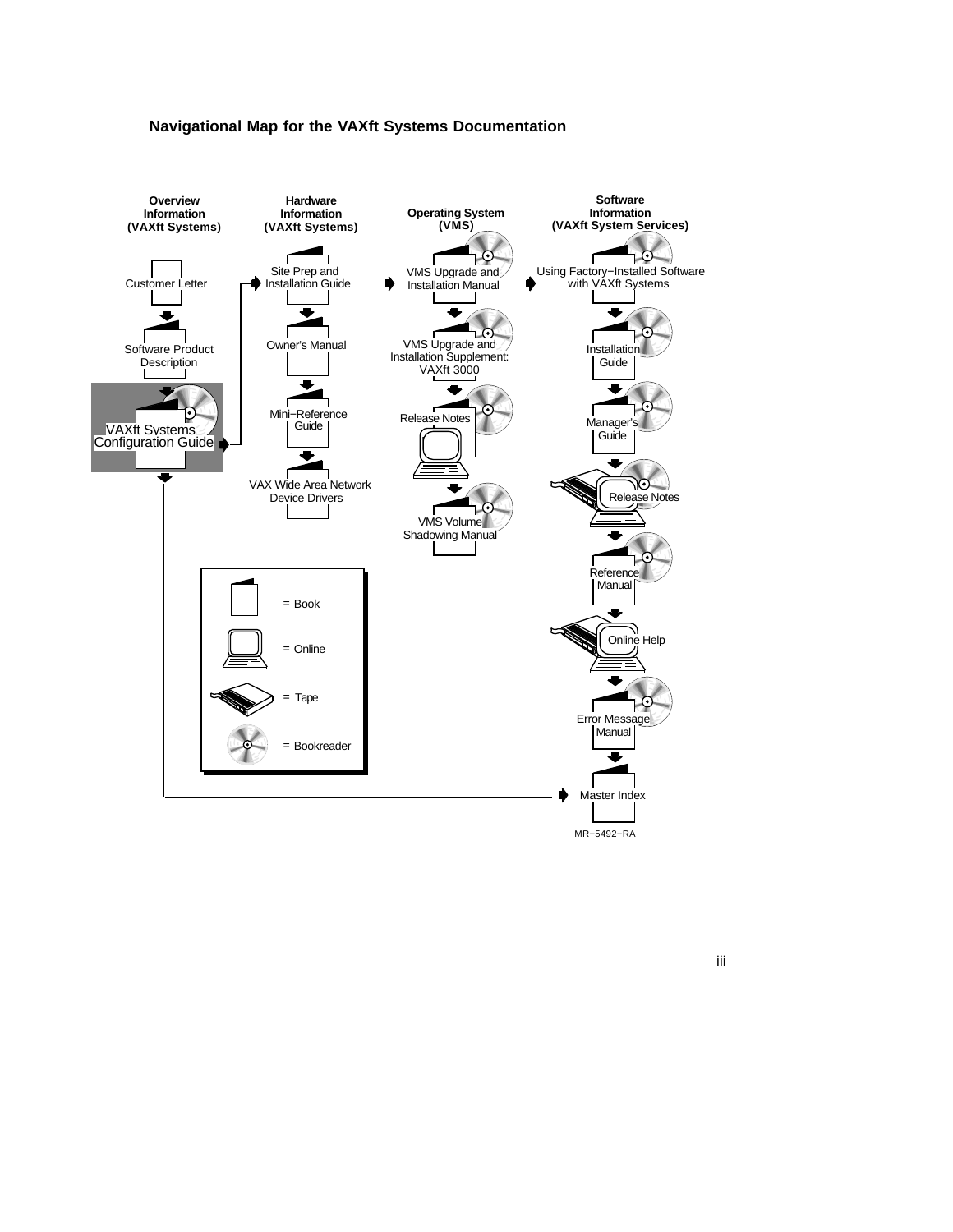# **Contents**

| <b>Introduction</b> |                                             |
|---------------------|---------------------------------------------|
| 1.1                 | Digital's Family of Fault Tolerance Systems |
| 1.2                 |                                             |
| 121                 | System Hardware                             |
| 1.2.1.1             | Processor Modules                           |
| 1.2.1.2             |                                             |
| 1.2.1.3             |                                             |
| 1.2.2               |                                             |
| 123                 |                                             |
| 1.3                 |                                             |
| 1.3.1               | VMS Operating System                        |
| 1.3.2               | VMS Volume Shadowing                        |
| 1.3.2.1             | Guidelines for Shadowing Data               |
| 1.3.3               |                                             |
| 1.4                 | System Management Utilities                 |
| 1.5                 |                                             |
| 1.6                 |                                             |
| 1.7                 | Summary of System Characteristics           |

| 2.1          | Common Features and Options for Configuring VAXft Systems |                    |
|--------------|-----------------------------------------------------------|--------------------|
| 2.2<br>2.2.1 |                                                           | $2 - 1$<br>$2 - 6$ |
| 2.3          | VAXft Model 110 Mass Storage and Module Options           | $2 - 7$<br>$2 - 8$ |
| 2.3.1        | VAXft Model 310/410 Entry System Mass Storage and         |                    |
|              |                                                           | $2 - 9$            |
| 2.4          | VAXft Model 310/410 Expanded System                       | $2 - 10$           |

iii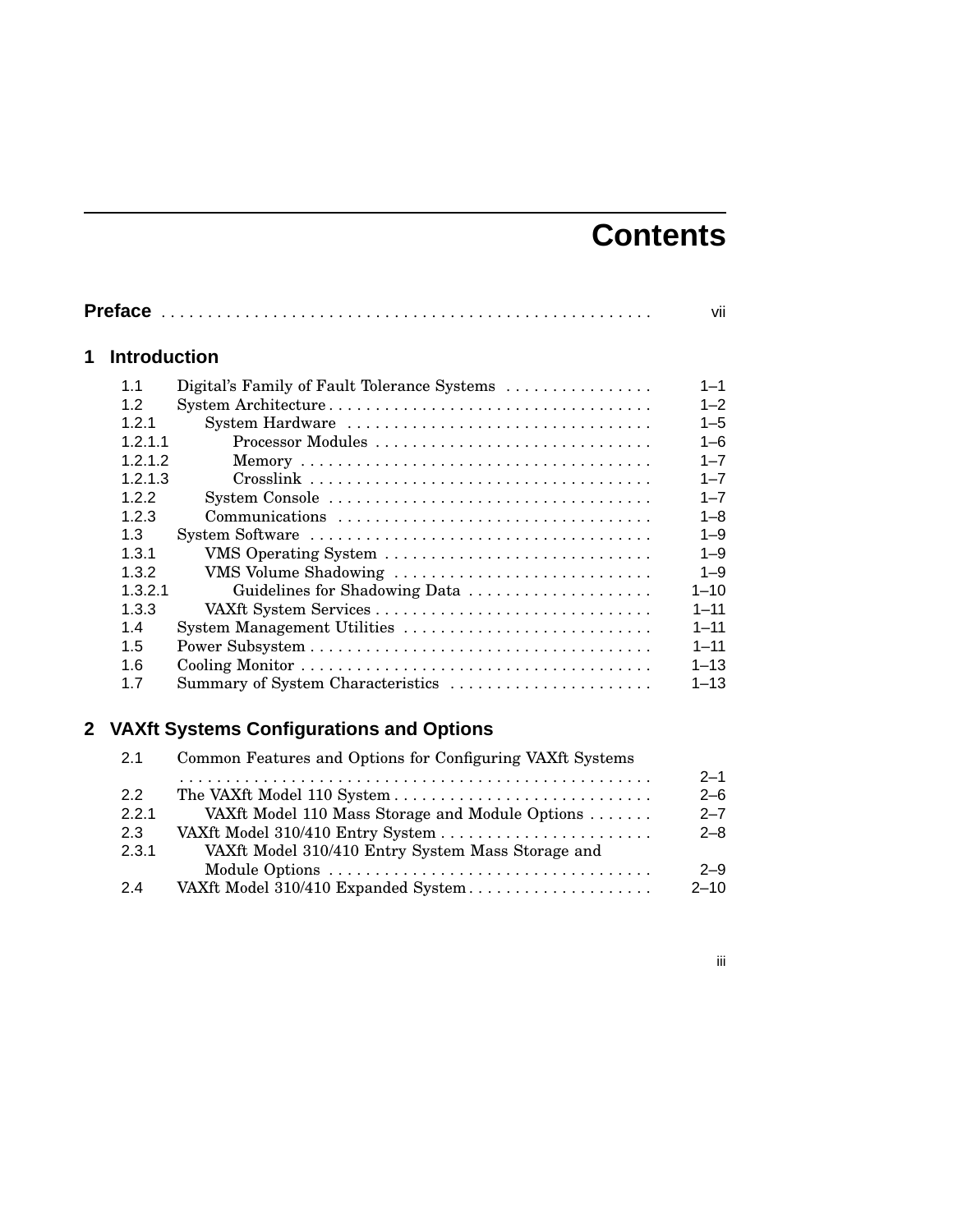| VAXft Model 310/410 Expanded System Mass Storage and    |                              |
|---------------------------------------------------------|------------------------------|
|                                                         | $2 - 12$                     |
|                                                         | $2 - 13$                     |
| VAXft Model 610 Entry System Mass Storage and Module    |                              |
|                                                         | $2 - 14$                     |
| VAXft Model 610 Expanded Systems                        | $2 - 16$                     |
| VAXft Model 610 Expanded Systems Mass Storage and       |                              |
|                                                         | $2 - 19$                     |
| VAXft Model 612 Entry VAXcluster System                 | $2 - 21$                     |
| VAXft Model 612 Entry VAXcluster Mass Storage and       |                              |
|                                                         | $2 - 23$                     |
| VAXft Model 612 Expanded VAXcluster System              | $2 - 24$                     |
| VAXft Model 612 Expanded VAXcluster System Mass Storage |                              |
|                                                         | $2 - 26$                     |
| Upgrading A VAXft Model 610 System to a VAXft Model 612 |                              |
|                                                         | $2 - 27$                     |
| Summary of System Configuration Characteristics         | $2 - 28$                     |
|                                                         | VAXft Model 610 Entry System |

## **3 Networking Communications**

| 3.1             |                                                 | $-3 - 1$ |
|-----------------|-------------------------------------------------|----------|
| 32 <sup>°</sup> |                                                 | $3 - 3$  |
| 3.3             |                                                 | $-3-4$   |
| 3.4             | Summary of System Communication Characteristics | $-3-5$   |

## **4 System Service and Warranty**

| 4.1   |                                               | $4 - 1$ |
|-------|-----------------------------------------------|---------|
| 4.2   |                                               | $4 - 2$ |
| 4.2.1 |                                               | $4 - 2$ |
| 4.2.2 |                                               | $4 - 2$ |
| 4.3   | Digital Assisted Services Program             | $4 - 2$ |
| 4.4   | Summary of System Service and Repair Features | $4 - 3$ |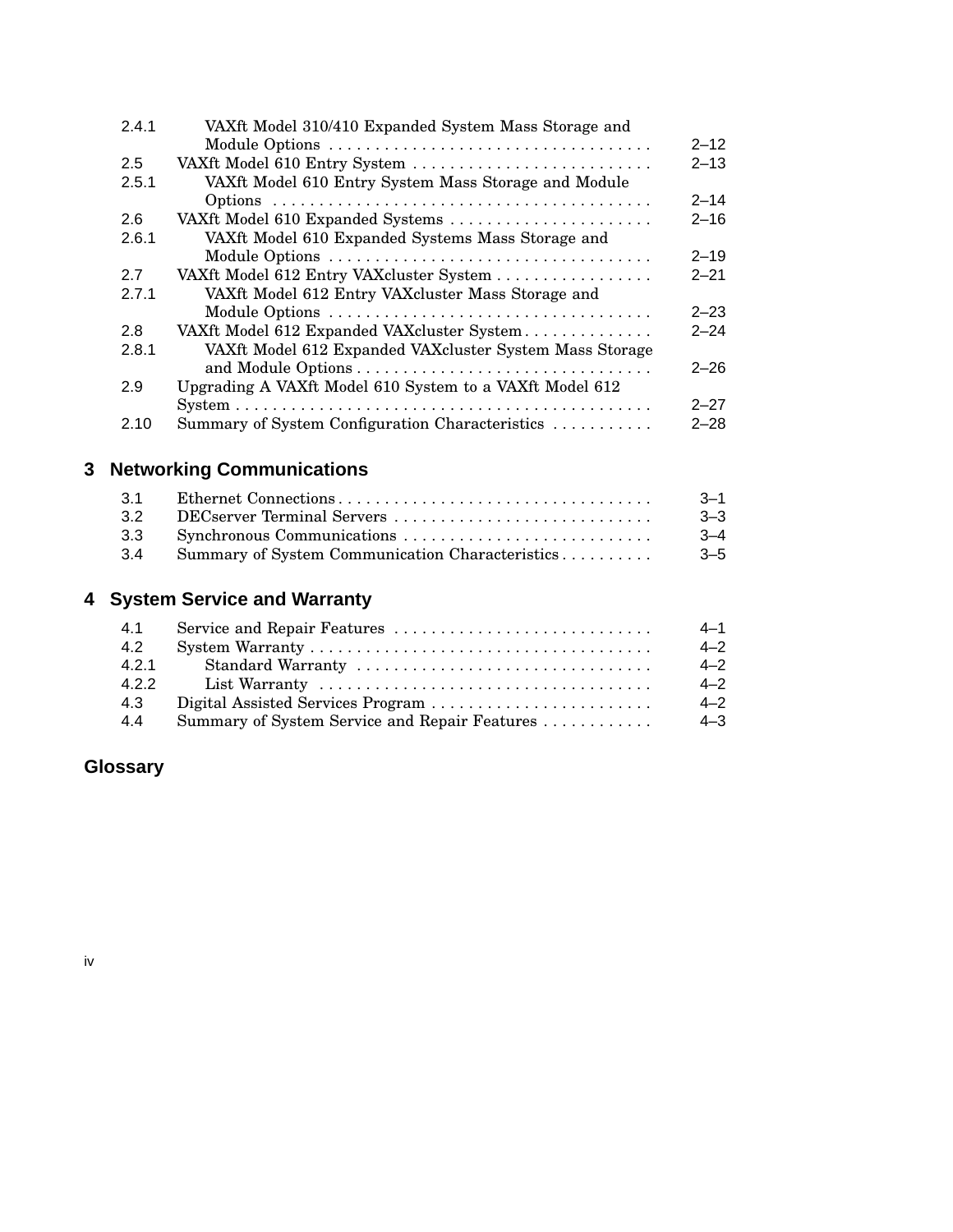## **Figures**

| VAXft System Diagram                               | $1 - 4$                  |
|----------------------------------------------------|--------------------------|
| Seven-Slot Backplane                               | $1 - 5$                  |
|                                                    | $1 - 6$                  |
| Most Common Causes of System Failure Due to        |                          |
|                                                    | $1 - 12$                 |
| Seven-Slot Backplane                               | $2 - 2$                  |
|                                                    | $2 - 3$                  |
|                                                    | $2 - 6$                  |
| VAXft Model 110 Configuration                      | $2 - 7$                  |
| VAXft Model 310/410 Entry System Configuration     | $2 - 9$                  |
| Model 310/410 Expanded System Configuration        | $2 - 11$                 |
| Model 610 Entry System Configuration               | $2 - 14$                 |
| Model 610 Expanded System Configuration with One   |                          |
| Expansion Cabinet                                  | $2 - 17$                 |
| Model 610 Expanded System Configuration with Two   |                          |
|                                                    | $2 - 18$                 |
| VAXft Model 612 Entry VAXcluster Configuration     | $2 - 22$                 |
| VAXft Model 612 Expanded VAXcluster Configuration  | $2 - 25$                 |
|                                                    | $3 - 2$                  |
| System Configured to Dual Ethernet                 | $3 - 3$                  |
| Synchronous Communication Lines Using Y-Connectors | $3 - 5$                  |
|                                                    | Environmental Conditions |

## **Tables**

| $2 - 1$ | Common Options for the VAXft Systems                     | $2 - 3$  |
|---------|----------------------------------------------------------|----------|
| $2 - 2$ |                                                          | $2 - 8$  |
| $2 - 3$ | Module Options for the Model 310/410 Entry System        | $2 - 10$ |
| $2 - 4$ | Options Table for Model 310/410 Expanded System          | $2 - 13$ |
| $2 - 5$ | Module Options for the Model 610 Entry System            | $2 - 15$ |
| $2 - 6$ | Options Table for Model 610 Expanded Systems             | $2 - 20$ |
| $2 - 7$ | Module Options for the Model 612 Entry VAXcluster System |          |
|         |                                                          | $2 - 23$ |
| $2 - 8$ | Options Table for Model 612 Expanded VAXcluster System   |          |
|         |                                                          | $2 - 27$ |

v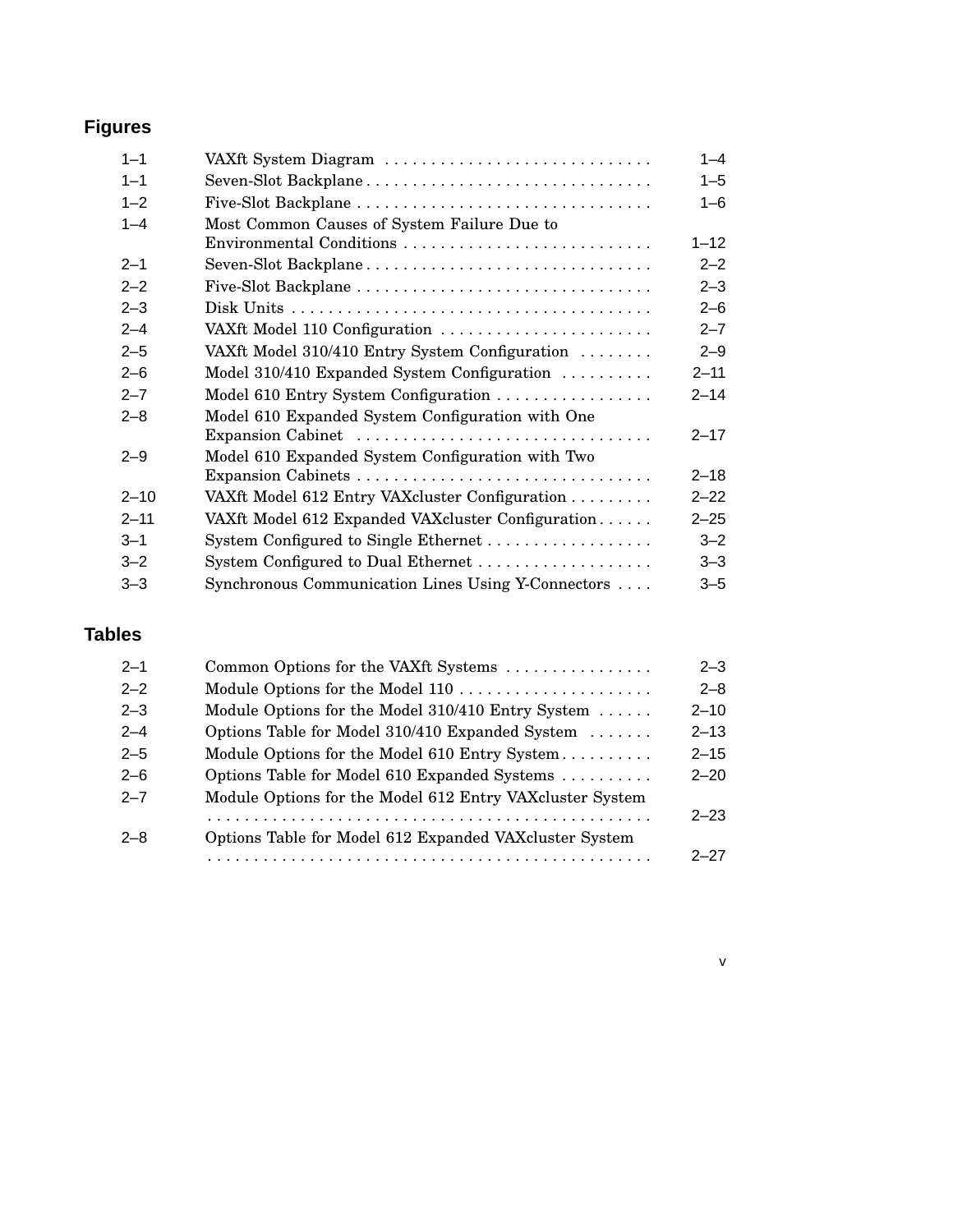## **Preface**

## **Purpose of This Guide**

This manual is a guide to configuring the members of the VAXft Systems family of fault tolerant systems.

## **Intended Audience**

This guide is intended for use by Digital customers or potential customers who are interested in VAXft fault-tolerant systems configurations.

## **Related Documentation**

The following documents contain further information on the VAXft Systems and VAXft System Services, the software used with the VAXft systems.

VAXft systems:

- *VAXft Systems Site Preparation and Installation Guide*
- *VAXft Systems Mini-Reference Guide*
- *VAXft Systems Technical Description*
- *VAXft Systems Owner's Manual*

VAXft System Services:

- *VAXft System Services Release Notes*
- *VAXft System Services Manager's Guide*
- *VAXft System Services Installation Guide*
- *VAXft System Services Reference Manual*
- *VAXft VMS: System Services Error Message Manual*
- *VMS Upgrade and Installation Supplement: VAXft 3000*<sup>1</sup>



 $\overline{1}$  Available with VMS software kit.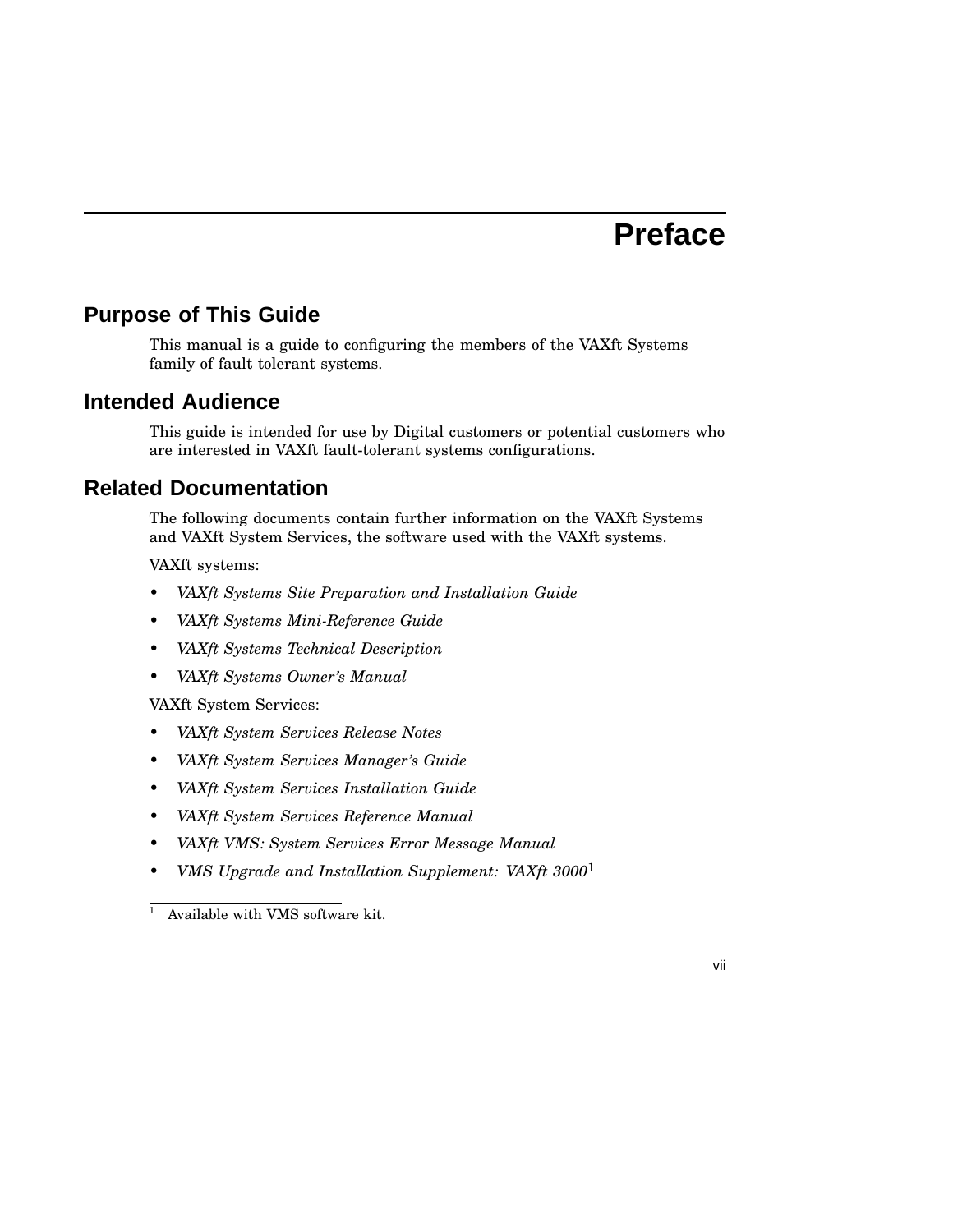• *VMS Volume Shadowing*<sup>1</sup>

## **Conventions**

This document uses the following conventions:

| <b>Convention</b> | Meaning                                                                                                                                                      |
|-------------------|--------------------------------------------------------------------------------------------------------------------------------------------------------------|
| italics           | An italicized term indicates that it is a new term described either<br>in the text or in the glossary. Italics may also identify the title of<br>a document. |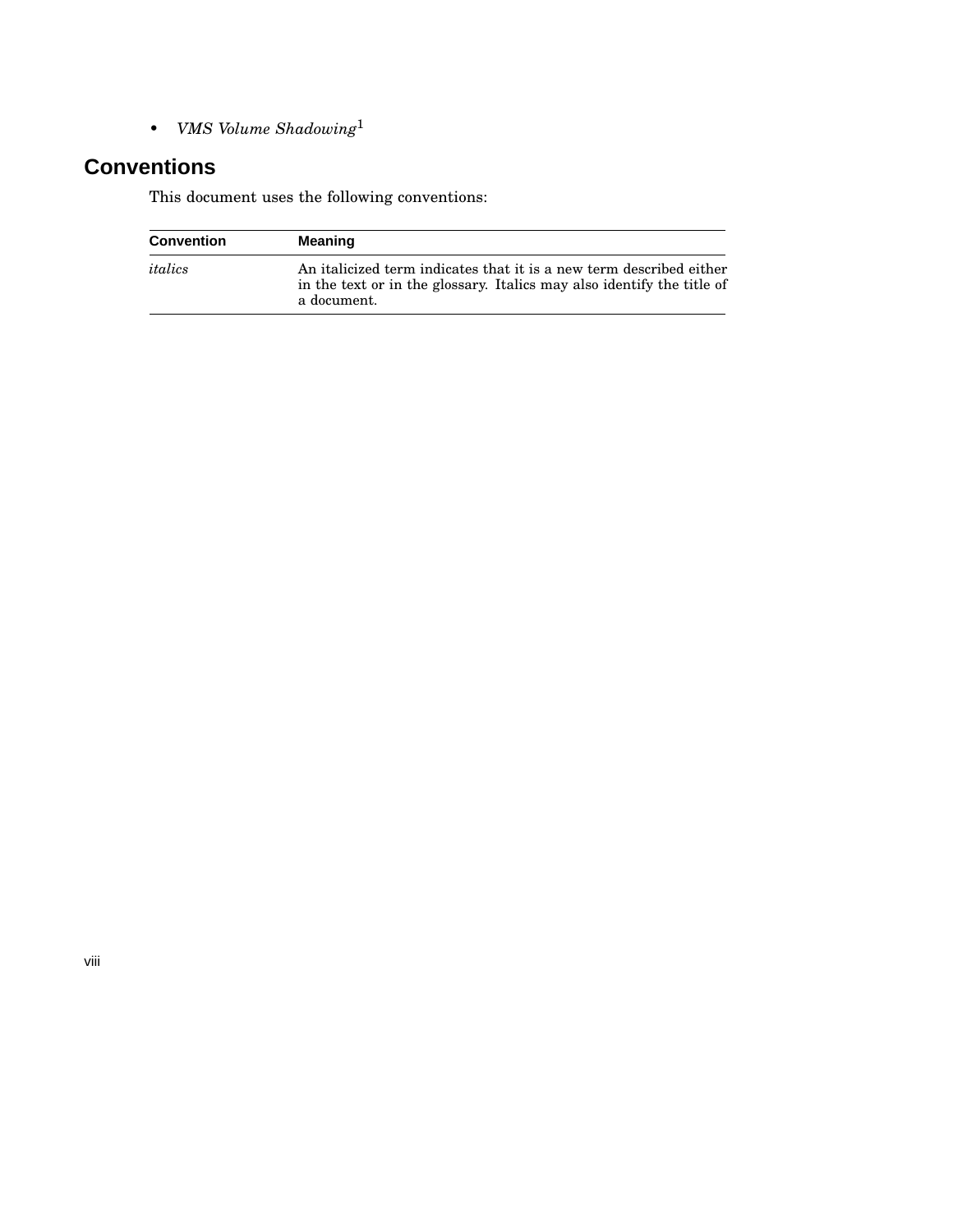# **Introduction**

**1**

## **1.1 Digital's Family of Fault Tolerance Systems**

In designing the VAXft fault-tolerant systems, Digital used its own hardwareintensive architecture. This architecture features fully redundant hardware and self-checking checkers for each set of hardware components. Digital also supports its fault-tolerant systems with an industry-leading service offering.

These features of the VAXft systems provide the following innovations for fault-tolerant computing:

## • **Fully redundant hardware**

One copy of each type of element in the system is always available.

## • **No single point of hardware failure**

No single hardware element is capable of bringing down the entire system.

## • **No single point of repair**

All repairs can be made without bringing down the entire system.

## • **Uninterruptible Power Supply (UPS)**

Power outages of short duration, brownouts, and power fluctuations, which are the most common environmental causes of computer failures, are eliminated.

#### • **Self-checking checkers**

These checkers ensure that system integrity is not compromised if a fault occurs in the checking logic.

By combining these innovations with the highly successful VAX architecture, Digital has extended the range of its VAX family of computers into state-ofthe-art fault-tolerant systems. The VAXft system family is designed to meet fault-tolerant requirements.

Introduction **1–1**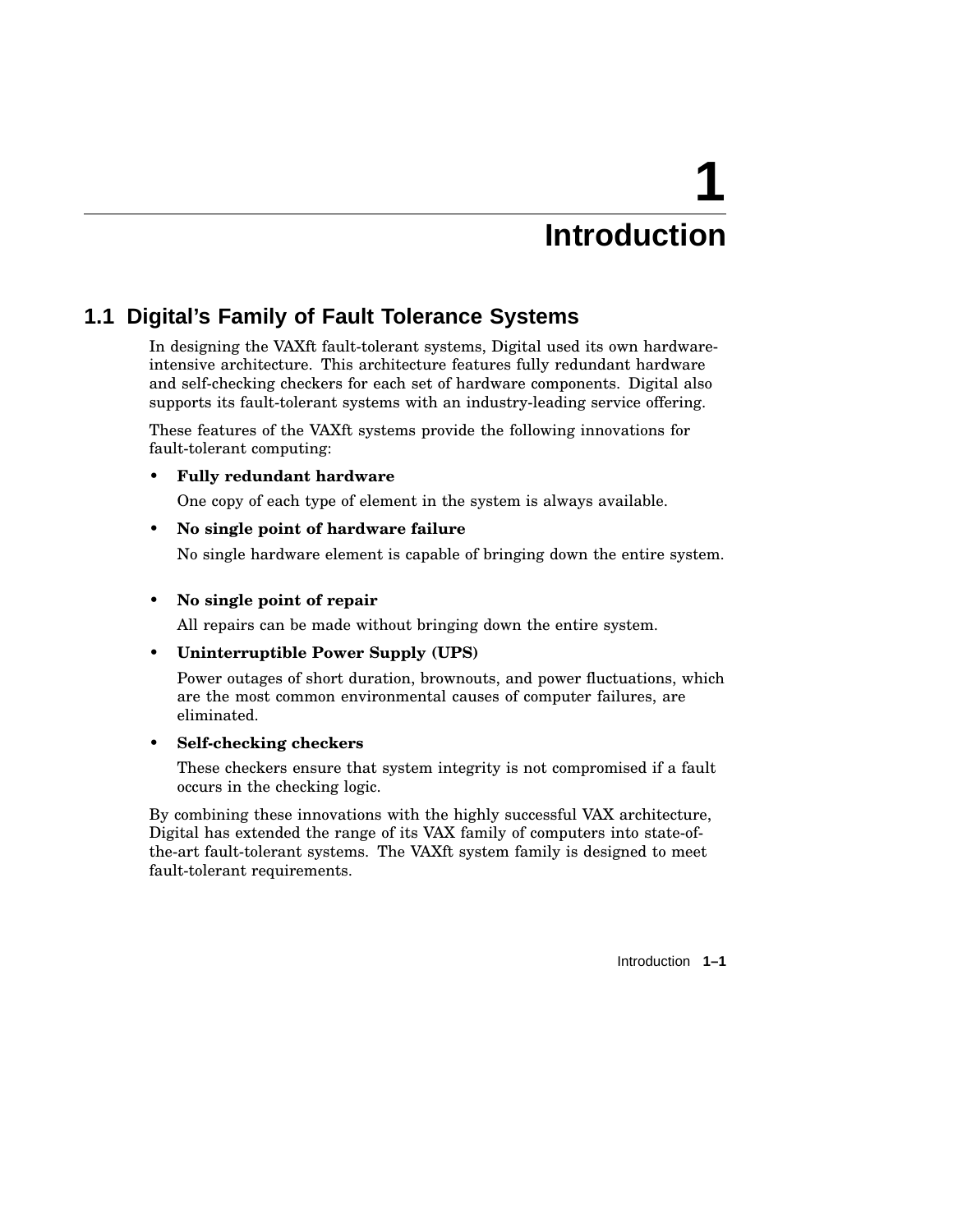Digital's strategy is to provide you with a fault-tolerant VAX computer system that requires no change in your application code and is fully compatible with existing VAX systems.

The VAXft systems use the VMS operating system and a layered product, VAXft System Services, to support its hardware architecture. The VAXft systems will run any application or layered product designed to run on the VMS operating system. In this way, Digital continues to protect your investment in applications development.

Because the VAXft systems are based on the popular VAX architecture, you can mix conventional and fault-tolerant systems in your configurations. Therefore, you only have to put a fault-tolerant system where it is needed and can use conventional or high availability systems elsewhere. All the VAX systems present a common programming and operator interface.

Digital's cost-effective overall approach lets you put fault tolerance only where you need it in your system design. No other computer vendor lets you do that. For example, the VAXft systems can be used as a:

- Standalone system
- Front end system in a distributed application
- Back end system in a distributed application

Digital's VAX architecture is the most expandable in the industry. Digital offers you conventional, high-availability, and fault-tolerant systems, all within the same architecture. The VAXft systems provides a seamless upgrade for your critical applications in a networked environment that results in a high degree of system reliability and availability.

## **1.2 System Architecture**

Each VAXft system consists of two identical sets of components configured in *dual zones*. Each zone is a complete computer system, fully capable of servicing the application by itself. Figure 1–1 illustrates the logical system design.

This dual zone design ensures there is no single point of hardware failure, and that a single fault or hardware failure in one zone does not cause system failure. Separate power supplies for each zone (including separate power cords) minimize system failure due to loss of external power in a single zone.

Each zone in a VAXft system contains identical CPU and memory modules. Both CPUs and memory in each zone execute the same instruction at the same time. This type of operation is called *lockstep*. Because the zones are peers and operate in this synchronous fashion, no delay is caused by a transfer of operations from the failed CPU to the remaining CPU. Indeed, there is no

**1–2** Introduction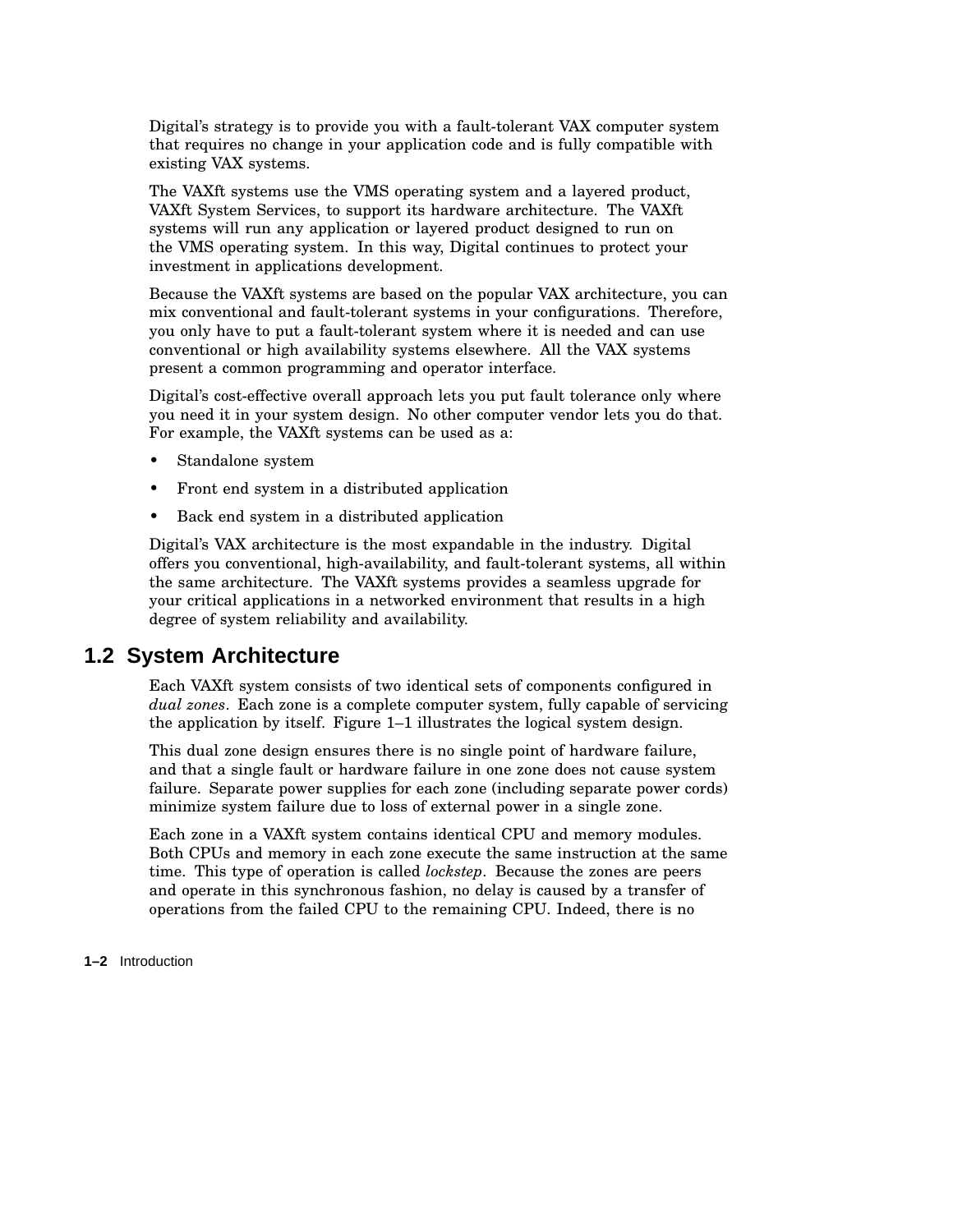transfer at all. With each zone running in lockstep, the remaining zone simply continues to operate while the failed zone is halted waiting for repair.

To maximize the benefits of redundancy for fault tolerance, the VAXft system interconnects are also duplicated to eliminate any connectivity losses due to cable failure. *Crosslink* cables link both system zones and provide parallel data paths between the zones. Figure 1–1 shows some of these redundant features of the VAXft systems.

Introduction **1–3**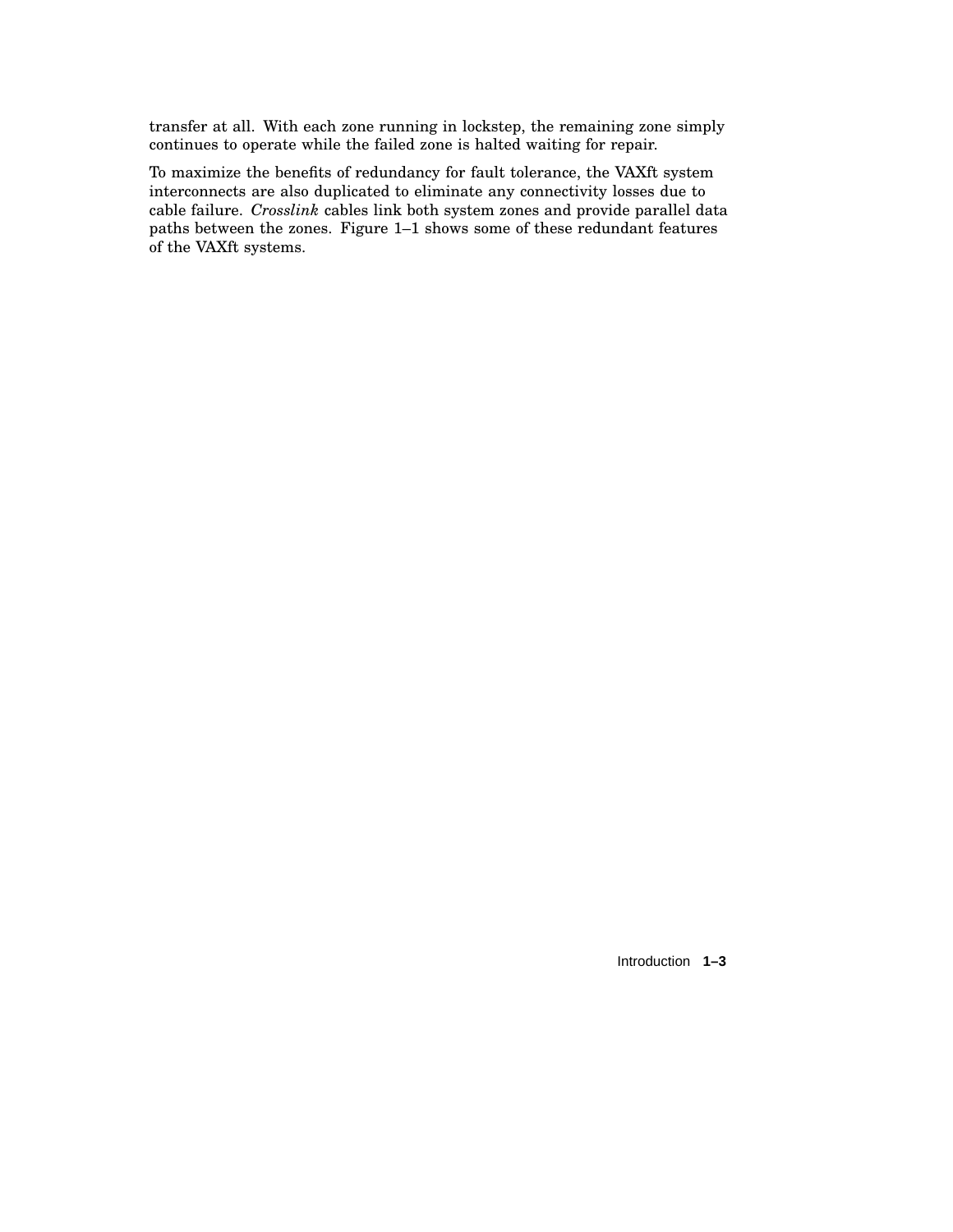

**Figure 1–1 VAXft System Diagram**

MR-5523-AD

Main memory for the VAXft systems is configured redundantly up to 128 megabytes in increments of 32 megabytes. Refer to Section 1.2.1.2, Memory, for more details.

The VAXft systems supports up to two terminals per zone, one local terminal and one remote terminal. See Section 1.2.2, System Console, for more details.

System power resources include power components and separate power cords to external power sources for each zone; and each zone has its own UPS for auxiliary power. Refer to Section 1.5, Power Subsystem, for more details.

**1–4** Introduction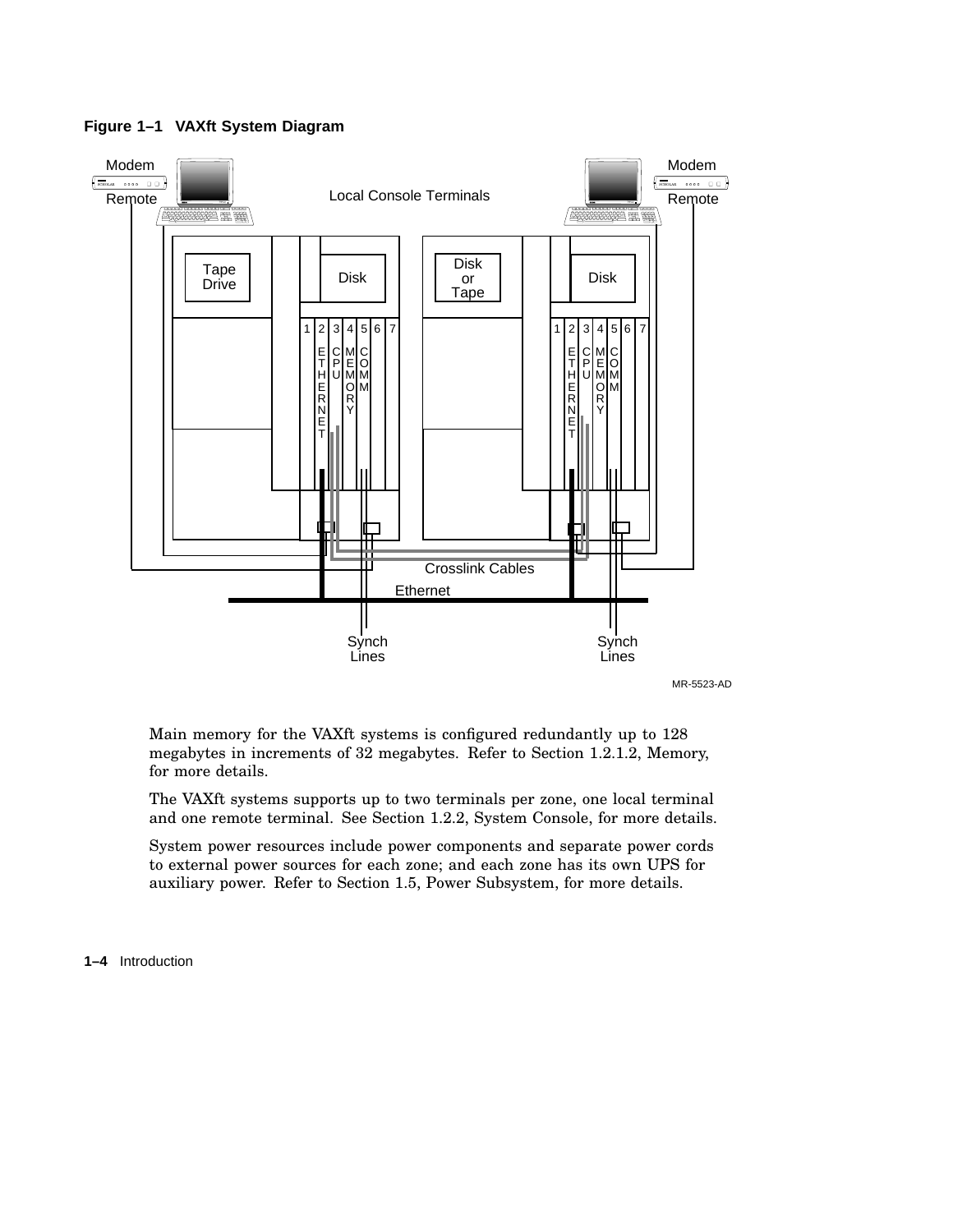## **1.2.1 System Hardware**

There are seven module slots in each zone (five in the Model 110) for four types of hardware modules. The CPU, system I/O controller modules, memory modules, and communications controller modules designed for the VAXft systems reside in the module slots and connect directly to the backplane in each zone. Redundant backplanes eliminate the possibility of a single point of failure at this level. The modules are specifically designed for simple maintenance and can be inserted or removed from the front of the system cabinet. Figure 2–1 and Figure 2–2 show the arrangement of the system modules.





MR-5525-AD

Introduction **1–5**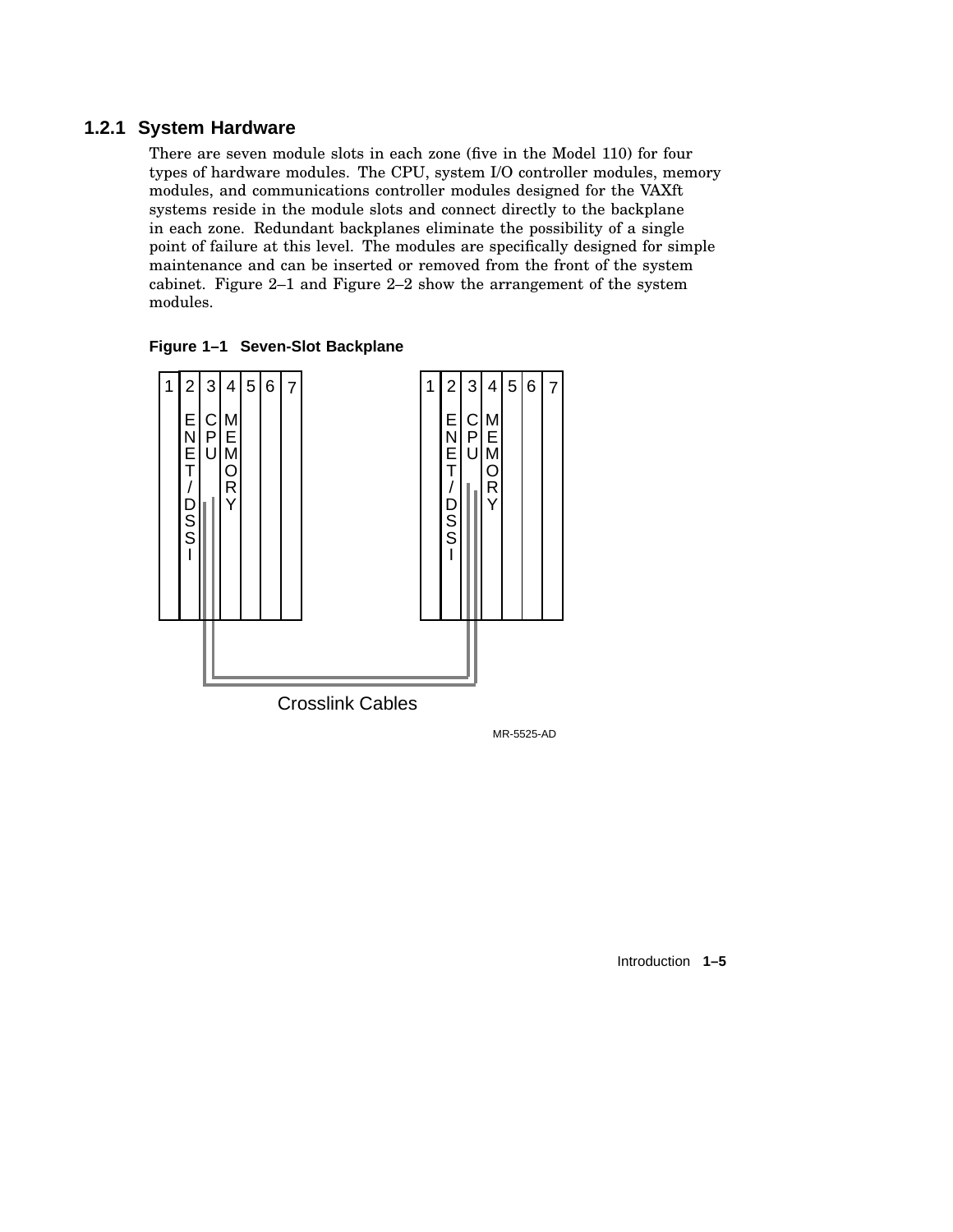**Figure 1–2 Five-Slot Backplane**



Crosslink Cables

MR-5526-AD

The minimum configuration of required logic modules in each zone of the VAXft systems includes: one CPU, one memory module, and one system I/O controller.

Synchronous communication modules are not required, although some applications may require such modules. For a more detailed discussion of module configuration options for the VAXft systems, refer to Chapter 2.

#### **1.2.1.1 Processor Modules**

A VAXft system has two processor modules, one in each zone, which run in lockstep. If one processor module fails during operation, the other processor module continues to provide service to the application.

Each processor module provides the following VUPs of processing power.

- Model 110 System 2.4 VUPs
- Model 310 System 3.8 VUPs
- Models 410 and 610 System  $-6.0$  VUPs
- Model 612 VAXcluster System 12.0 VUPs

One VUP is equal to the processing power of the VAX-11/780 processor. Each processor module also includes a 1-kilobyte internal cache memory, supplemented by an external 32-kilobyte cache memory, and a system logic clock for synchronization of the zones.

**1–6** Introduction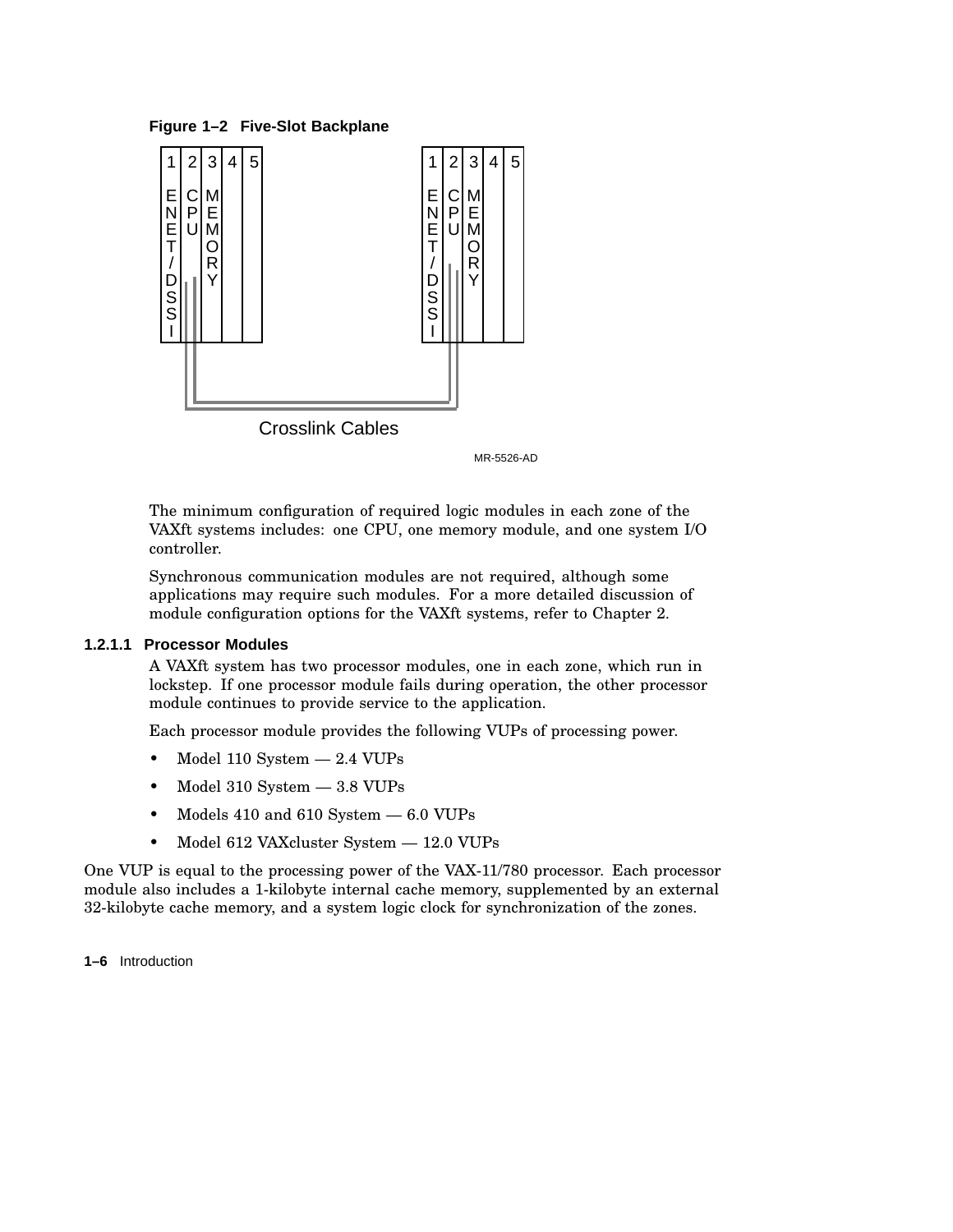## **1.2.1.2 Memory**

Each memory module for the VAXft systems contains 32 megabytes of fully checked memory on a single board. Each memory module features single-bit correction, double-bit detection, address and function verification, and parity checking. Up to four (three for the Model 110 system) 32-megabyte memory modules can be configured in each zone. The minimum system configuration has one memory array in each zone.

For lockstep operation, the system must be configured with equal amounts of memory in each zone.

## **1.2.1.3 Crosslink**

Crosslink cables provide the communications paths between the CPU modules in each zone.

Between the zones, the crosslink provides two types of paths: serial and parallel. The serial path is used to establish initial communications between the zones. The parallel path operates only after the clocks in each zone have been synchronized.

## **1.2.2 System Console**

The VAXft system console is a combination of hardware and software that enables the system to boot itself and lets you perform routine system maintenance.

The console functions enable you to:

- Issue console commands
- Boot the system either automatically or interactively
- Install the VMS operating system
- Examine control and status registers and run diagnostic tests
- View messages from the console program, diagnostics, and the VMS system
- Provide remote dialin/dialout capability
- Provide input to the operating system for the system manager or operator

System I/O controller modules containing DSSI/Ethernet/Console adapters interface the system with the DSSI, Ethernet and console. To support console operations, these modules are configured redundantly, one in each zone, to enable four console ports. The ports support one local terminal and provide access to one remote terminal in each zone by modem, as shown in Figure 1–1.

Introduction **1–7**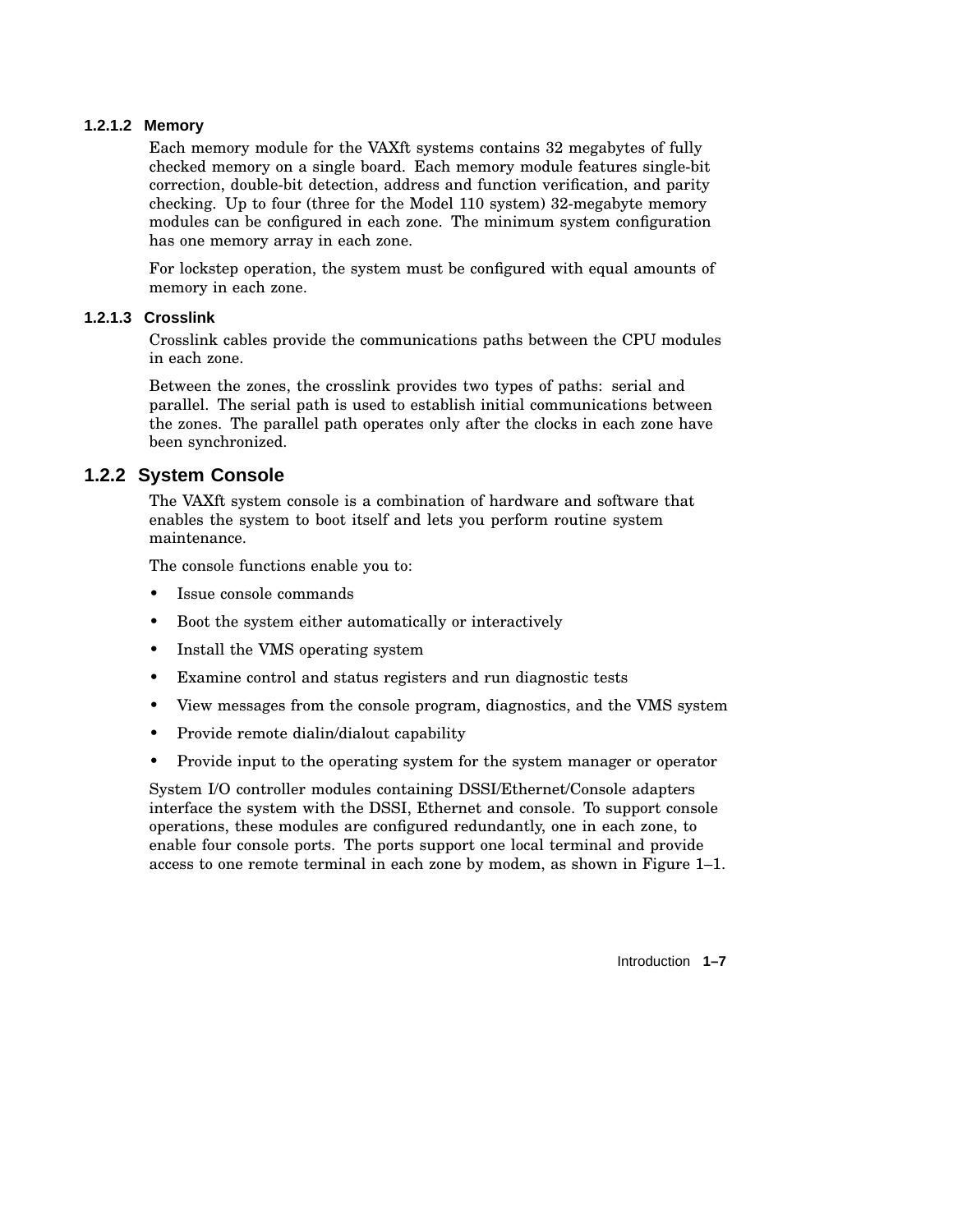All four physical console lines operate as a single logical system console. Output appears on all four console terminals, and input can be entered from any console terminal.

Local terminals can be a combination of video display terminals, hardcopy terminals, or video display terminals with printer. A minimum of two terminals are required with the system.

During normal operation, only one terminal is required for system operations. Two terminals are normally active during system repair. One terminal can be used to manage the system, while the other is used to manage system repair. Remote console ports can be used for system access from remote locations.

## **1.2.3 Communications**

#### **Synchronous**

Synchronous communication for the VAXft systems is provided by the DEC Wide Area Network Controller 620 (DEC WANcontroller 620), which is a twoline synchronous fault-tolerant communications controller option designed specifically for the VAXft systems.

The DEC WANcontroller 620 supports Digital-standard layered communications software for the DECnet-VAX, VAX Packetnet System Interface (PSI), VAX 2780/3780 BISYNC Protocol Emulator, and DECnet/SNA products.

The two lines are independently managed and operated so different protocols can run simultaneously. The DEC WANcontroller 620 is capable of line speeds up to 64 kilobits per second.

The maximum that can be configured is eight DEC WANcontroller 620 modules, four per zone, providing 16 synchronous non-redundant communication lines. Configuring the modules redundantly, two in each zone, enables a maximum of only eight lines.

#### **Asynchronous**

Support for asynchronous communications devices, such as user terminals, is provided through the use of Ethernet terminal servers. An Ethernet port can be connected to a thick wire or ThinWire Ethernet. See the *Networks and Communications Buyer's Guide*, for more information.

**1–8** Introduction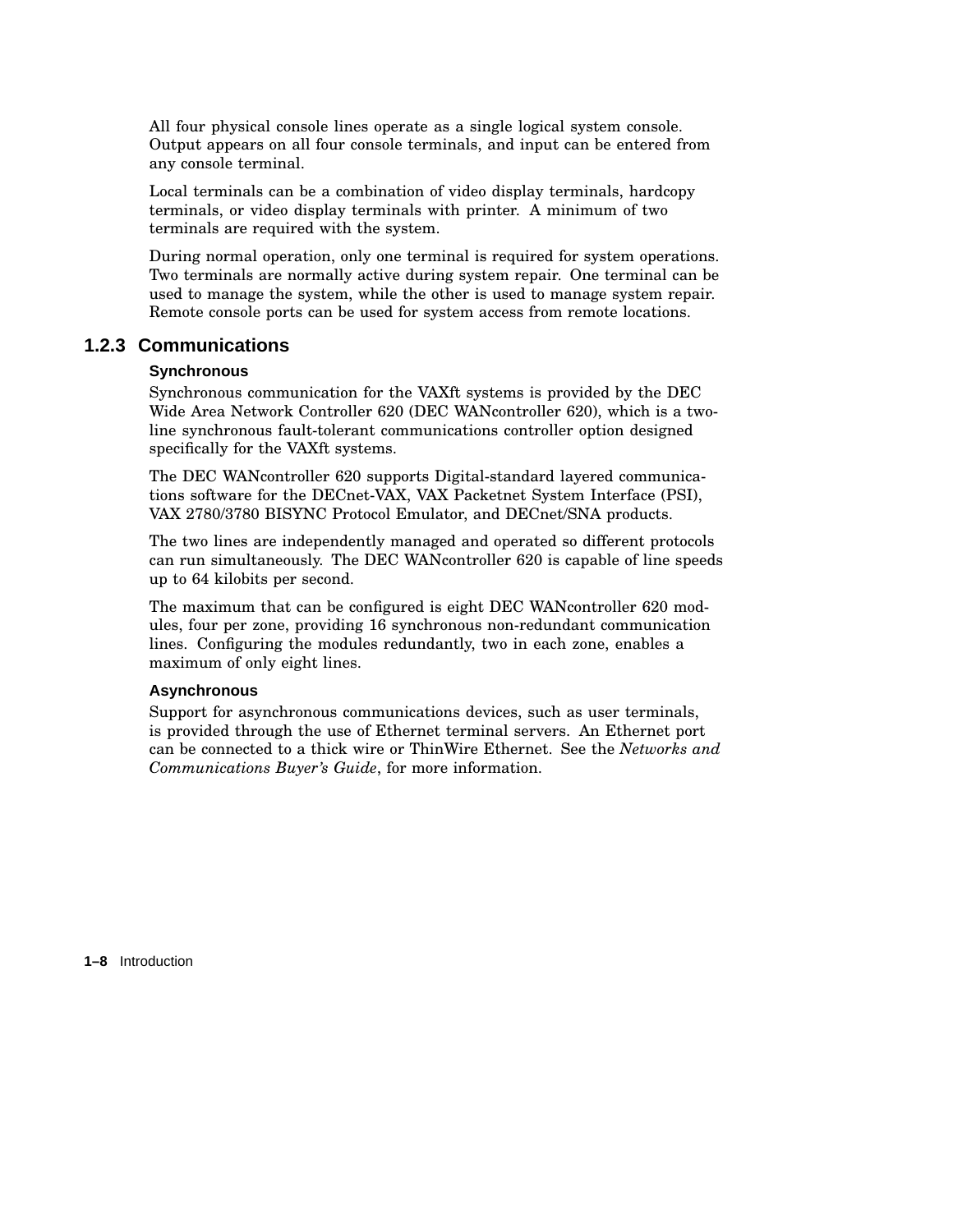## **1.3 System Software**

Many of the VAXft systems' fault-tolerant features are implemented in software. Therefore, the VMS operating system software and layered products are integral components of the fault-tolerant operation of the VAXft systems.

All VAXft systems require the following software for fault-tolerant operation:

- VMS operating system software
- VAXft System Services software, which supports the system's fault-tolerant hardware features
- VMS Volume Shadowing, which allows for redundancy of disk drive data

In addition to the software components that are part of the fault-tolerant operation, you can:

- Use existing VMS applications software and layered products, which run unchanged and do not need to be recompiled
- Integrate or migrate applications from other VAX systems to the VAXft systems without change
- Develop applications on conventional VAX systems or the VAXft systems

All systems include the licenses for the required software.

## **1.3.1 VMS Operating System**

The multitude of VMS layered products and VMS applications can be run on the VAXft systems without modification or recompiling. In addition, in situations where operators are already trained in VMS operations, little additional training is needed for the VAXft systems.

## **1.3.2 VMS Volume Shadowing**

VMS Volume Shadowing is a significant component of the VAXft systems' fault-tolerant capability. It enables all disks, including the system disk, to be shadowed within a single system or across many systems on the Ethernet.

VMS Volume Shadowing replicates data at the volume level and ensures that the loss of a disk drive does not affect the ability of an application to run. You can shadow as many drives as required by your application. Up to three members are allowed in each shadow set.

For maximum system availability, shadow set members should be accessible from different zones on different DSSI buses. For more detailed information on system configurations, refer to Section 1.3.2.1.

Introduction **1–9**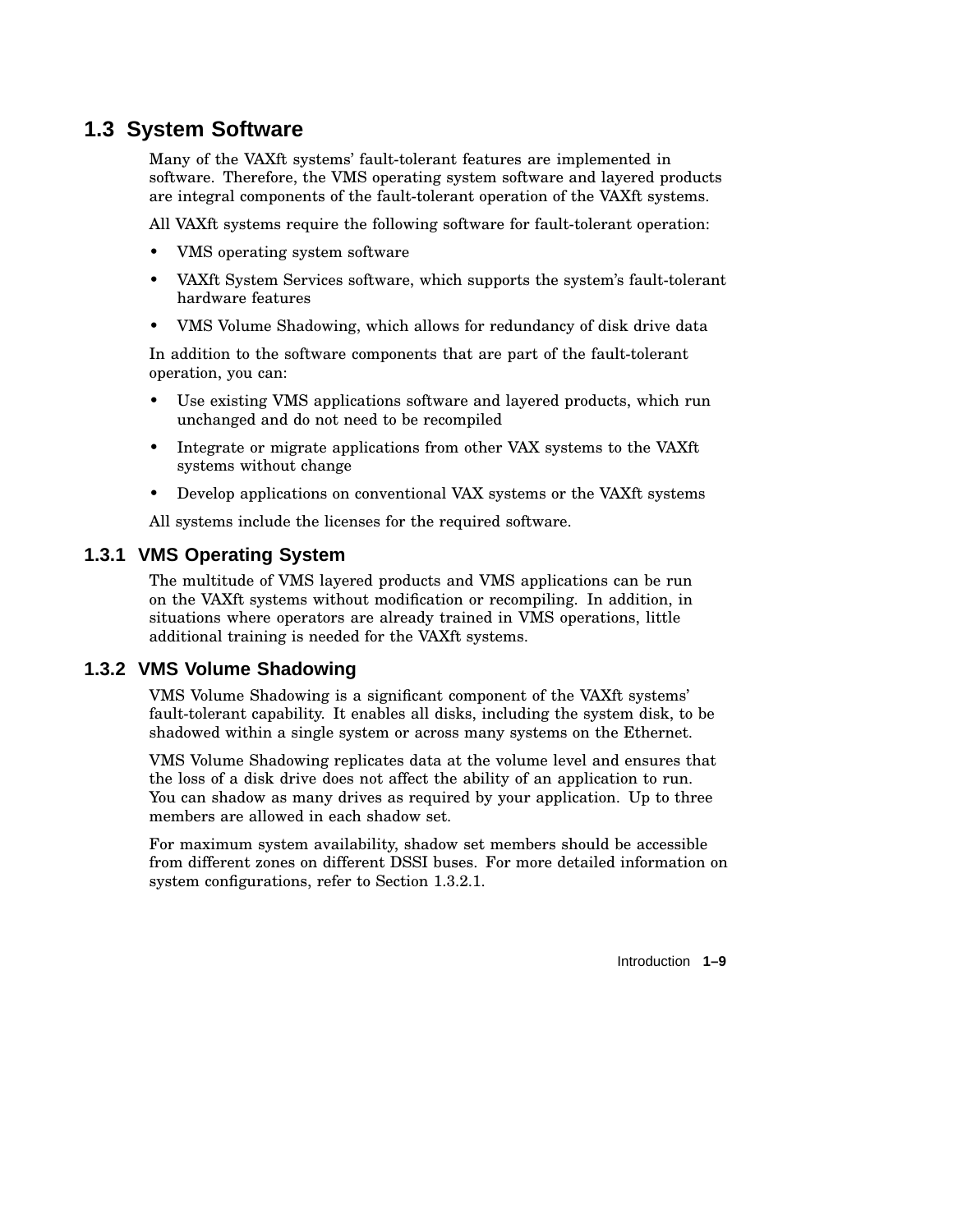## **1.3.2.1 Guidelines for Shadowing Data**

Volume shadowing is not required for all disks on the VAXft systems. However, volume shadowing enables the system to provide access to important data whenever it is needed, so disks containing critical data should be shadowed.

The best approach to shadowing disks is to identify critical needs and to protect data accessibility and availability in those areas by maintaining shadow sets of important data.

There is no restriction on the number shadow sets allowable. The maximum number of members for a shadow set is three. Members of a shadow set should reside on different DSSI buses and in separate cabinets to optimize data accessibility and availability within the VAXft system.

To determine which disks require shadowing, answer the following questions.

#### • **Is availability of the data on the disk critical?**

For example, does the data on the disk need to be available at all times? If so, this disk should be included in the shadowing operation. If the system must be up all the time, the system disk is critical and needs to be shadowed. But, for example, data needed for an annual report may not require shadowing if there is a consistent procedure for backing up system data.

#### • **Is the data written to the disk critical?**

Sometimes shadowing of a disk is necessary because because the data is so critical that it cannot be lost. For example, a disk that records transactions at an automatic teller machine should be shadowed because the data must be available immediately to adjust balances, and a copy must be retained for reference at all times. In this case, a simple backup procedure would be insufficient because data could be lost if the drive where it is recorded fails. Shadowing of this disk would ensure that the data is available at all times for immediate access or reference at a later date.

## • **Must a disk be shadowed to adhere to legal or auditing requirements?**

Some businesses must adhere to corporate and government requirements to protect data. Shadowing can be used to fulfill these requirements.

**1–10** Introduction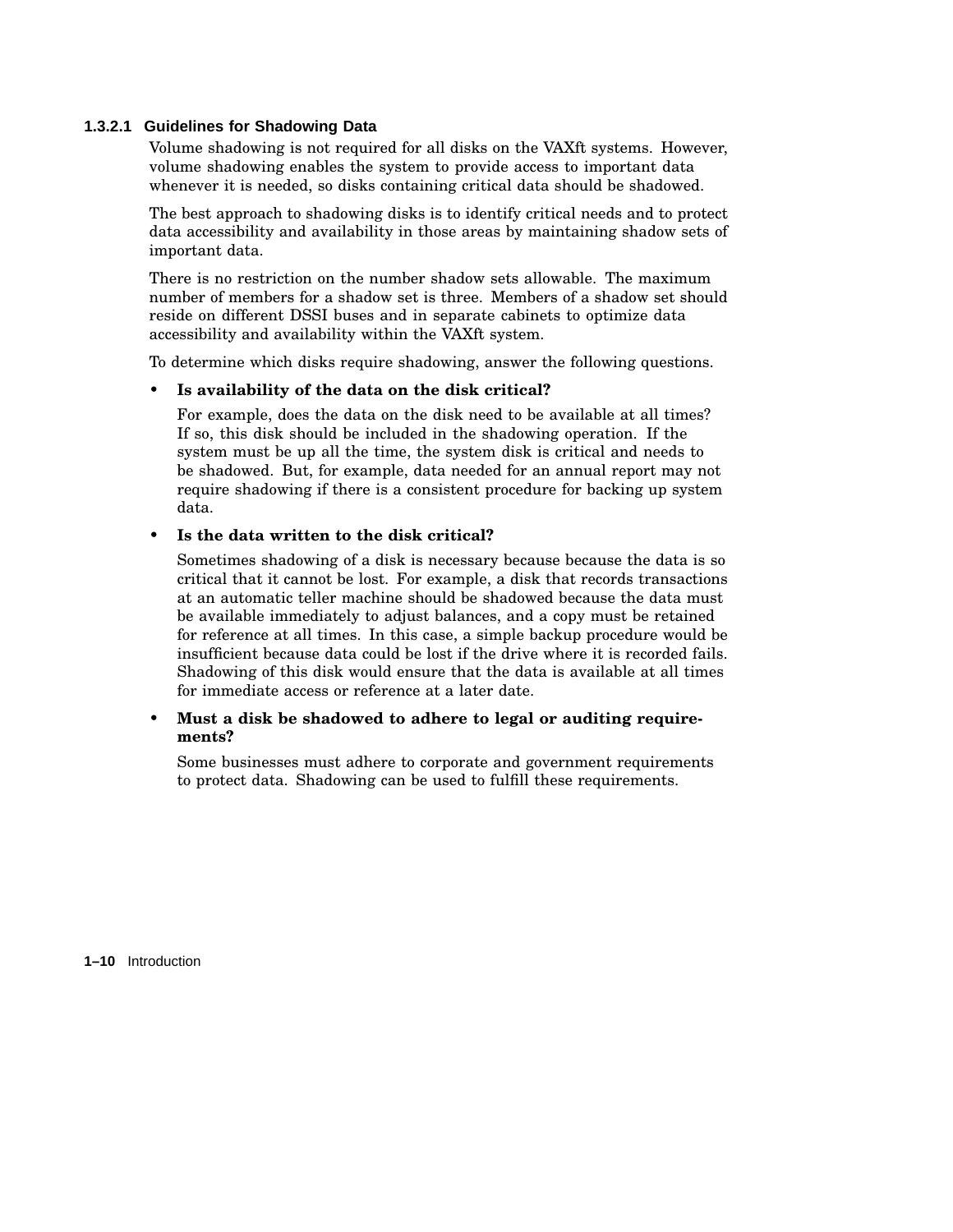## **1.3.3 VAXft System Services**

VAXft System Services runs in conjunction with the VMS operating system to support the fault-tolerant features of the VAXft systems.

Features of the VAXft System Services software include support for the following capabilities:

- Automatic failover of hardware
- Hardware fault isolation and recovery
- Automatic dialout notification of faults
- Configuration management of I/O components

The VAXft System Services software also provides DCL-level commands to start, stop, and show zones.

## **1.4 System Management Utilities**

Additional software for the VAXft systems provides tools and utilities you use to manage the system.

The FTSS\$CONTROL Utility allows you to define the dialout telephone numbers used by the autonotification feature. See Section 4.1, Service and Repair Features, for more details on this utility.

The Failover Set Manager Utility enables you to manage members of the failover sets of Ethernet adapters. The Failover Set Manager allows the addition or removal of failover set members and displays member status. Refer to the *VAXft System Services Reference Manual* and *VAXft System Services Manager's Guide* for more details.

## **1.5 Power Subsystem**

The VAXft systems feature a universal AC power system that supports 120 VAC requirements for the U.S. and 240 VAC requirements for the international market. The power system provides the voltages required to operate all internal components of the system, including the computer logic, memory, disks, tape, and cooling fans. The system features separate power cables for each cabinet, to enable connection to external power sources.

External power can be 120 VAC or 240 VAC, or 48 to 60 VDC on all models except the Model 110 system. See the *VAXft Systems Site Preparation and Installation Guide*, for more details.

Introduction **1–11**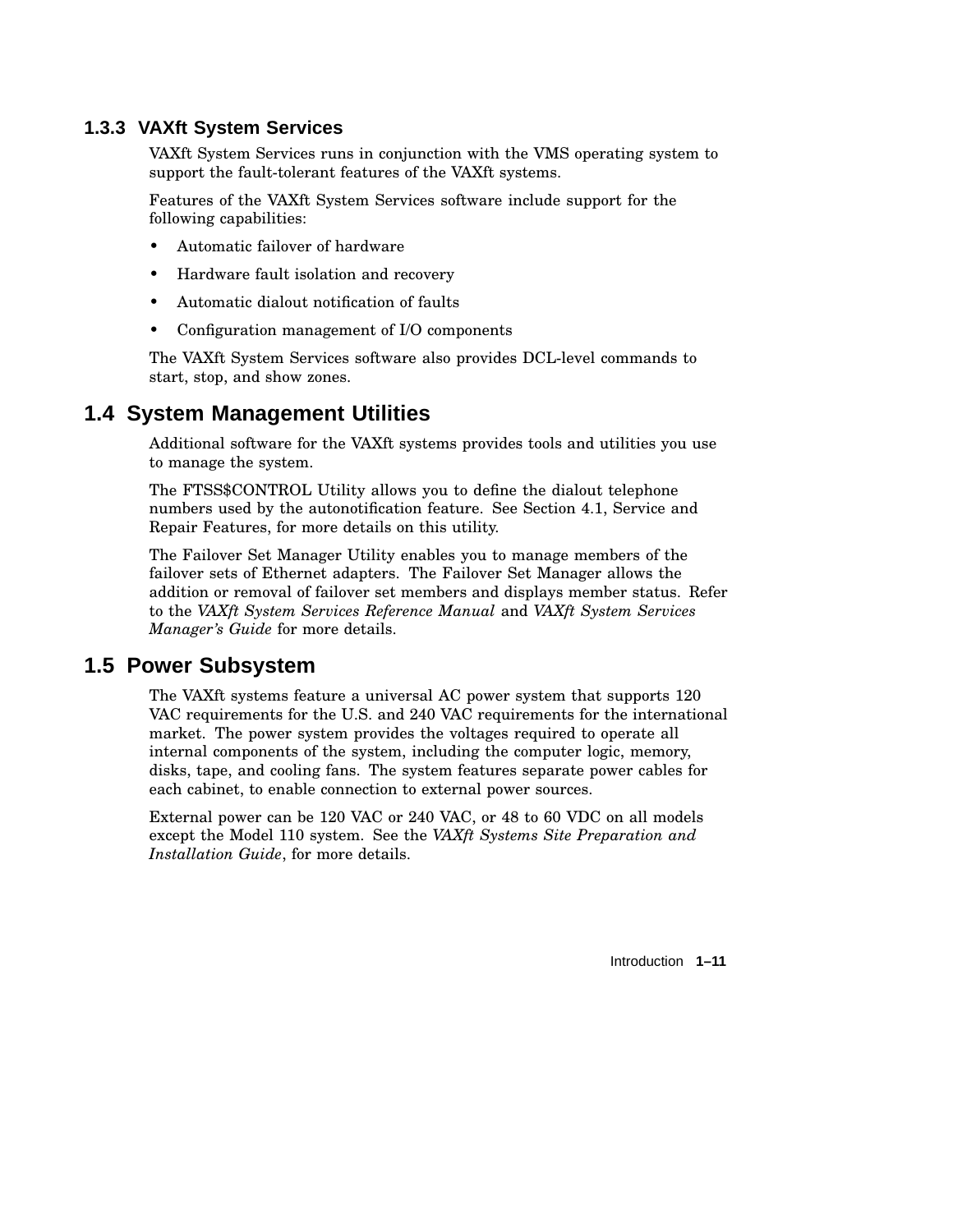Loss of external power is the leading cause for environmentally induced system failure. See Figure 1–4 for an illustration of typical outage causes leading to system failure. The VAXft systems are able to counteract this by switching to the Uninterruptible Power Supply (UPS). The UPS allows for a controlled shutdown of the system to eliminate loss of data. The integral UPS in each zone permits the system to tolerate brownouts, or brief or full outages due to loss of external power source, by supplying power to all internal components for up to 15 minutes in each 24-hour period. The VAXft Model 110 system does not support an integral UPS; an external UPS must be ordered if you require uninterruptible power.

If external power returns within 15 minutes, the system automatically switches back to the external power source.

For critical applications that tolerate no downtime, an external generator should be included in the installation for times when power is lost for longer than 15 minutes.

External devices such as console terminals, user terminals, modems, and terminal servers are not supported by the VAXft systems in the event of a power outage. An external UPS used to support these devices is available from Digital.

## **Figure 1–4 Most Common Causes of System Failure Due to Environmental Conditions**



**1–12** Introduction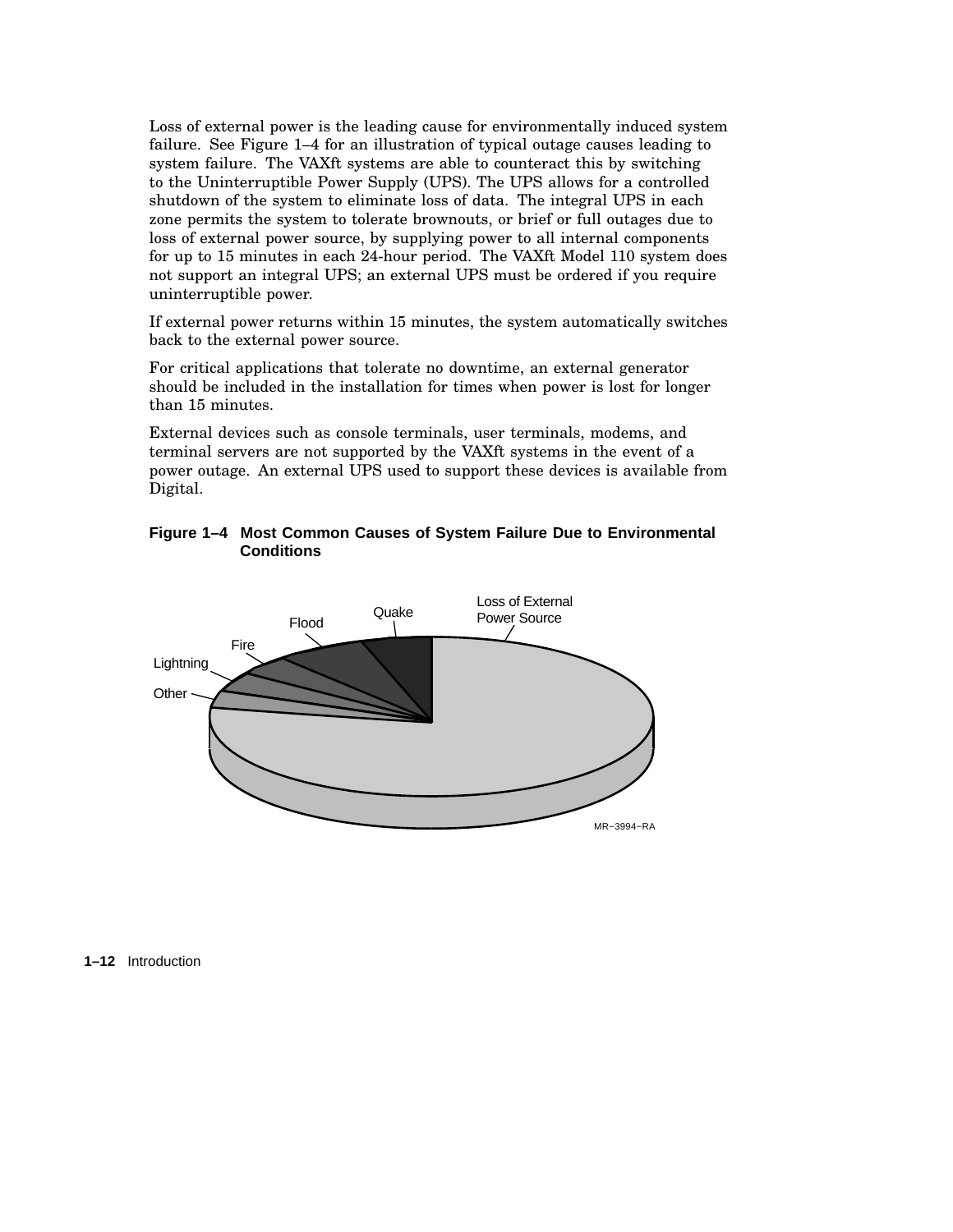## **1.6 Cooling Monitor**

The VAXft systems are designed to operate in a normal temperature-controlled office space. Temperature thresholds are 10°C and 40°C, or about 50°F and 104°F. If the environment exceeds the system's thresholds, a shutdown occurs automatically.

The system has internal cooling monitors in each zone to ensure that thresholds on the high end are not exceeded. Fan speed is increased when room temperature rises above an acceptable threshold. The monitor reports harmful temperature fluctuations to the system, and the autonotification dialout procedure is initiated to notify the user or Digital Customer Services.

## **1.7 Summary of System Characteristics**

Important characteristics of the VAXft systems include:

- Hardware-intensive, fault-tolerant VAX architecture, featuring redundant subsystem hardware and self-checking checkers within each zone
- Full VAX compatibility with the VAXft systems running the industry standard VMS operating system, and fully supporting all layered products and applications designed for VAX computers without change or recompilation
- Up to 12.0 times the processing power of the VAX-11/780
- Fault detection and isolation of all hardware faults
- Multiple Ethernet Local Area Networks
- DEC WANcontroller 620 support for multiple protocols and synchronous communications lines
- High performance Digital Storage Systems Interconnect buses for mass storage for the VAXft systems
- Online system repair while the system continues to service your application
- Separate cabinets for each zone that provide improved protection from human error and easy maintenance and repair of the system from the front of the cabinets
- Battery-backup to tolerate external power fluctuations
- Cooling monitors to maintain acceptable temperature
- Automatic dialout to notify you or Digital Customer Services of system failure.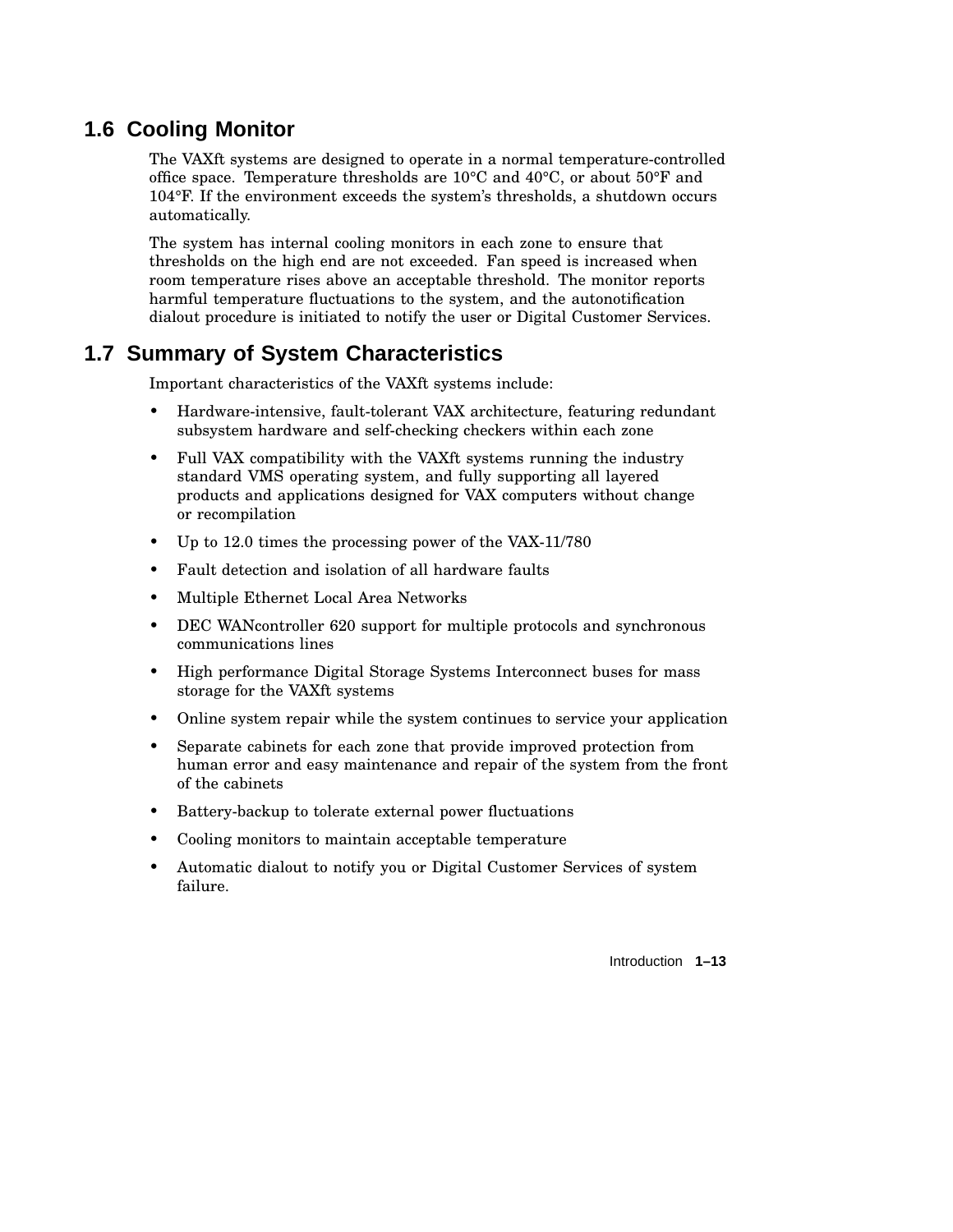# **2**

# **VAXft Systems Configurations and Options**

Digital Equipment Corporation offers a family of VAXft systems to satisfy your fault-tolerant computing requirements. The systems vary in processing power and amount of mass storage. Supported configurations are:

- VAXft Model 110 System
- VAXft Model 310 or 410 Entry System
- VAXft Model 310 or 410 Expanded System
- VAXft Model 610 Entry System
- VAXft Model 610 Expanded Systems
- VAXft Model 612 Dual-Node VAXcluster Entry System
- VAXft Model 612 Dual-Node VAXcluster Expanded System

Each configuration is described in detail in the following sections, but some features and options are available and common to all configurations. These common features and options are described in Section 2.1

## **2.1 Common Features and Options for Configuring VAXft Systems**

Every VAXft system has two zones each of which has a backplane for logic modules. Each zone in the Model 110 backplane has five slots, while all the other systems have seven-slot backplanes. Figure 2–1 and Figure 2–2 show the placement in the backplane of the required modules: processor, memory, and system I/O controller for Ethernet/DSSI /console connections. If an additional system I/O controller is needed, the first slot is used on the seven-slot backplane and the fourth or fifth on the five-slot backplane.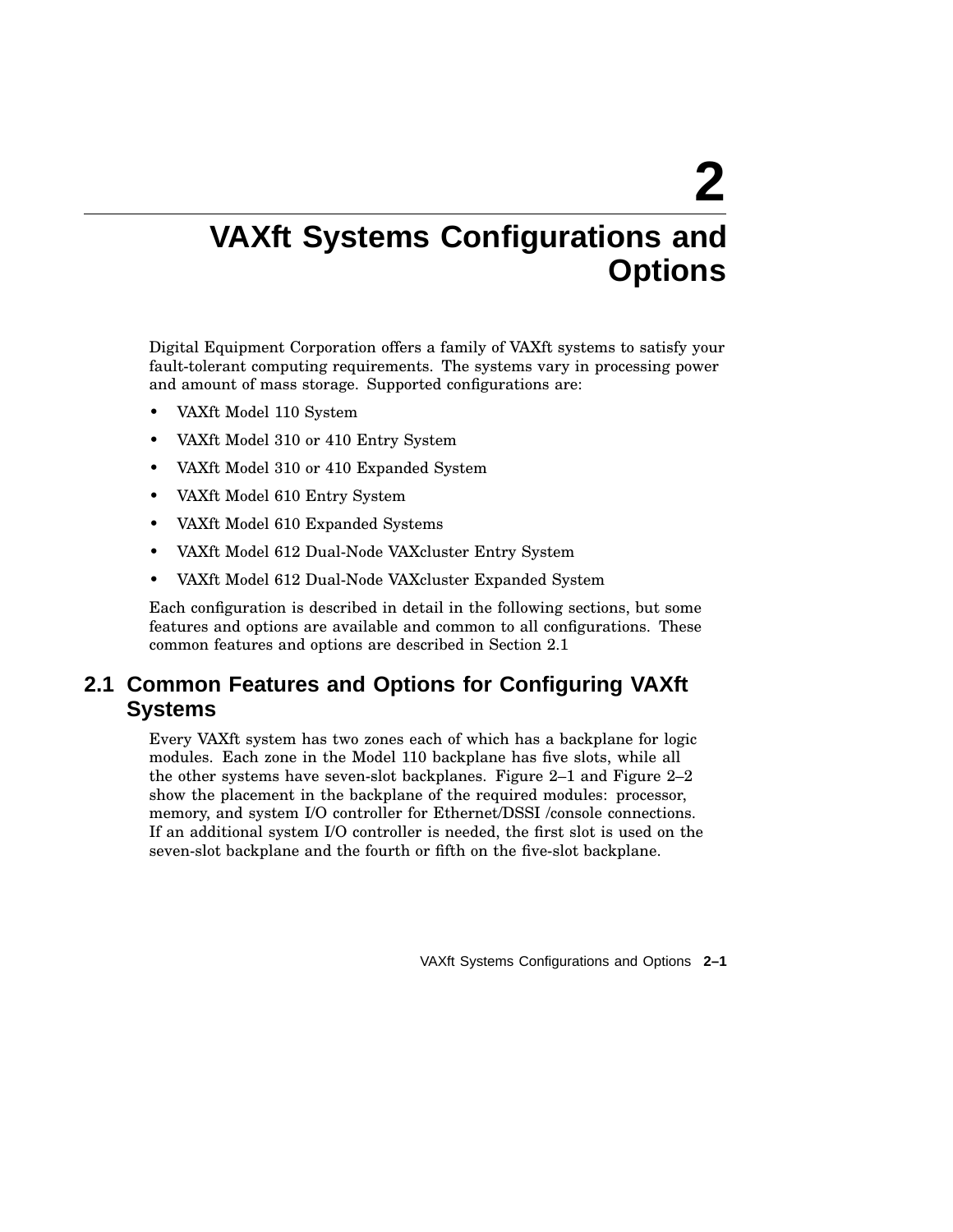**Figure 2–1 Seven-Slot Backplane**

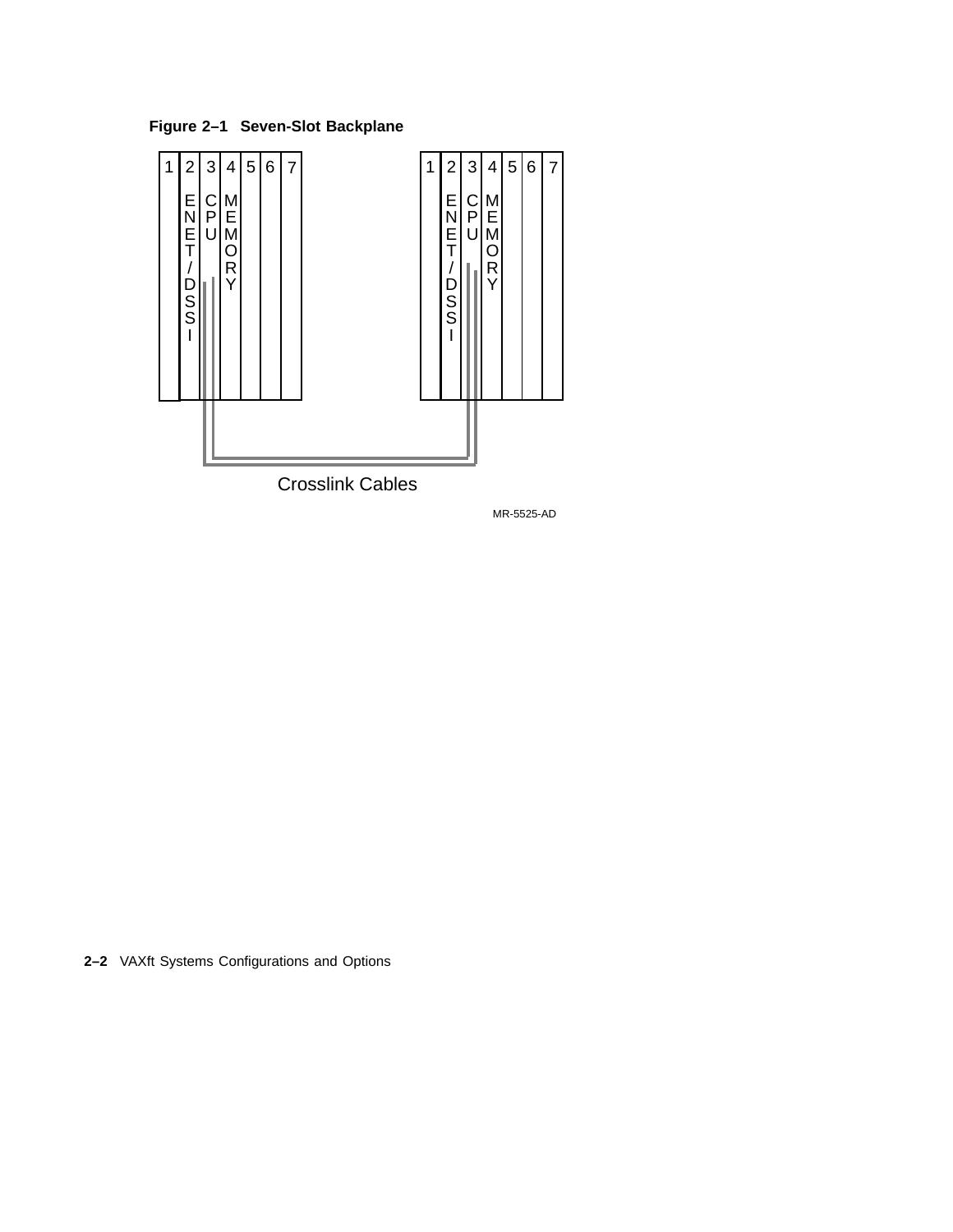**Figure 2–2 Five-Slot Backplane**



MR-5526-AD

Most of the options for memory, mass storage, and buses are common to all the systems. Table 2–1 gives each of the options, their capacities, and model numbers.

| <b>Option</b> | <b>Description</b>                                                                                                                                                                                                                                         | <b>Model</b><br><b>Number</b>      |
|---------------|------------------------------------------------------------------------------------------------------------------------------------------------------------------------------------------------------------------------------------------------------------|------------------------------------|
| Tape Drive    | TF70C 290-megabyte cartridge tape drive.                                                                                                                                                                                                                   | TF70C-RA,<br>TF70C-JA,<br>TF70C-AA |
| Tape Loader   | TF857 18.2-gigabyte tape loader for unattended<br>backup (available on Models 610/612 only). The<br>TF857 can contain up to seven cartridge tapes.<br>Normally, TK85K 2.1-gigbyte tapes are used, but<br>TF70C and other cartridge tapes can also be used. | <b>TF857-CA</b>                    |
|               |                                                                                                                                                                                                                                                            | (continued on next page)           |

**Table 2–1 Common Options for the VAXft Systems**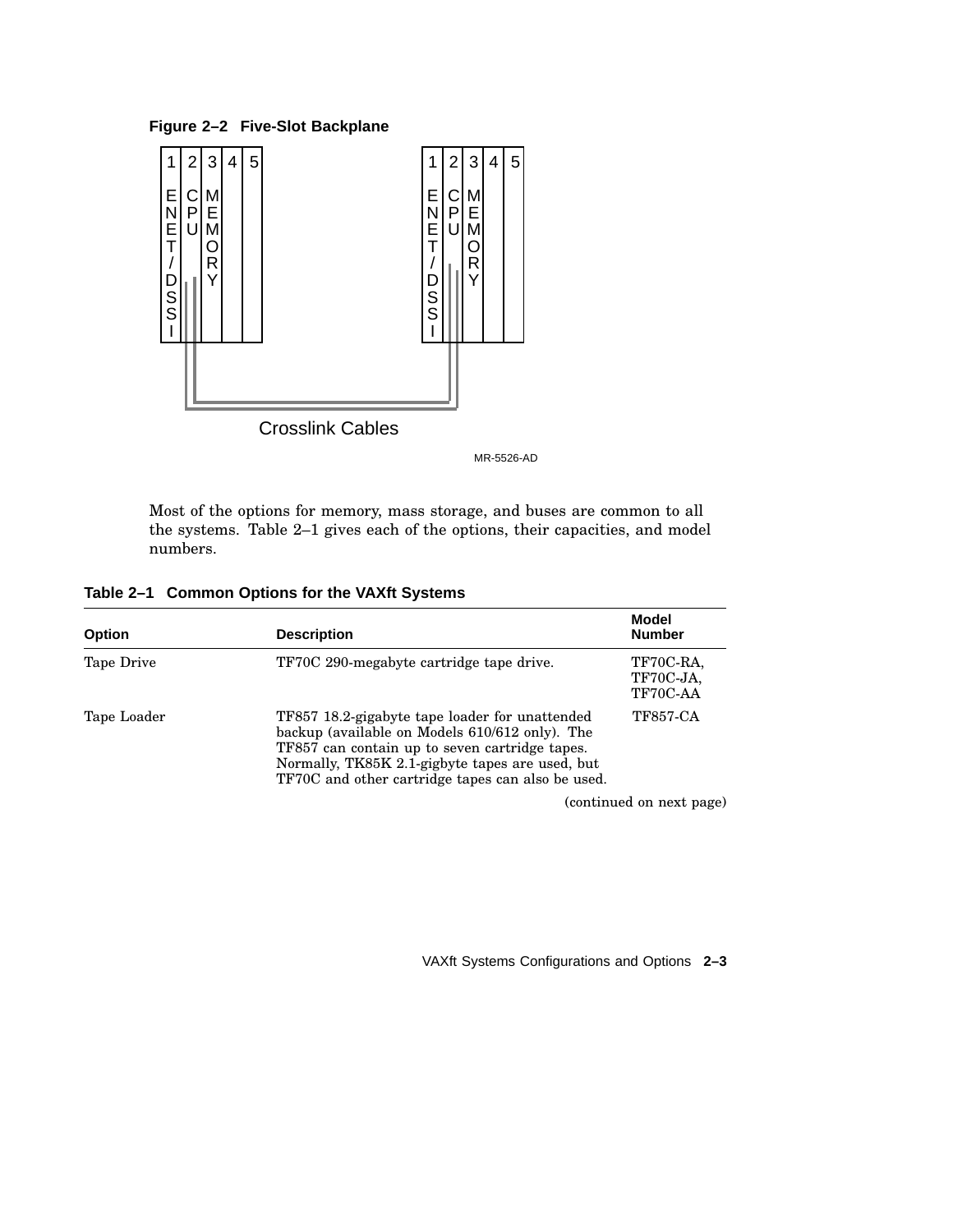| <b>Option</b>                          | <b>Description</b>                                                                                                                                                                                                                                                                                         | <b>Model</b><br><b>Number</b>                                             |
|----------------------------------------|------------------------------------------------------------------------------------------------------------------------------------------------------------------------------------------------------------------------------------------------------------------------------------------------------------|---------------------------------------------------------------------------|
| Disk Storage                           | RF-series Integrated Storage Elements:<br>RF31 381-megabyte fixed disks<br>RF31 381-megabyte shock-mounted removable<br>disks<br>RF72 1-gigabyte fixed disk<br>RF72 1-gigabyte shock-mounted removable<br>disk                                                                                             | RF31E-RA,<br>$RF31-KA$<br>$RF31-JA$<br>RF72E-RA,<br>RF72-KA,<br>$RF72-JA$ |
| <b>Memory Module</b>                   | The minimum system for each model comes<br>with one 32-megabyte memory module per zone.<br>Memory capacity must be identical in both zones.                                                                                                                                                                | <b>MS520-BB</b>                                                           |
| System I/O controller<br>module        | Connections to Ethernet and DSSI bus.                                                                                                                                                                                                                                                                      | KFE52-AA                                                                  |
| DEC WANcontroller 620                  | The two-line synchronous communication controller<br>for the VAXft systems. The WAN module supports<br>connections to X.25, DECnet, and IBM networks<br>with appropriate Digital Equipment Corporation<br>networking layered product software.                                                             | DSF32-AA                                                                  |
| Console Terminal Ports                 | One local console and one remote console port is<br>included in each zone for a total of four console<br>ports per system.                                                                                                                                                                                 |                                                                           |
|                                        | Order two video terminals such as VT420s<br>unless otherwise available. A combination of<br>video terminal and LA75 printer/terminal is<br>recommended. You must have a minimum of<br>two console terminals to support fault-tolerant<br>operation.                                                        |                                                                           |
| Uninterrruptable Power<br>Supply (UPS) | A battery backup option (in-cabinet) for each zone<br>is included in Models $310/410/610/612$ . A battery<br>backup option (out of cabinet) for each zone must<br>be added for the Model 110 if UPS is required for<br>in-cabinet components or external devices such as<br>servers, printers, and modems. | H7229-AD                                                                  |

## **Table 2–1 (Cont.) Common Options for the VAXft Systems**

Each VAXft system that has a DC power supply (see the configuration illustrations) has a Power Cooling Intelligence Module (PCIM) incorporated into the DC power supply. When such a system is expanded, a PCIM cable must connect the PCIMs in each DC pwer supply. The illustrations of the expanded systems show this cable.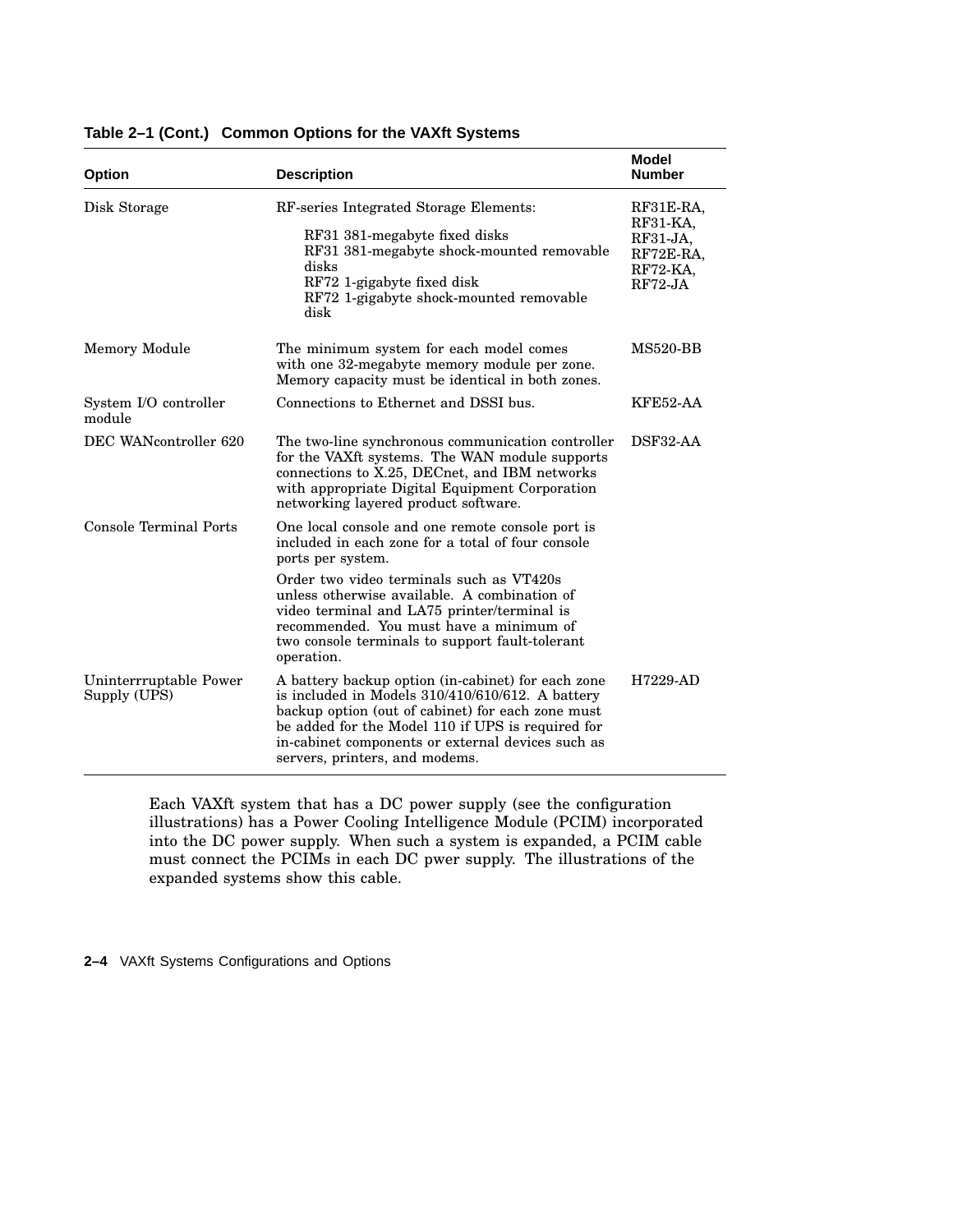Although a tape drive or tape loader is not required for any VAXft system, Digital strongly recommends that you purchase one for backup. If you have a need for large amounts of unattended tape backup on a Model 610 or 612, the TF857 tape loader is the recommended tape option. It has a capacity of up to 18.2 gigabytes of storage in up to seven tape cartridges.

In most expanded VAXft systems, the disk mass storage is located in the expansion cabinets in the form of fixed disks. However, one removable disk is allowed as long as fixed disk unit 4 is not used. In the Model 310/410, you can have a tape drive instead of the removable disk, but the tape drive would still replace fixed disk unit 4. On Models 610 and 612, the optional tape drives are separate from the optional removable disk; in this case, the tape drive replaces fixed disk unit 5 in the expansion cabinet. So, if in an expanded system, you want a removable disk and/or a tape drive (depending on model), you should order one or two fewer fixed disk drives. Figure 2–3 shows the disk units that are replaced by removable disks and/or tapes.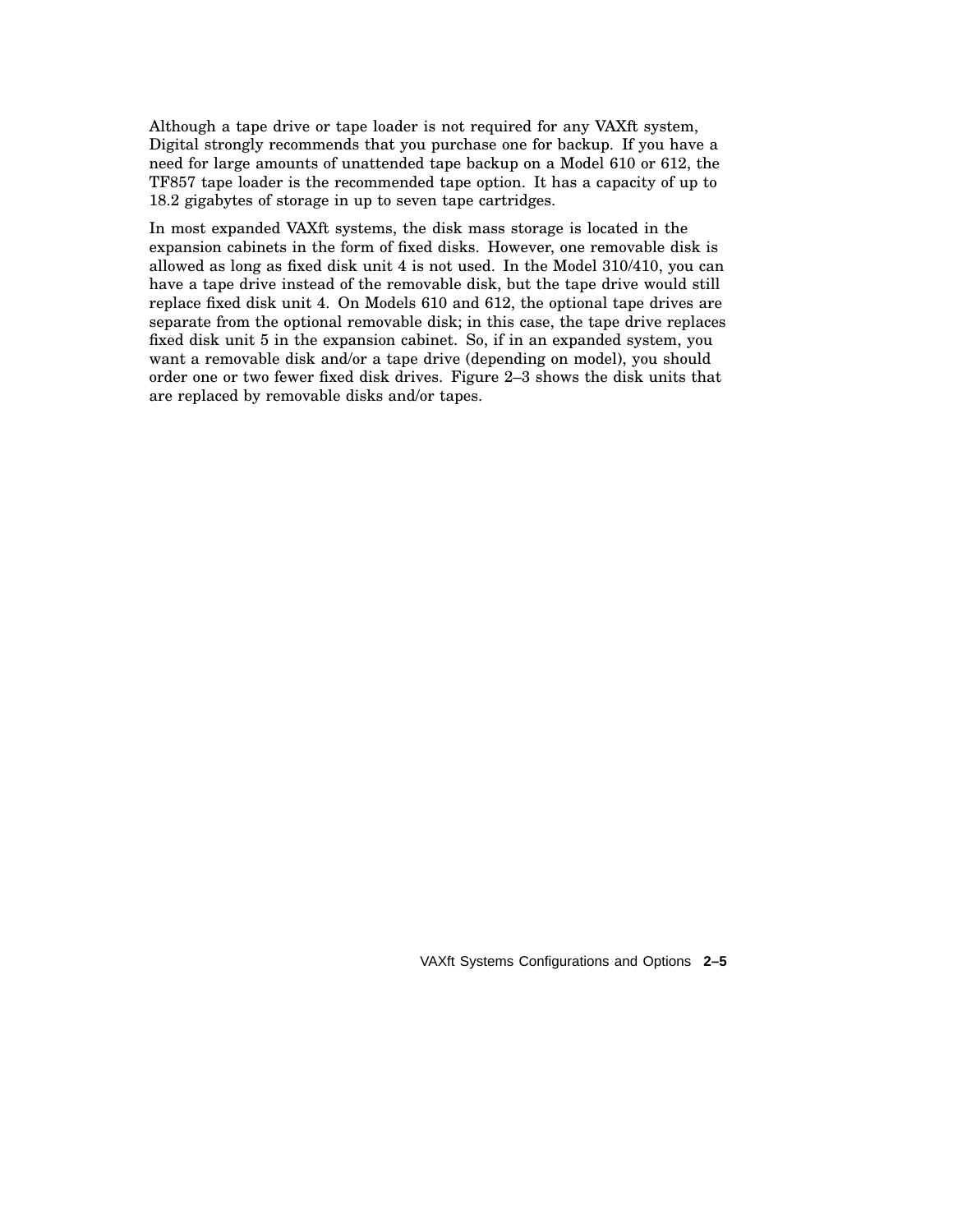**Figure 2–3 Disk Units**



## **2.2 The VAXft Model 110 System**

The VAXft Model 110 system is the minimum VAX fault-tolerant system configuration available from Digital Equipment Corporation. This system features low cost with limited mass storage. It can be purchased as a rackmounted system or a pedestal system. Both zones of the Model 110 system are contained in a single cabinet. Each zone contains a five-slot backplane, connectors, and mass storage. Figure 2–4 shows the configuration of the VAXft Model 110 system.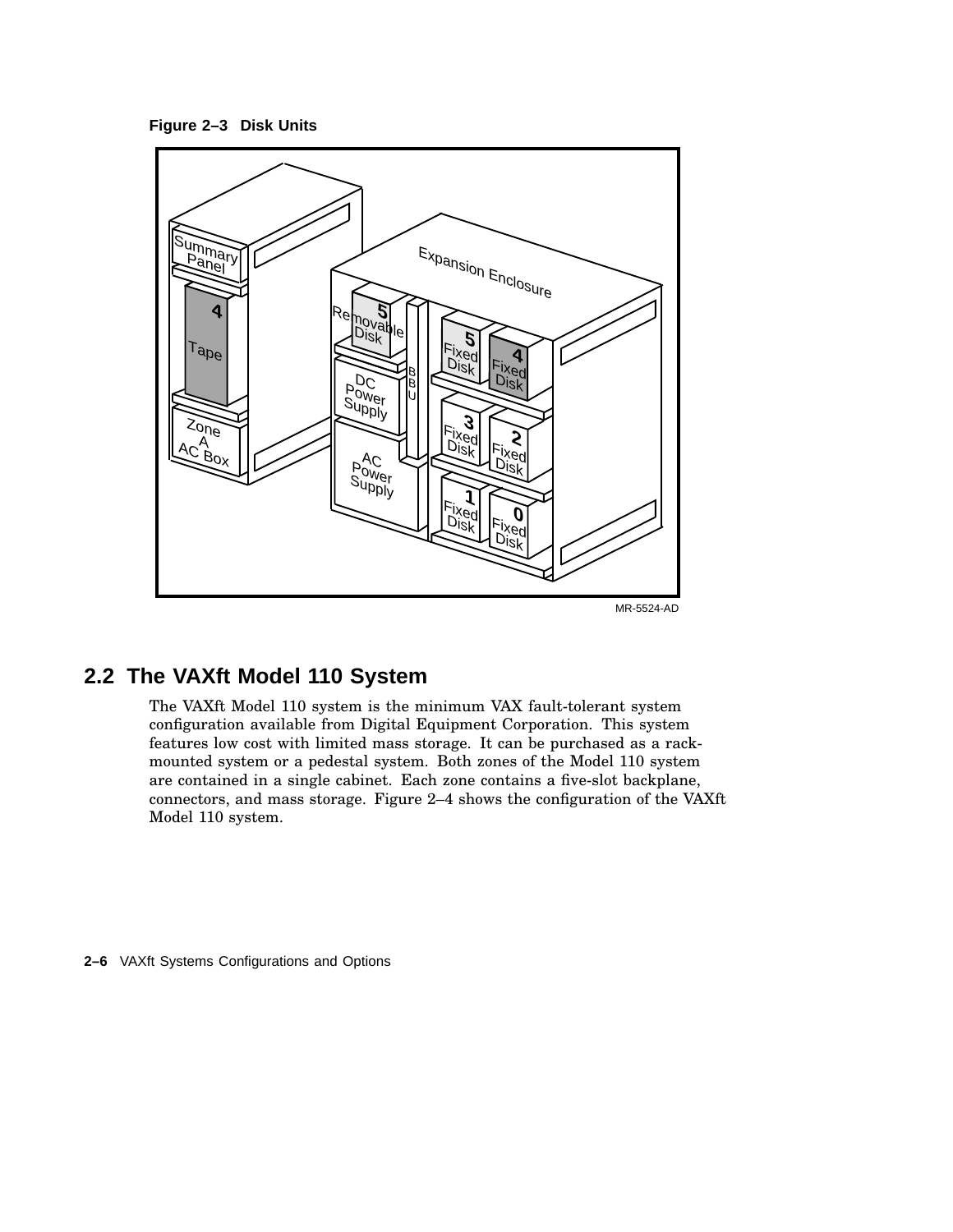**Figure 2–4 VAXft Model 110 Configuration**



## **2.2.1 VAXft Model 110 Mass Storage and Module Options**

The Model 110 supports a maximum of six DSSI mass storage devices, up to three devices in each zone. All mass storage devices are contained in the system enclosure as shown in Figure 2–4. Mass storage devices can be configured with RF31 fixed disks, RF72 fixed disks, and TF70C cartridge tape in the one of the following combinations:

- Three RF31 disks in each zone for a total of six RF31 disks
- Three RF31 disks in zone A and two RF31 disks plus one TF70C tape in zone B for a total of five RF31 disks and one TF70C tape
- Two RF72 disks in each zone for a total of four RF72 disks
- Two RF72 disks in zone A and one RF72 disk plus one TF70C tape in zone B for a total of three RF72 disks and one TF70C tape

Figure 2–4 shows the mass storage configuration with three RF31 disks in each zone of the VAXft Model 110 system.

Table 2–2 gives the minimum and maximum system components for the Model 110 system.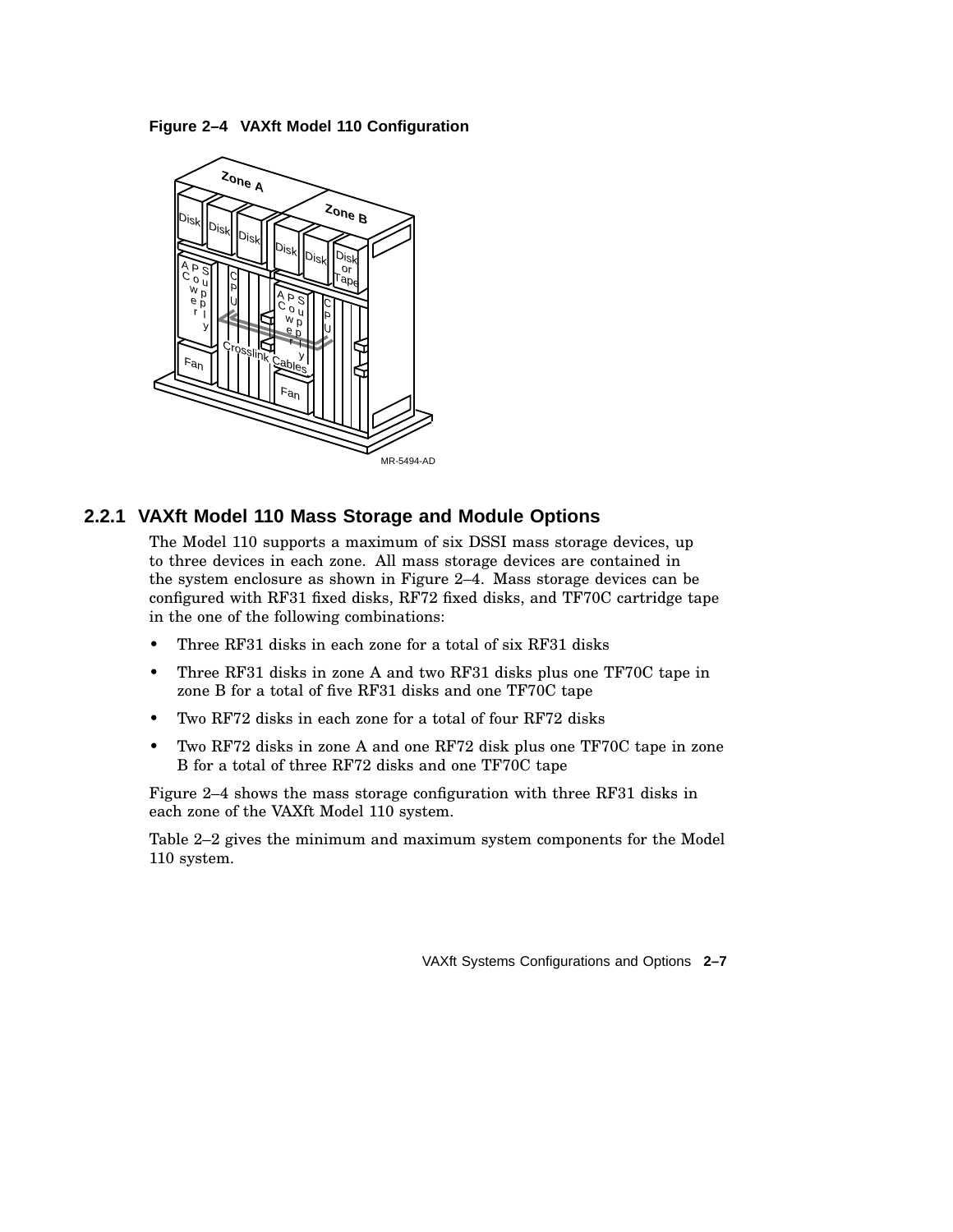| <b>Option</b>                          | <b>Description</b>                                                                                                                                                                                                                                                                            | Model<br><b>Number</b>  |
|----------------------------------------|-----------------------------------------------------------------------------------------------------------------------------------------------------------------------------------------------------------------------------------------------------------------------------------------------|-------------------------|
| Tape Drive                             | Cartridge tape drive. One is optional for Zone B; a<br>maximum of one tape drive can be ordered.                                                                                                                                                                                              | TF70C-RA                |
| Disk Storage                           | RF31 or RF72 fixed disk drive. The minimum<br>system comes without disks, but disks are a<br>required option. RF31s and RF72s cannot be<br>mixed on the Model 110.                                                                                                                            | RF31E-RA,<br>$RF72E-RA$ |
| Memory Module                          | A minimum of one and a maximum of two memory<br>modules can be configured per zone. Memory<br>capacity must be identical in both zones.                                                                                                                                                       | <b>MS520-BB</b>         |
| System I/O controller<br>module        | The system comes with one system I/O controller<br>module per zone to provide Ethernet lines and<br>DSSI lines. An additional system I/O controller<br>module can be added in each zone to provide<br>redundant connections to dual Ethernet lines. (An<br>additional DSSI is not available.) | <b>KFE52-AA</b>         |
| DEC WANcontroller 620                  | A maximum of four WAN modules (two per zone)<br>can be configured to give eight synchronous, non-<br>redundant lines per system.                                                                                                                                                              | DSF32-AA                |
| Console Terminal Ports                 | One local console and one remote console port is<br>included in each zone for a total of four console<br>ports per system.                                                                                                                                                                    |                         |
| Uninterrruptable Power<br>Supply (UPS) | A battery backup option (out of cabinet) for each<br>zone must be added if UPS is required for in-<br>cabinet components or external devices such as<br>servers, printers, and modems.                                                                                                        | $H7229-AD$              |

**Table 2–2 Module Options for the Model 110**

## **2.3 VAXft Model 310/410 Entry System**

The VAXft Model 310 and the VAXft Model 410 entry systems are identical in everything but the processor. The Model 310 processor has 3.8 VUPs of processing power, while the Model 410 has 6.0 VUPs. To upgrade from a VAXft Model 310 system to a VAXft Model 410 system requires merely the replacement of the Model 310 processor with the Model 410 processor. Unlike the Model 110, the Model 310/410 is expandable (see Section 2.4). The Model 310/410 entry system is recommended if your requirements for online non-shadowed disk storage do not exceed 3 gigabytes.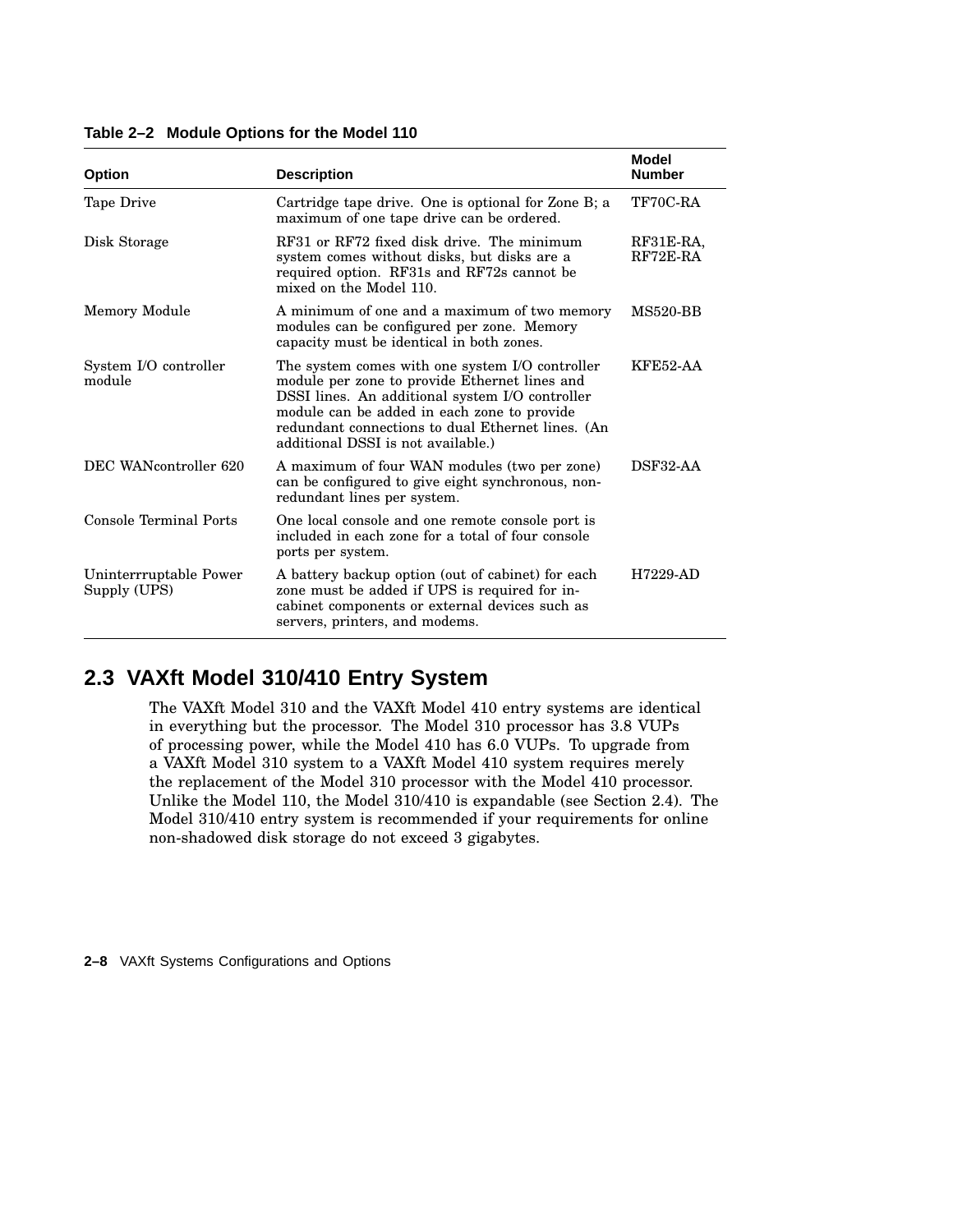A Model 310/410 entry system configuration includes two zones, each containing a seven-slot backplane, connectors, and mass storage. Refer to Figure 2–5 for an illustration of the system components.



**Figure 2–5 VAXft Model 310/410 Entry System Configuration**

MR-5493-AD

## **2.3.1 VAXft Model 310/410 Entry System Mass Storage and Module Options**

The Model 310/410 entry system supports a maximum of four DSSI mass storage devices, two devices in each cabinet. All mass storage devices are contained in the system cabinets. All storage devices are removable. Mass storage devices can be configured in the following combinations:

- Four RF31/RF72 disks
- three RF31/RF72 disks and one TF70C tape drive
- two RF31/RF72 disks and two TF70C tape drives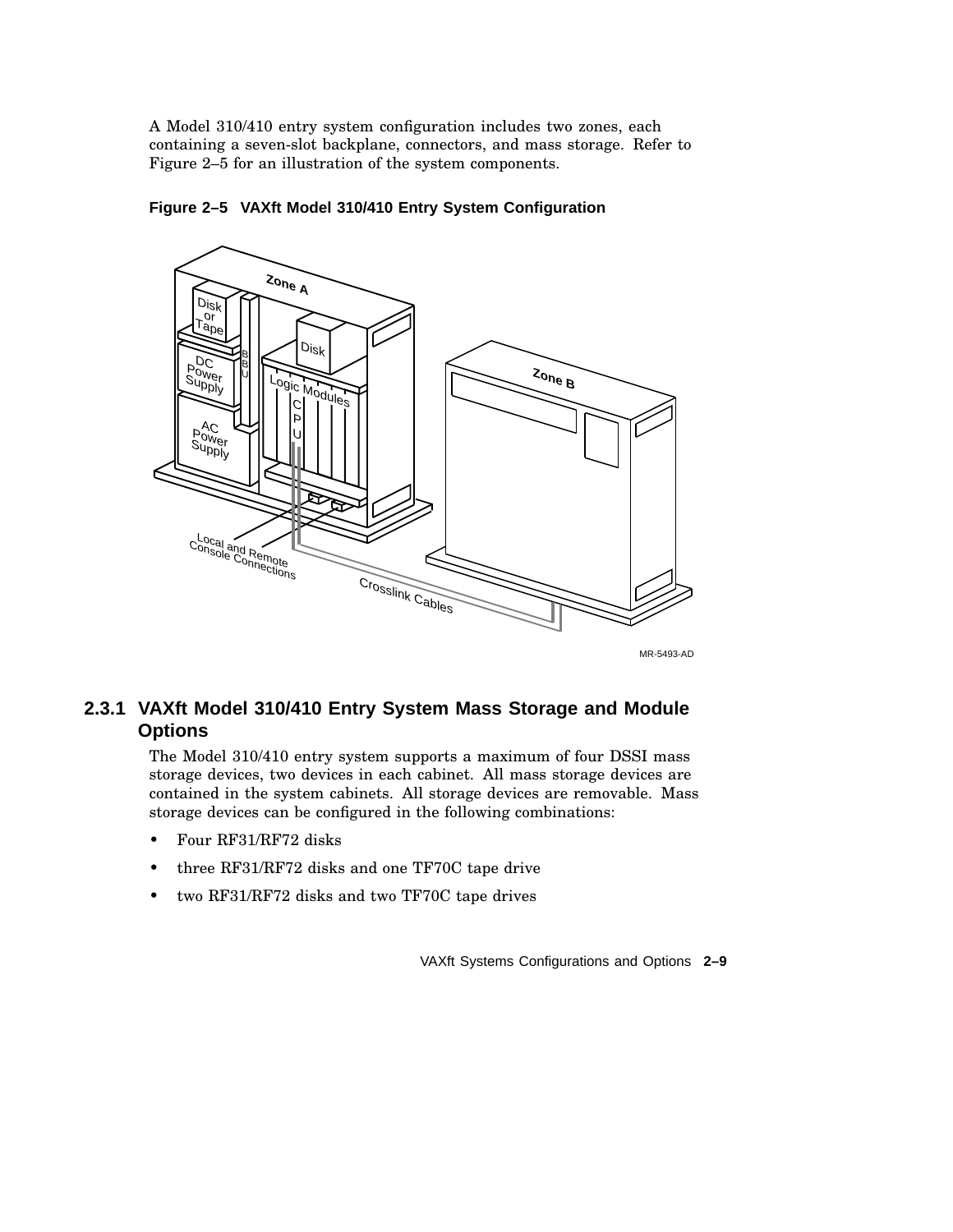• two RF31/RF72 disks and one TF70C tape drive

Figure 2–5 shows the disk configuration for the Model 310/410 entry system, including a tape drive and three disks.

If one zone is down due to planned maintenance or repair, the mass storage devices contained in that zone are unavailable to the operational zone. Shadow set members in the downed zone must be updated when the zone is returned to operation. Refer to Section 1.3.2.1, Guidelines for Shadowing Data, for more details.

Table 2–3 gives the minimum and maximum system components available for the Model 310/410 entry system.

| <b>Option</b>                   | <b>Description</b>                                                                                                                                                                                                                                  | Model<br><b>Number</b> |
|---------------------------------|-----------------------------------------------------------------------------------------------------------------------------------------------------------------------------------------------------------------------------------------------------|------------------------|
| Tape Drive                      | Cartridge tape drive. a maximum of two tape<br>drives can be ordered.                                                                                                                                                                               | TF70C-JA               |
| Disk Storage                    | RF31 or RF72 removable disk drive. The minimum<br>system comes with two RF disks. One or two<br>additional optional RF drives can be added to the<br>system for a maximum of four RF disk drives.                                                   | $RF31-JA$<br>$RF72-JA$ |
| Memory Module                   | A minimum of one and a maximum of four memory<br>modules per zone can be configured. Memory<br>capacity must be identical in both zones.                                                                                                            | <b>MS520-BB</b>        |
| System I/O controller<br>module | The system comes with one system I/O controller<br>module per zone to provide Ethernet lines and<br>DSSI lines. An additional system I/O controller<br>module can be added in each zone to provide<br>redundant connections to dual Ethernet lines. | <b>KFE52-AA</b>        |
| DEC WANcontroller 620           | A maximum of eight WAN modules (four per zone)<br>can be configured per system.                                                                                                                                                                     | DSF32-AA/AB            |
| Console Terminal Ports          | One local console and one remote console port is<br>included in each zone for a total of four console<br>ports per system.                                                                                                                          |                        |

**Table 2–3 Module Options for the Model 310/410 Entry System**

## **2.4 VAXft Model 310/410 Expanded System**

The VAXft Model 310 and the VAXft Model 410 expanded system provides up to 12 gigabytes of non-shadowed mass storage with dual-access to disks from both zones at all times. Figure 2–6 shows the Model 310/410 expanded system configuration.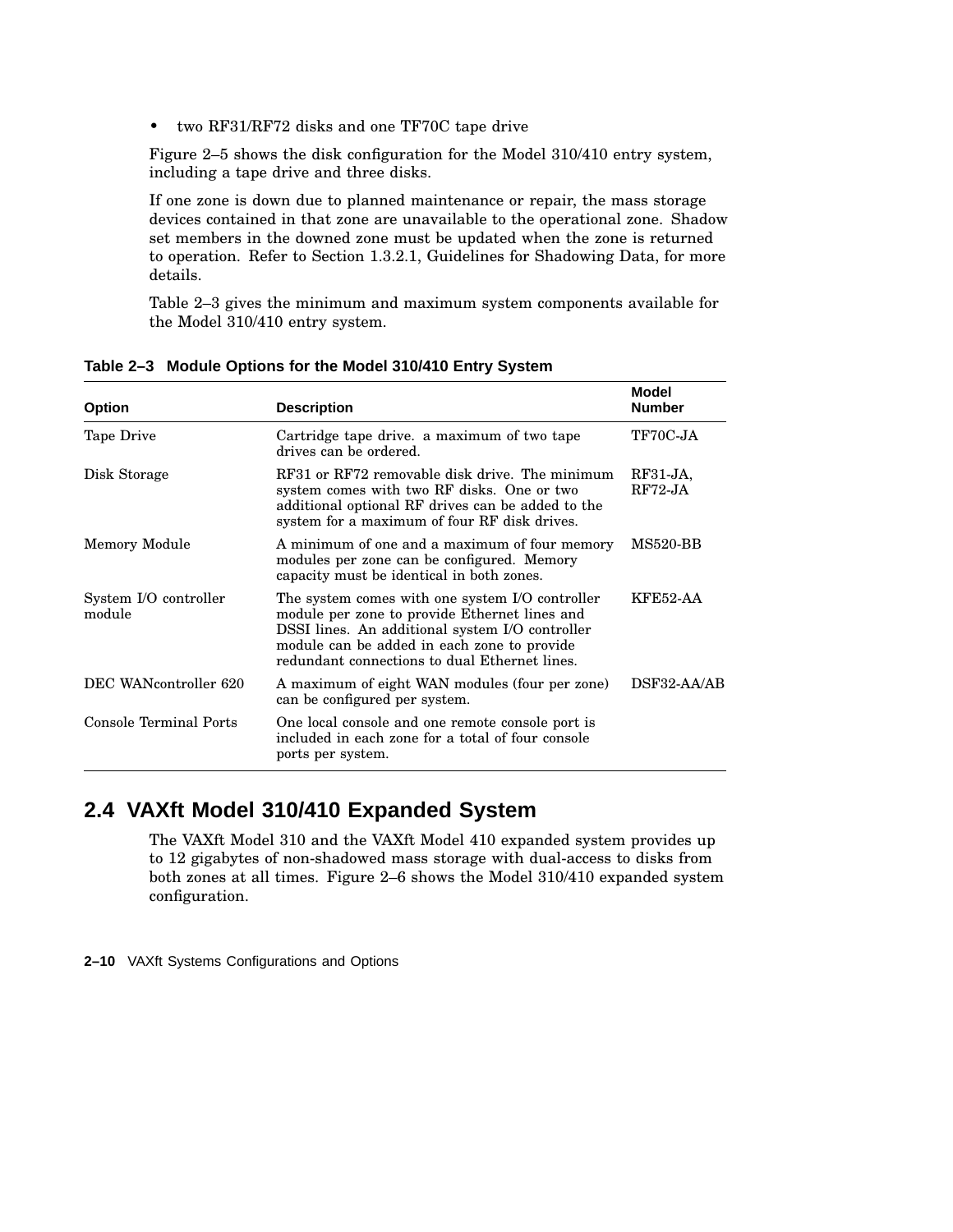**Figure 2–6 Model 310/410 Expanded System Configuration**



VAXft Systems Configurations and Options **2–11**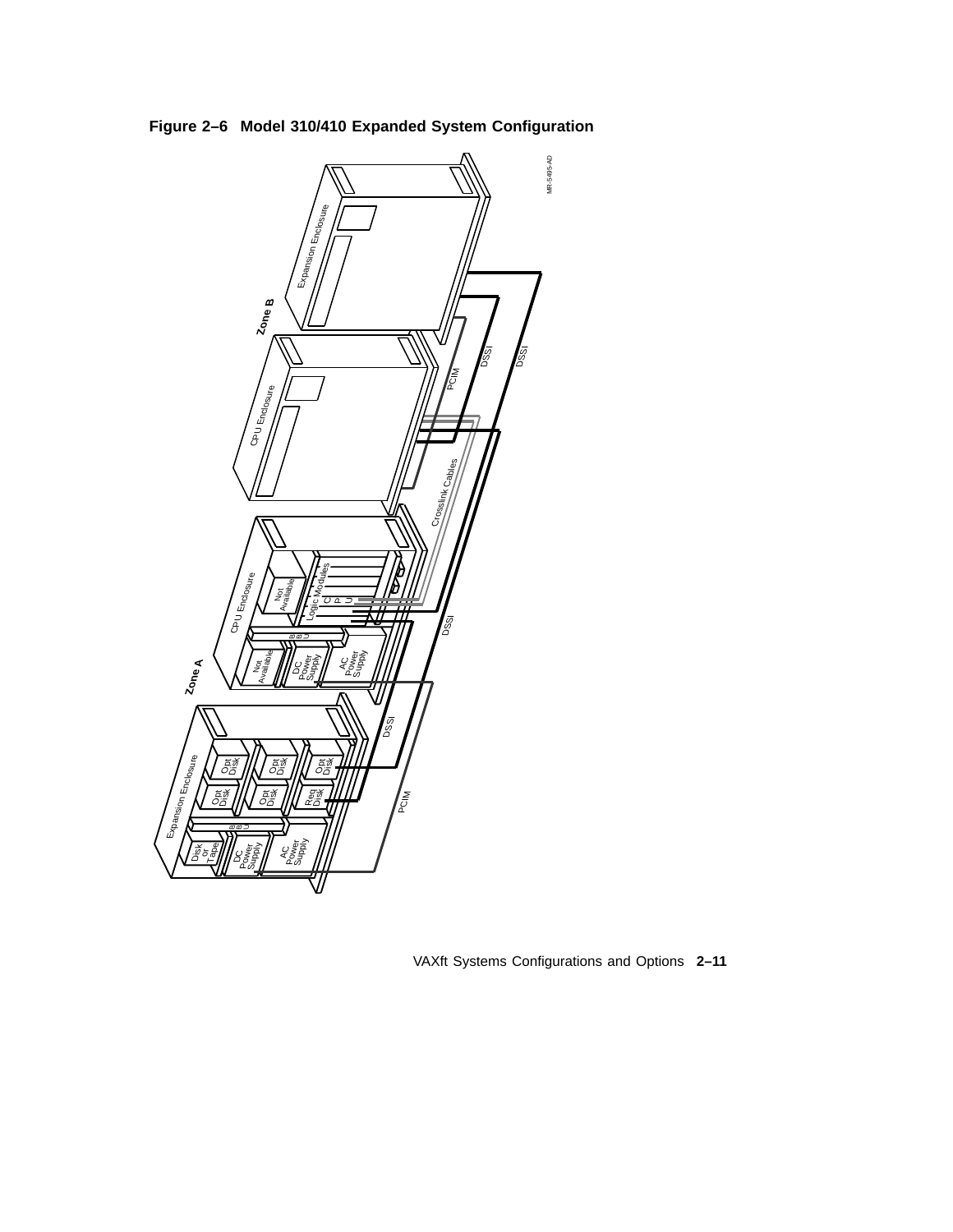The Model 310/410 expanded system consists of two system cabinets and two expansion cabinets. The system cabinets are similar to the Model 310/410 entry system, but they contain no mass storage options. Each zone contains a seven-slot backplane and connectors. The expansion cabinets connect to the system cabinets by dual DSSI buses; this enables access to mass storage by both zones.

## **2.4.1 VAXft Model 310/410 Expanded System Mass Storage and Module Options**

All mass storage devices for the Model 310/410 expanded system must be configured inside the expansion cabinets. Each expansion cabinet holds up to six DSSI storage devices for a total of 12 devices per system. Most disk drives are fixed, but an optional tape drive or removable disk drive can replace one of the fixed drives. See Figure 2–3 and accompanying text. Configure mass storage devices in each expansion cabinet in the following combinations:

- Up to five RF31/RF72 fixed disk drives and one TF70C tape drive
- Up to six RF31/RF72 fixed disk drives
- Up to five RF31/RF72 fixed disk drives and one RF31/RF72 removable disk

Two RF31/RF72 fixed disk drives are the minimum required mass storage for the Model 310/410 expanded system; a tape device is highly recommended for backup.

Figure 2–6 shows dual access to mass storage devices by either zone at all times, even when one zone is not operational. A pair of system I/O controller adapters in each zone interface the system with the dual DSSI buses, so even the loss of a single zone does not deny the system access to both members of a shadow set. To optimize overall system availability, the primary member of a shadow set must reside on one DSSI bus. The shadowed member should reside on the other DSSI bus.

Table 2–4 gives the minimum and maximum system components for the Model 310/410 expanded system.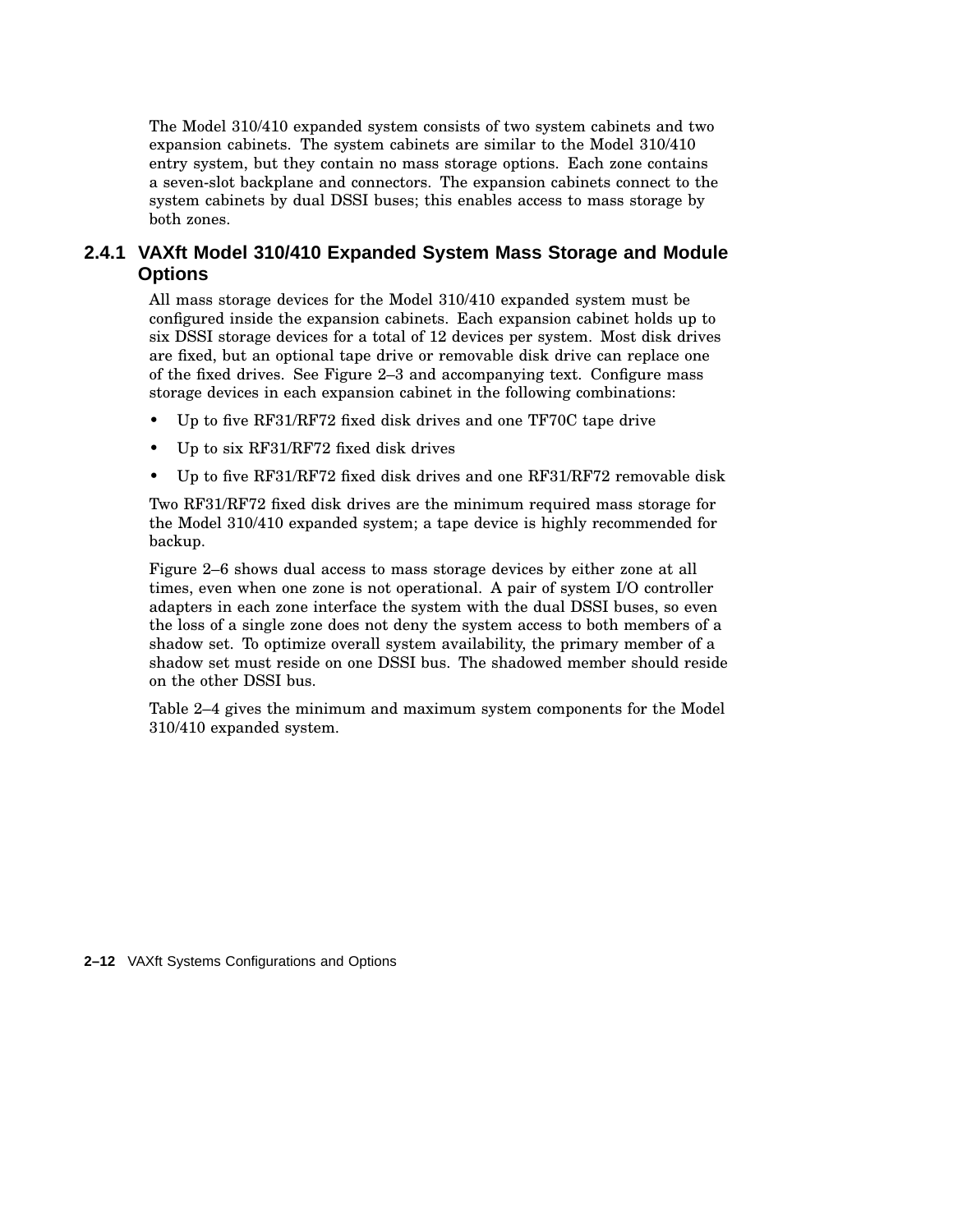| <b>Option</b>                   | <b>Description</b>                                                                                                                                                                                               | Model<br><b>Number</b>                          |
|---------------------------------|------------------------------------------------------------------------------------------------------------------------------------------------------------------------------------------------------------------|-------------------------------------------------|
| Tape Drive                      | Cartridge tape drive. a maximum of two<br>tape drives can be ordered.                                                                                                                                            | TF70C-JA                                        |
| Disk Storage                    | RF31 or RF72 fixed or removable disk<br>drive. The minimum system comes with<br>two RF fixed disks. Maximum of 12 RF<br>fixed disk drives allowed per system. Only<br>one RF removable disk is allowed per zone. | RF31-KA,<br>$RF31-JA$<br>$RF72-KA$<br>$RF72-JA$ |
| Memory Module                   | A minimum of one and a maximum of<br>four memory modules per zone can be<br>configured. Memory capacity must be<br>identical in both zones.                                                                      | <b>MS520-BB</b>                                 |
| System I/O controller<br>module | The system comes with two system I/O<br>controller modules per zone to provide<br>Ethernet lines and DSSI lines.                                                                                                 | <b>KFE52-AA</b>                                 |
| DEC WANcontroller 620           | A maximum of eight WAN modules (four<br>per zone) can be configured for a maximum<br>of 16 synchronous lines per system.                                                                                         | DSF32-AA/AB                                     |
| Console Terminal Ports          | One local console and one remote console<br>port is included in each zone for a total of<br>four console ports per system.                                                                                       |                                                 |

**Table 2–4 Options Table for Model 310/410 Expanded System**

## **2.5 VAXft Model 610 Entry System**

The Model 610 entry system is a fault-tolerant system available in a 60-inch cabinet with one zone on top of the other, rather than side-by-side. The Model 610 entry system is recommended if your requirements for online non-shadowed storage do not exceed 3 gigabytes. The Model 610 is expandable (see Section 2.6).

A Model 610 entry system configuration includes one system cabinet, containing two zones, each containing a seven-slot backplane, connectors, and mass storage. Refer to Figure 2–7 for an illustration of the system components.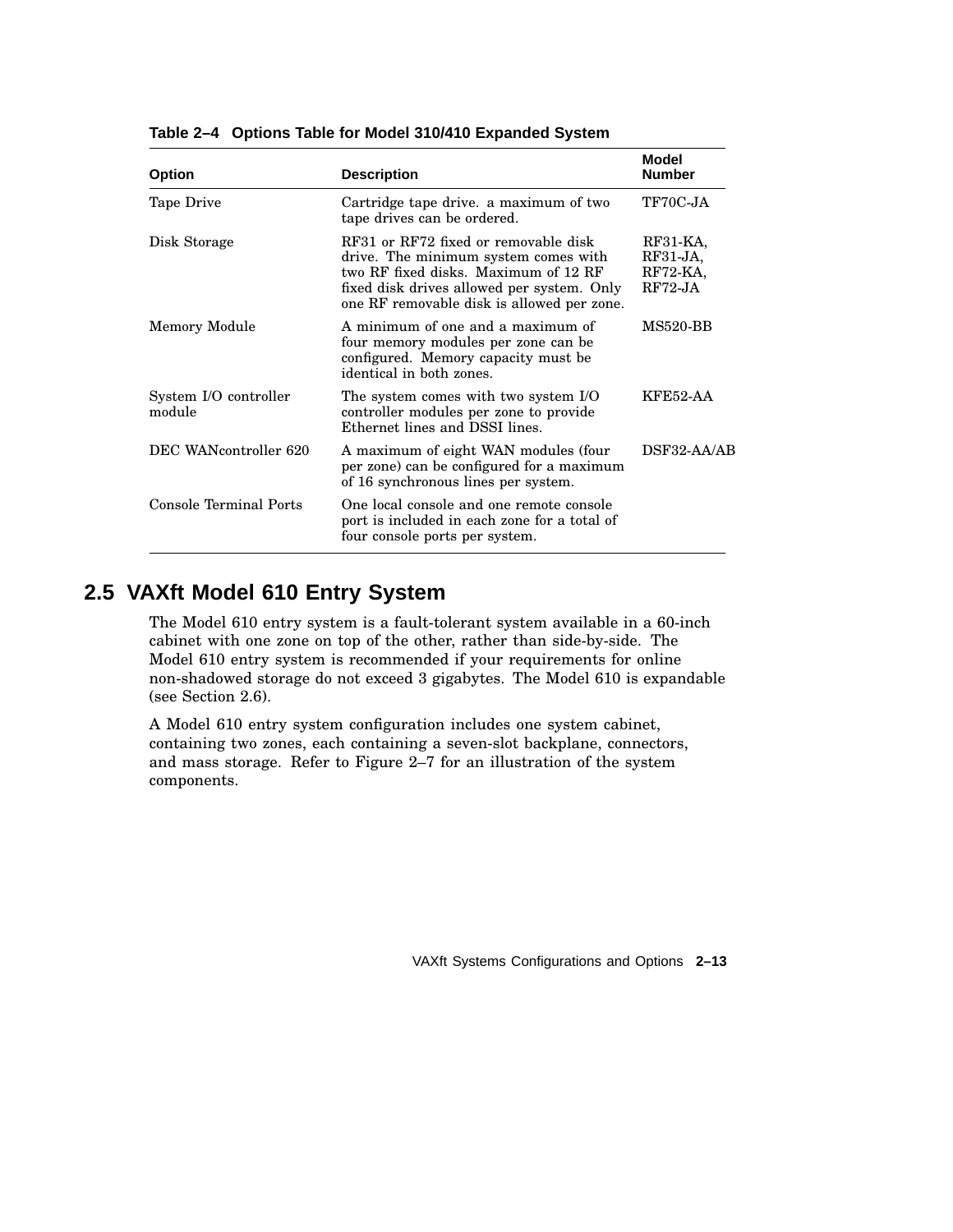**Figure 2–7 Model 610 Entry System Configuration**



## **2.5.1 VAXft Model 610 Entry System Mass Storage and Module Options**

The Model 610 entry system supports a maximum of six DSSI mass storage devices, three devices in each zone. All mass storage devices are contained in the system cabinet. All storage devices are removable. Mass storage devices can be configured in the following combinations:

- Six RF31/RF72 disks
- Five RF31/RF72 disks and one TF70C/TF857 tape drive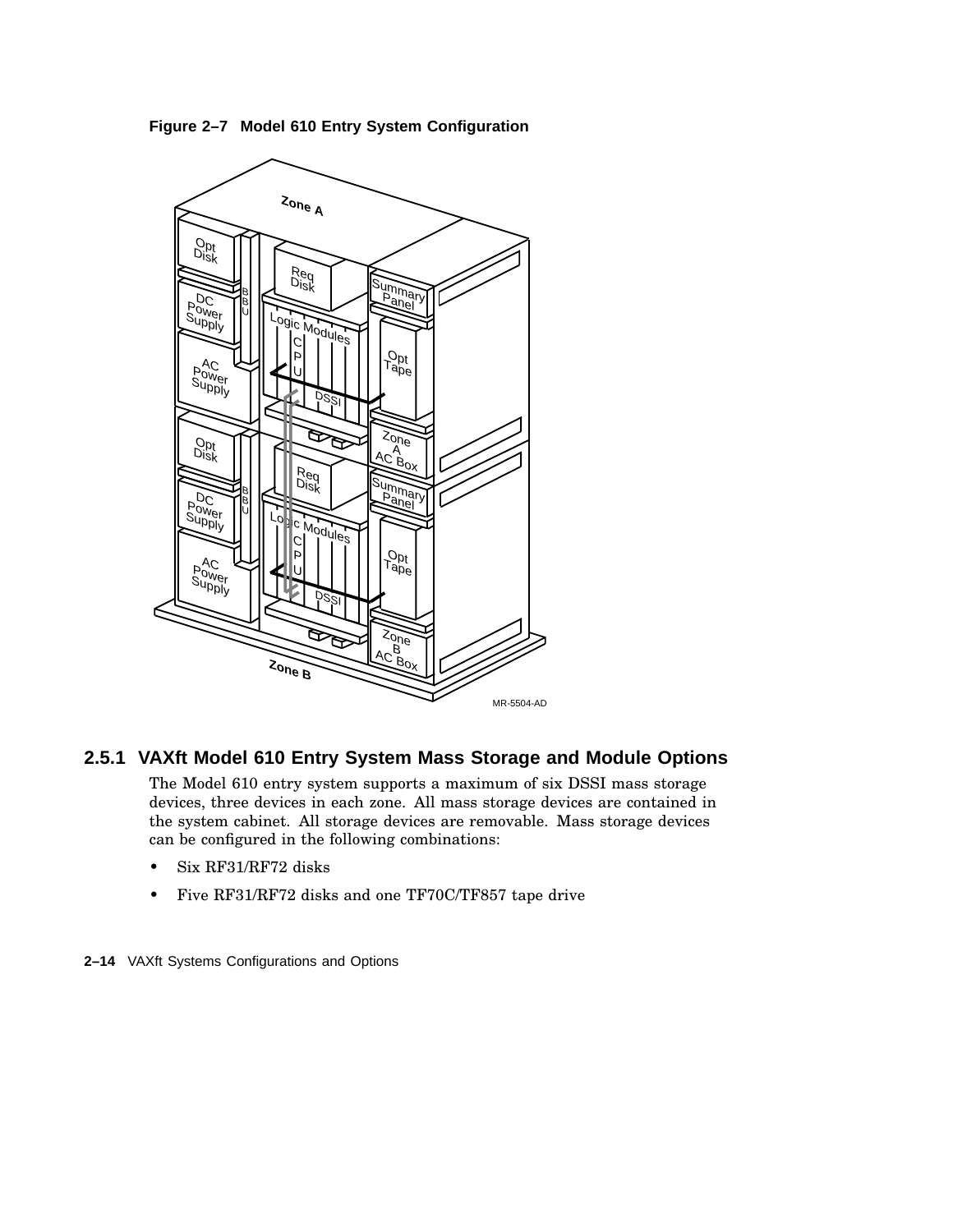• Four RF31/RF72 disks and two TF70C/TF857 tape drives

Figure 2–7 shows a full disk configuration for the Model 610 entry system, including a tape drive, a tape loader, and four disks.

If one zone is down due to planned maintenance or repair, the mass storage devices contained in that zone are unavailable to the operational zone. Shadow set members in the downed zone must be updated when the zone is returned to operation. Refer to Section 1.3.2.1, Guidelines for Shadowing Data, for more details.

Table 2–5 gives the minimum and maximum system components for the Model 610 entry system.

| <b>Option</b>                   | <b>Description</b>                                                                                                                                                                                                                              | Model<br><b>Number</b>   |
|---------------------------------|-------------------------------------------------------------------------------------------------------------------------------------------------------------------------------------------------------------------------------------------------|--------------------------|
| Tape Drive                      | Cartridge tape drive; maximum of two tape drives<br>can be ordered.                                                                                                                                                                             | TF70C-AA                 |
| Tape Loader                     | TF857 tape loader for unattended backup. A tape<br>loader can replace one or both TF70C tape drives.                                                                                                                                            | <b>TF857-CA</b>          |
| Disk Storage                    | RF31 or RF72 shock-mounted removable disk<br>drive. The minimum system comes with two RF<br>disks. Two additional optional RF drives can be<br>added to the system for a maximum of four RF<br>disk drives.                                     | $RF31-JA$<br>$RF72-JA$   |
| Memory Module                   | A minimum of one and a maximum of four memory<br>modules per zone can be configured. Memory<br>capacity must be identical in both zones.                                                                                                        | <b>MS520-BB</b>          |
| System I/O controller<br>module | System comes with one system I/O controller<br>module per zone to provide Ethernet lines and<br>DSSI lines. An additional system I/O controller<br>module can be added in each zone to provide<br>redundant connections to dual Ethernet lines. | KFE52-AA                 |
| DEC WANcontroller 620           | The two-line synchronous communication controller<br>for VAXft systems. A maximum of eight WAN<br>modules (four per zone) can be configured for a<br>total of 16 synchronous, non-redundant lines per<br>system.                                | DSF32-AA/AB              |
|                                 |                                                                                                                                                                                                                                                 | (continued on nort nore) |

**Table 2–5 Module Options for the Model 610 Entry System**

(continued on next page)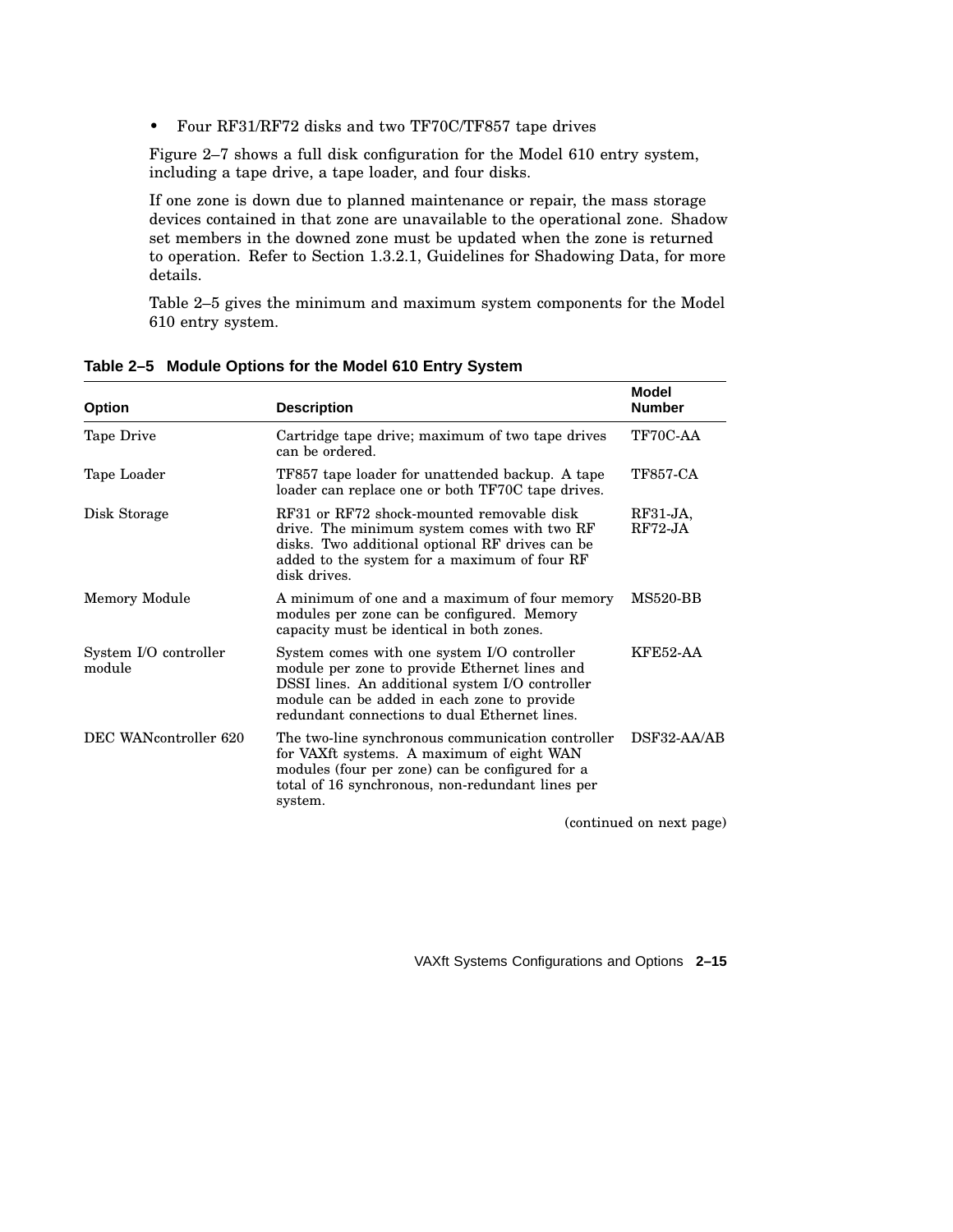| <b>Option</b>          | <b>Description</b>                                                                                                         | Model<br><b>Number</b> |
|------------------------|----------------------------------------------------------------------------------------------------------------------------|------------------------|
| Console Terminal Ports | One local console and one remote console port is<br>included in each zone for a total of four console<br>ports per system. |                        |

**Table 2–5 (Cont.) Module Options for the Model 610 Entry System**

## **2.6 VAXft Model 610 Expanded Systems**

The Two Model 610 expanded systems are available (as shown in Figure 2–8 and Figure 2–9) to provide up to 24 gigabytes of non-shadowed mass storage with dual-access to disks from both zones at all times.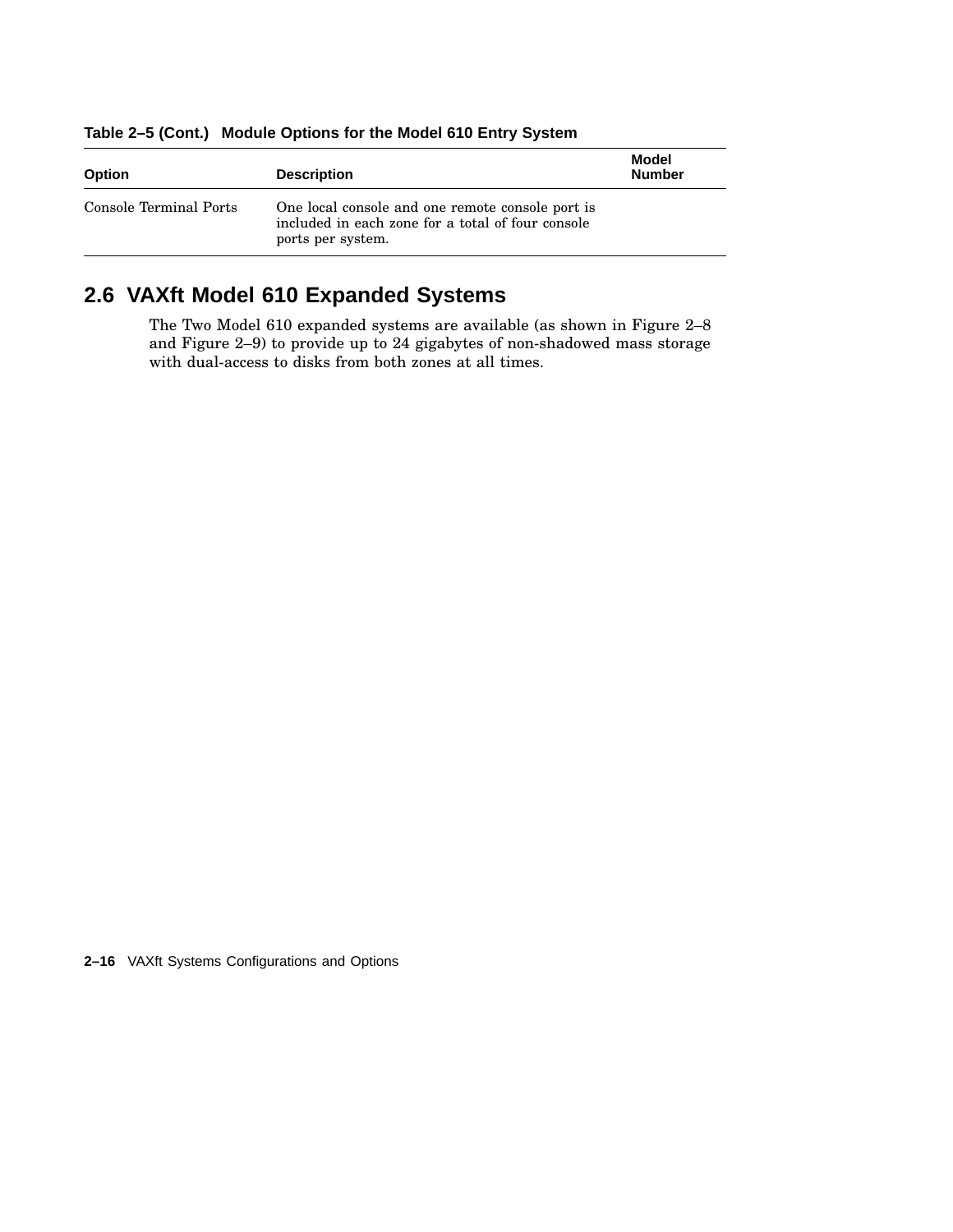

**Figure 2–8 Model 610 Expanded System Configuration with One Expansion Cabinet**

VAXft Systems Configurations and Options **2–17**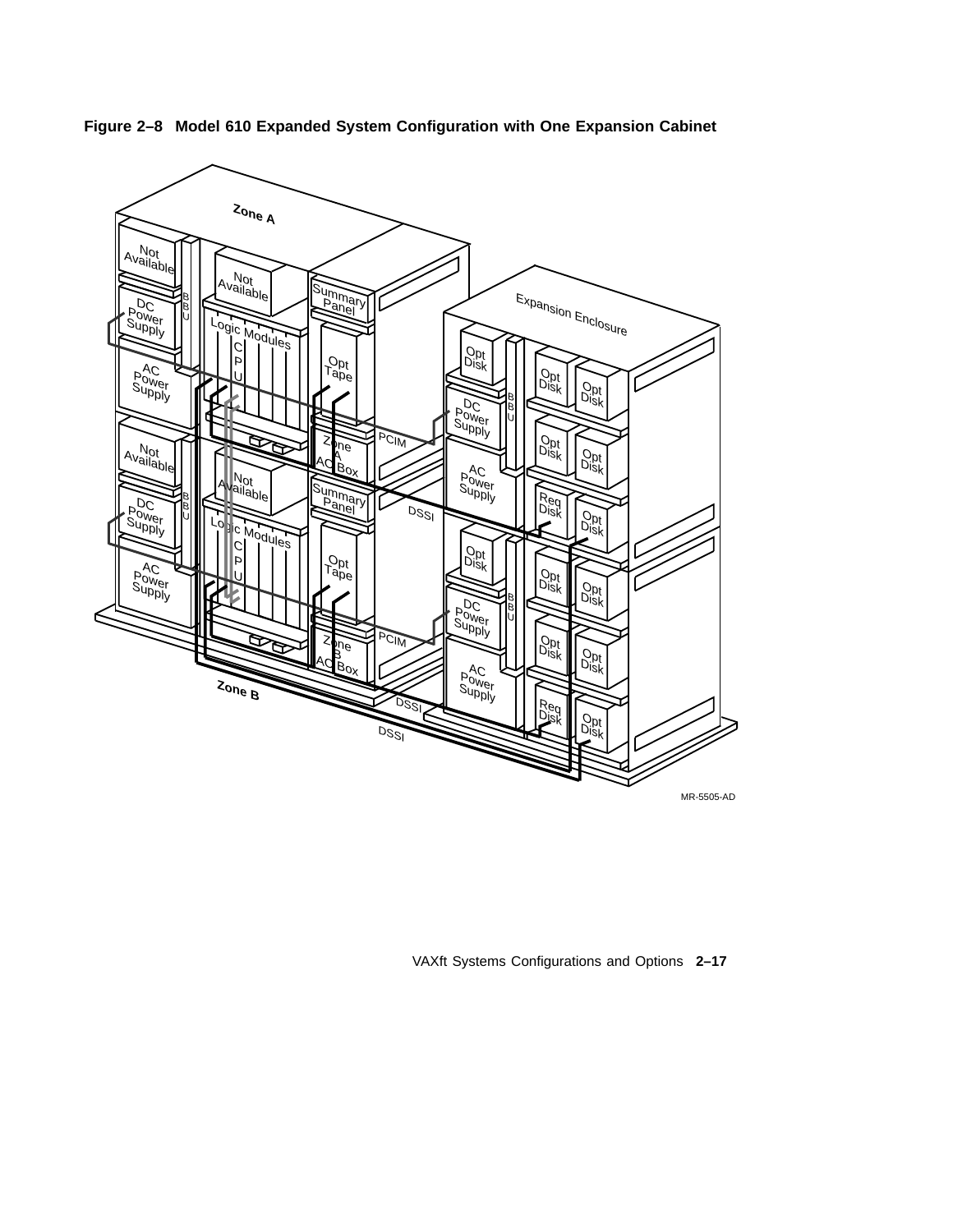

**Figure 2–9 Model 610 Expanded System Configuration with Two Expansion Cabinets**

**2–18** VAXft Systems Configurations and Options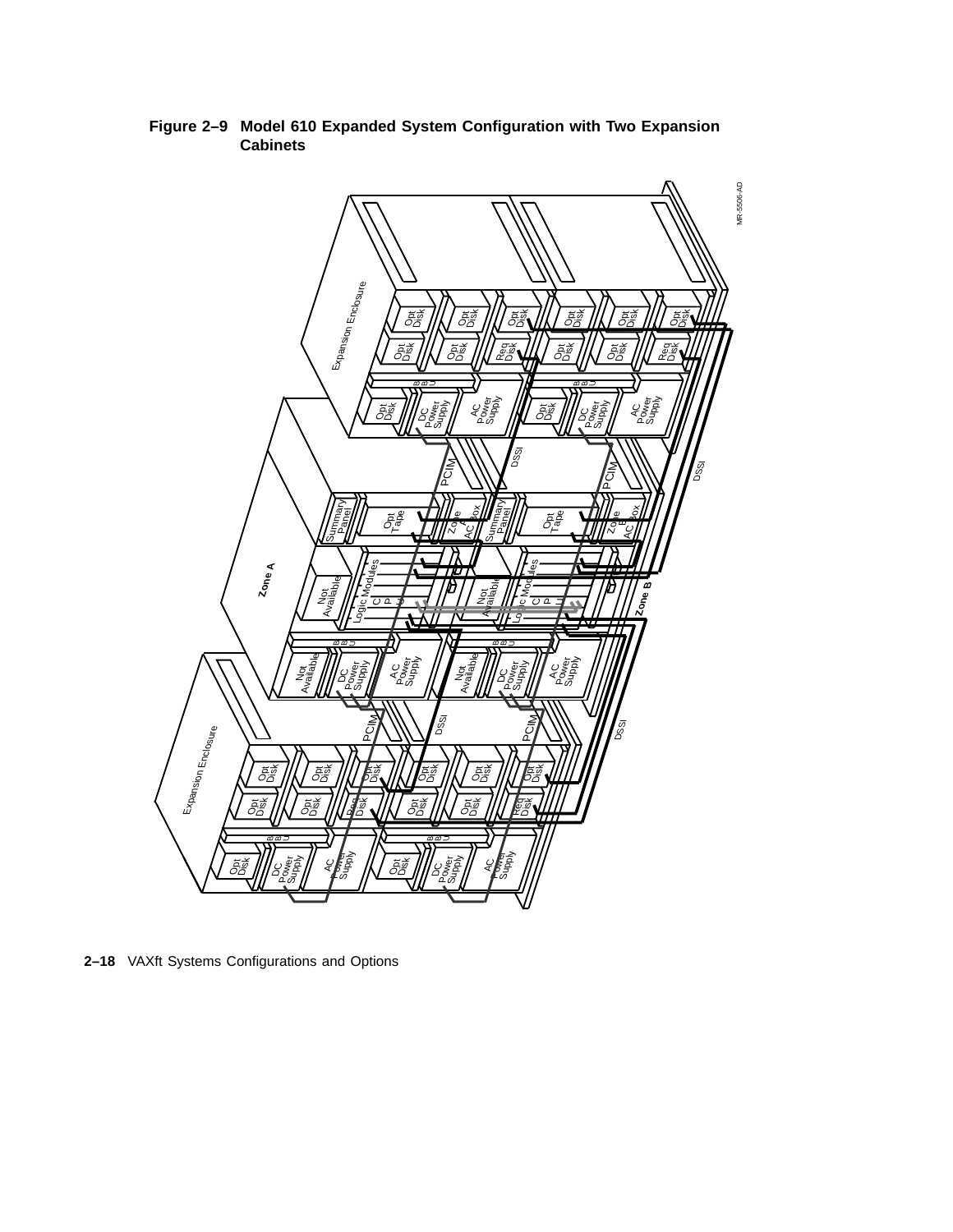The Model 610 expanded systems consist of the single system cabinet plus one or two expansion cabinets. The system cabinet is similar to the Model 610 entry system, but it contains no disk drives. It can contain one or two TF70C/TF857 tape drives. Each zone contains a seven-slot backplane for a processor module, a memory module, and two or four system I/O controller modules for DSSI/Ethernet interfaces. The system with the single expansion cabinet requires two system I/O controller modules (in slots 1 and 2), while the system with the two expansion cabinets requires four system I/O controller modules (in slots 1, 2, 6, and 7). Figure 2–8 and Figure 2–9 show the slots that the DSSI buses use.

Like the system cabinet, each expander cabinet contains two zones one on top of the other. Each zone contains its own power supply (AC, DC, and battery) and can contain up to six disk drives.

## **2.6.1 VAXft Model 610 Expanded Systems Mass Storage and Module Options**

All disk storage devices for the Model 610 expanded systems must be configured inside the expansion cabinets. Each expansion cabinet holds up to 12 disk drives (six per zone) for a total of 12 disk drives for an expanded system with one enclosure cabinet and 24 disk drives for one with two expansion cabinets. The expansion cabinets connect to the system cabinet by dual DSSI buses; this enables access to mass storage by both zones. Configure mass storage devices in a system with a single expansion cabinet in the following combinations:

- Up to 12 RF31/RF72 fixed disks.
- 10 or 11 RF31/RF72 fixed disks and one or two TF70C/TF857 tape drives.
- 11 RF31/RF72 fixed disks and one RF31/RF72 removable disk.

Two RF31/RF72 fixed disks are the minimum requirement for mass storage for the Model 610 expanded system with one expansion cabinet.

Configure mass storage devices in a system with dual expansion cabinets in the following combinations:

- Up to 24 RF31/RF72 fixed disks.
- 22 or 23 RF31/RF72 fixed disks and one or two TF70C/TF857 tape drives.
- 22 or 23 RF31/RF72 fixed disks and one or two RF31/RF72 removable disks.

Four RF31/RF72 fixed disks are the minimum requirement for mass storage for the Model 610 expanded system with dual expansion cabinets.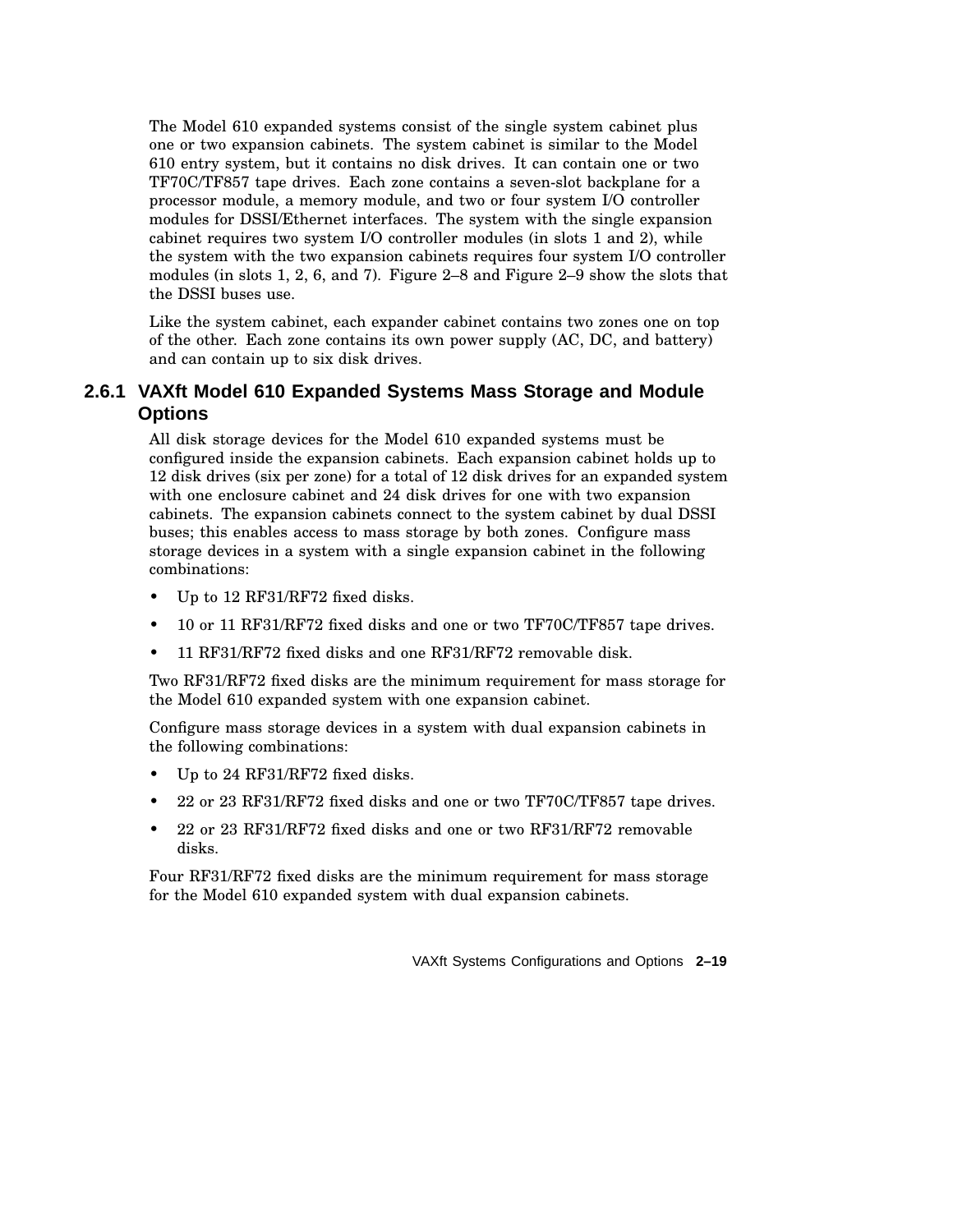Figure 2–8 and Figure 2–9 show dual access to mass storage devices by either zone at all times, even when one zone is not operational. A pair of system I/O controller adapters in each zone interface the system with the dual DSSI buses, so even the loss of a single zone does not deny the system access to both members of a shadow set. To optimize overall system availability, the primary member of a shadow set must reside on one DSSI bus. The shadowed member should reside on the other DSSI bus.

Table 2–6 gives the minimum and maximum system components available for the Model 610 expanded systems.

| <b>Option</b>          | <b>Description</b>                                                                                                                                                                                                                                                                     | Model<br><b>Number</b>                           |
|------------------------|----------------------------------------------------------------------------------------------------------------------------------------------------------------------------------------------------------------------------------------------------------------------------------------|--------------------------------------------------|
| Tape Drive             | Cartridge tape drive; a maximum of two<br>tape drives can be ordered.                                                                                                                                                                                                                  | TF70C-AA                                         |
| Tape Loader            | TF857 tape loader for unattended backup.<br>A tape loader can replace one or both<br>TF70C tape drives.                                                                                                                                                                                | <b>TF857-CA</b>                                  |
| Disk Storage           | RF31 or RF72 fixed and removable disk<br>drives. A minimum of two RF fixed disk<br>drives are required. Maximum of 12 RF<br>disk drives allowed per expansion cabinet.<br>Only one RF removable disk is allowed per<br>expansion cabinet.                                              | $RF31-KA$<br>$RF31-JA,$<br>RF72-KA,<br>$RF72-JA$ |
| Memory Module          | A minimum of one and a maximum of<br>four memory modules per zone can be<br>configured. Memory capacity must be<br>identical in both zones.                                                                                                                                            | <b>MS520-BB</b>                                  |
| DEC WANcontroller 620  | A maximum of six modules (three per<br>zone) can be configured to give 12<br>synchronous lines for a system with one<br>expansion cabinet. A maximum of two<br>modules (one per zone) can be configured<br>to give four synchronous lines for a system<br>with two expansion cabinets. | DSF32-AA/AB                                      |
| Console Terminal Ports | Two local console ports and two remote<br>console ports are included per system.                                                                                                                                                                                                       |                                                  |

**Table 2–6 Options Table for Model 610 Expanded Systems**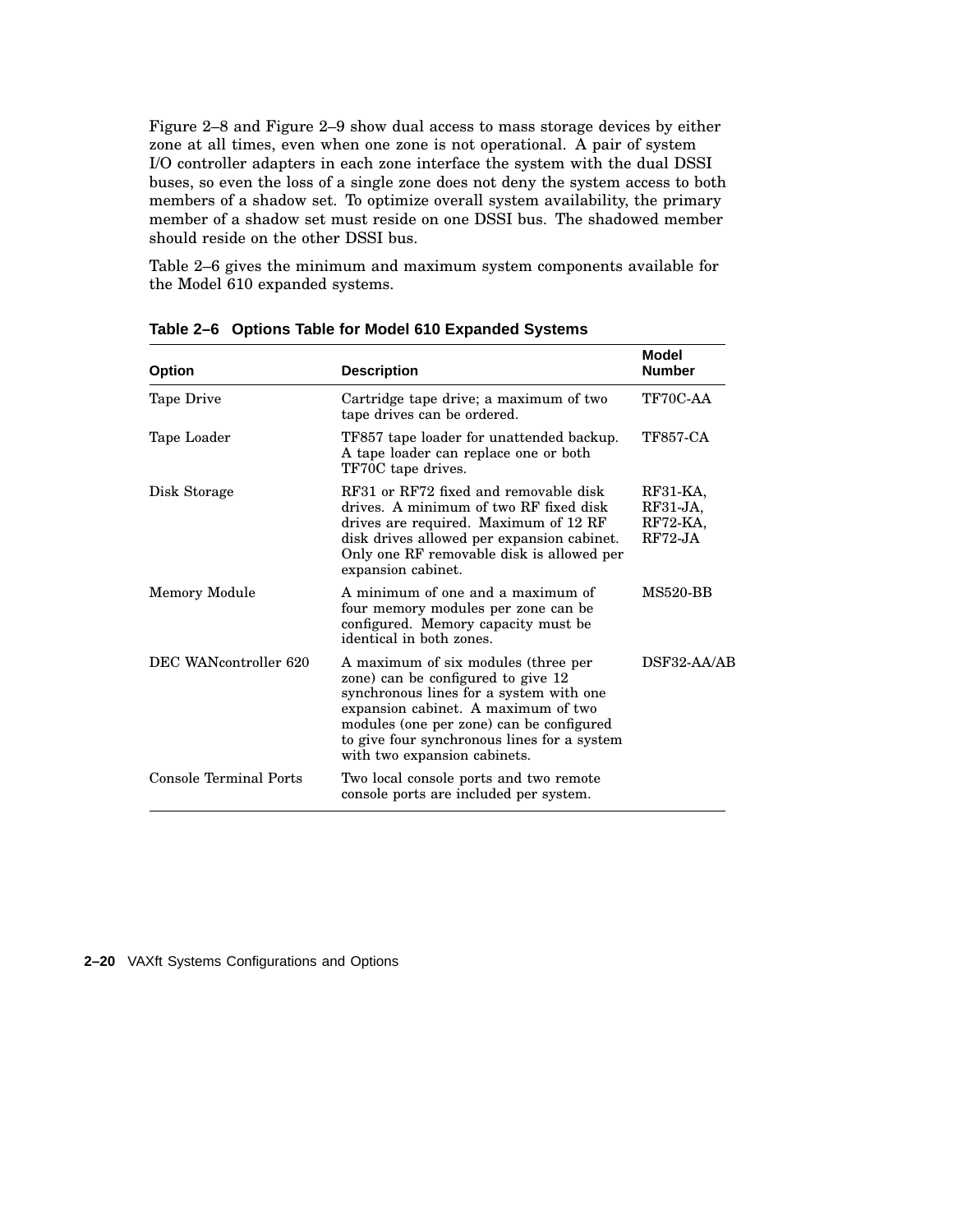## **2.7 VAXft Model 612 Entry VAXcluster System**

The VAXft Model 612 entry VAXcluster system is a dual-node fault-tolerant VAXcluster system consisting of two VAXft Model 610 systems sharing a single expansion cabinet that contains the DSSI disk devices. The Model 612 VAXcluster system has 12 VUPs of processing power, twice that of a Model 610 system. The Model 612 is expandable (see Section 2.8).

A Model 612 entry VAXcluster system configuration includes two Model 610 systems, each containing two zones with a seven-slot backplane in each zone and optional tape storage. Refer to Figure 2–10 for an illustration of the system components.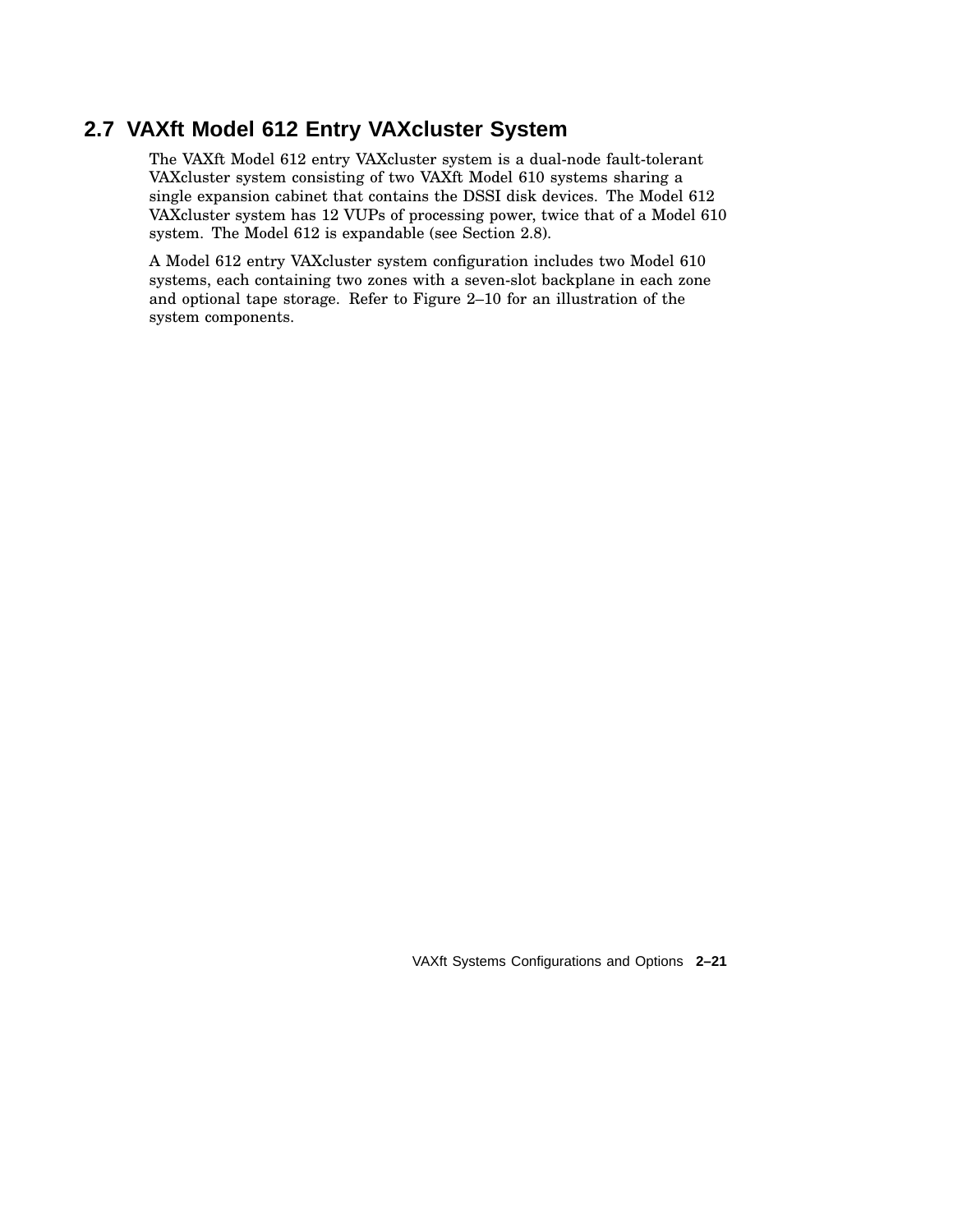**Figure 2–10 VAXft Model 612 Entry VAXcluster Configuration**



**2–22** VAXft Systems Configurations and Options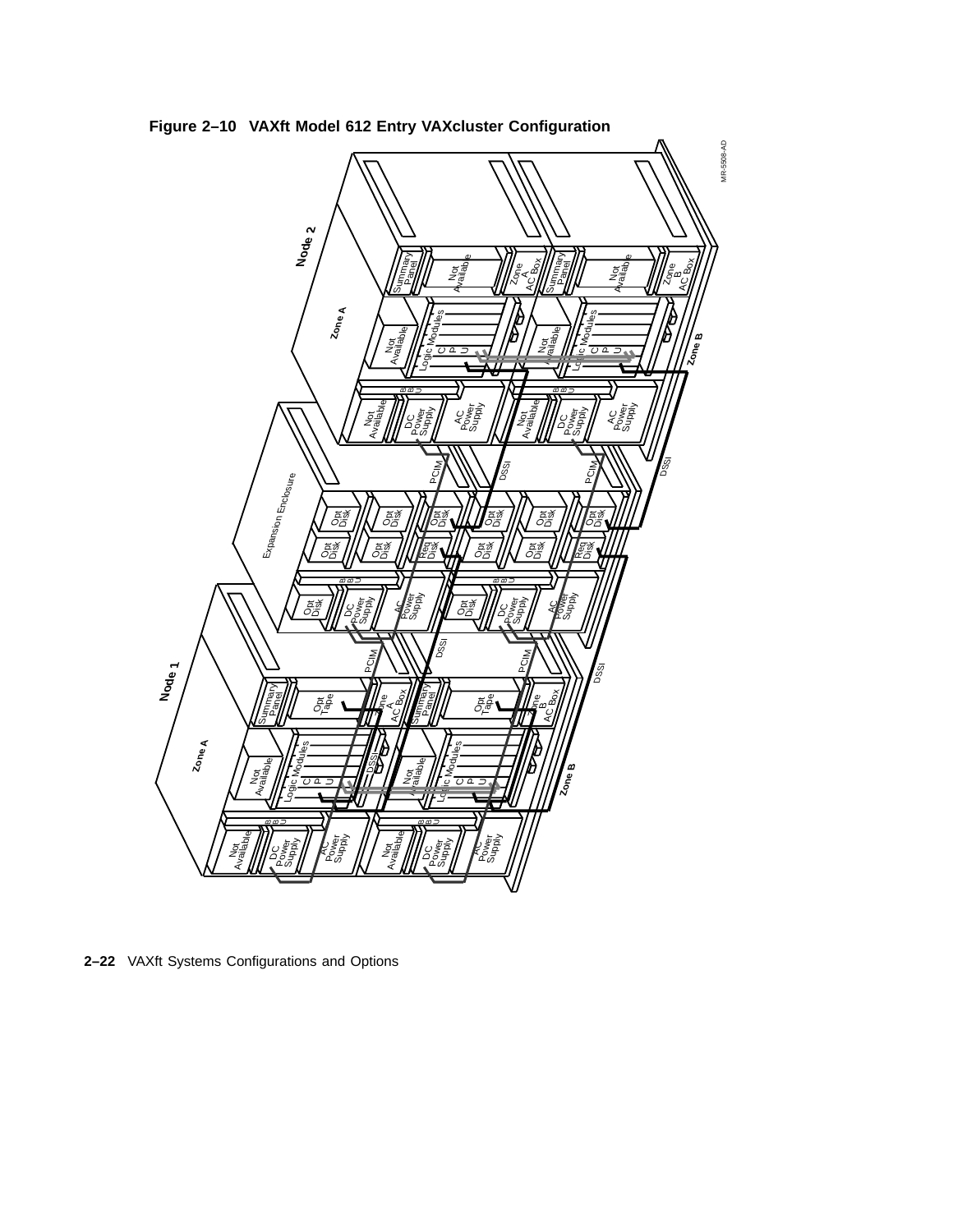## **2.7.1 VAXft Model 612 Entry VAXcluster Mass Storage and Module Options**

The Model 612 entry VAXcluster system supports a maximum of 12 disk drives in the expansion cabinet and two tape drives in each zone in the Node 1 system cabinet (as shown in Figure 2–10). No storage devices are available in the Node 2 system cabinet. Mass storage devices can be configured in the following combinations:

- Twelve RF31/RF72 fixed disks
- 10 or 11 RF31/RF72 fixed disks and one or two TF70C/TF857 tape drives
- 10 or 11 RF31/RF72 fixed disks and one or two RF31/RF72 removable disks
- Eight or nine RF31/RF72 fixed disks and one or two RF31/RF72 removable disks plus one or two TF70C/TF857 tape drives

A minimum of two RF fixed disks is required for the system, and it is recommended that at least one TF tape drive be added for backup.

Figure 2–10 shows a full disk configuration for the Model 612 entry VAXcluster system, including a tape drive, a tape loader, and ten disks.

If one zone in a node is down due to planned maintenance or repair, the mass storage devices contained in that zone are unavailable to the operational zone. Shadow set members in the downed zone must be updated when the zone is returned to operation. Refer to Section 1.3.2.1, Guidelines for Shadowing Data, for more details.

Table 2–7 gives the minimum and maximum system components for the Model 612 entry VAXcluster system.

| <b>Option</b> | <b>Description</b>                                                                                   | Model<br><b>Number</b> |
|---------------|------------------------------------------------------------------------------------------------------|------------------------|
| Tape Drive    | Cartridge tape drive; maximum of two tape drives<br>can be ordered.                                  | TF70C-AA               |
| Tape Loader   | TF857 tape loader for unattended backup. A tape<br>loader can replace one or both TF70C tape drives. | <b>TF857-CA</b>        |

(continued on next page)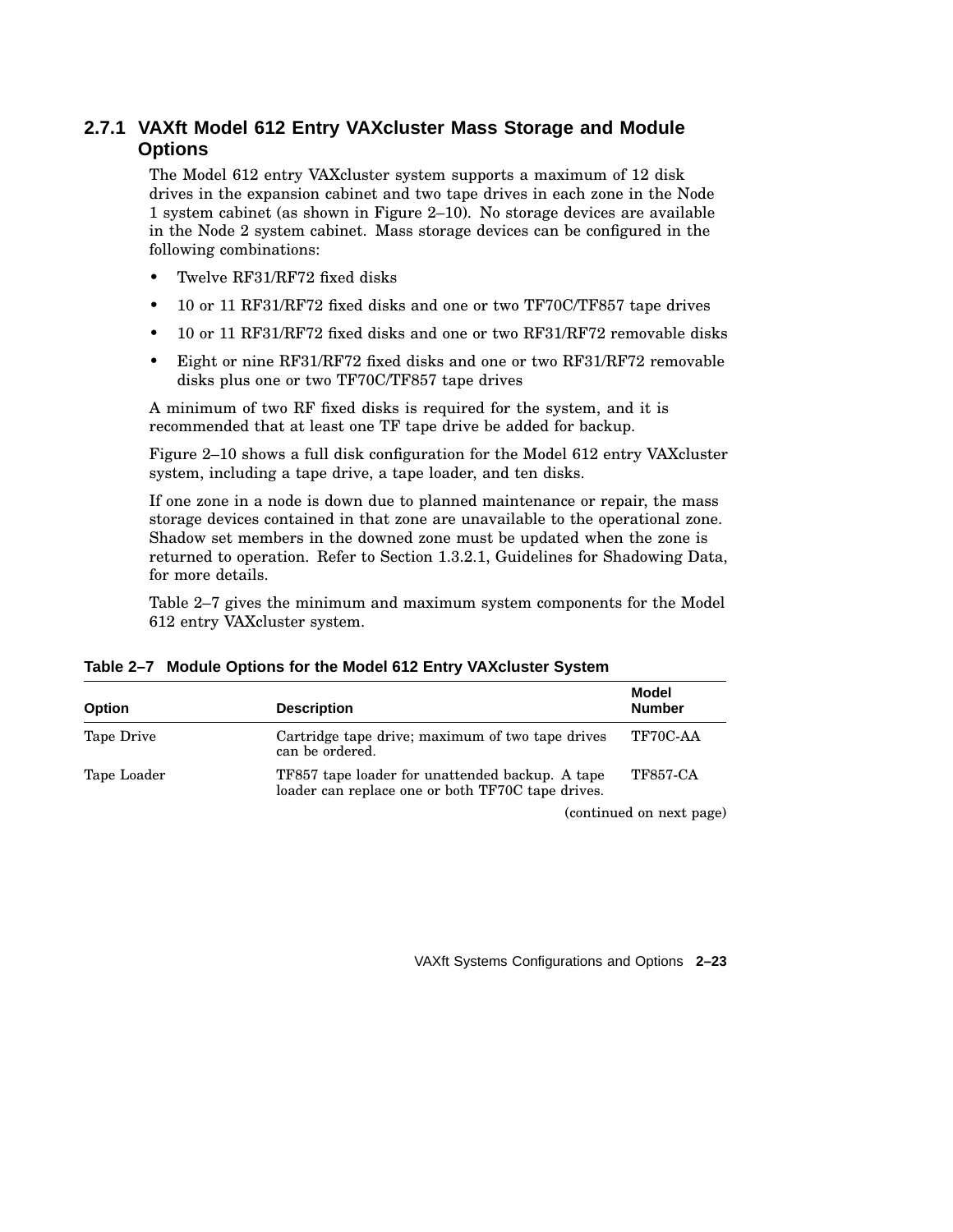| <b>Option</b>                   | <b>Description</b>                                                                                                                                                                                                                                                                                                                           | Model<br><b>Number</b>                           |
|---------------------------------|----------------------------------------------------------------------------------------------------------------------------------------------------------------------------------------------------------------------------------------------------------------------------------------------------------------------------------------------|--------------------------------------------------|
| Disk Storage                    | RF31 or RF72 fixed or removable disk drive. The<br>minimum system comes with two RF fixed disks<br>and can have a maximum of 12 RF fixed disk<br>drives. A maximum of two RF removable disks can<br>be configured, replacing two RF fixed drives.                                                                                            | $RF31-KA$<br>$RF31-JA$<br>$RF72-KA$<br>$RF72-JA$ |
| Memory Module                   | A minimum of one and a maximum of four memory<br>modules per zone per node can be configured.<br>Memory capacity must be identical in both zones of<br>a node.                                                                                                                                                                               | <b>MS520-BB</b>                                  |
| System I/O controller<br>module | Each node comes with one system I/O controller<br>module per zone to provide Ethernet lines and<br>DSSI lines, and Node 1 has an additional I/O<br>controller per zone for a tape drive. An additional<br>system I/O controller module can be added in each<br>zone in each node to provide redundant connections<br>to dual Ethernet lines. | <b>KFE52-AA</b>                                  |
| DEC WANcontroller 620           | The two-line synchronous communication controller<br>for VAXft systems. A maximum of eight WAN<br>modules (four per zone) can be configured for each<br>node for a total of 16 synchronous, non-redundant<br>lines per node.                                                                                                                 | DSF32-AA/AB                                      |
| Console Terminal Ports          | One local console and one remote console port is<br>included in each zone for a total of four console<br>ports per node.                                                                                                                                                                                                                     |                                                  |

**Table 2–7 (Cont.) Module Options for the Model 612 Entry VAXcluster System**

## **2.8 VAXft Model 612 Expanded VAXcluster System**

The VAXft Model 612 expanded VAXcluster system offers the maximum fault-tolerant system configuration currently available. It provides up to 24 gigabytes of non-shadowed mass storage with dual-access to disks from both zones at all times as well as shared access to disks from both nodes.

The Model 612 expanded VAXcluster system consists of two Model 610 systems sharing the disks in two expansion cabinets as shown in Figure 2–11.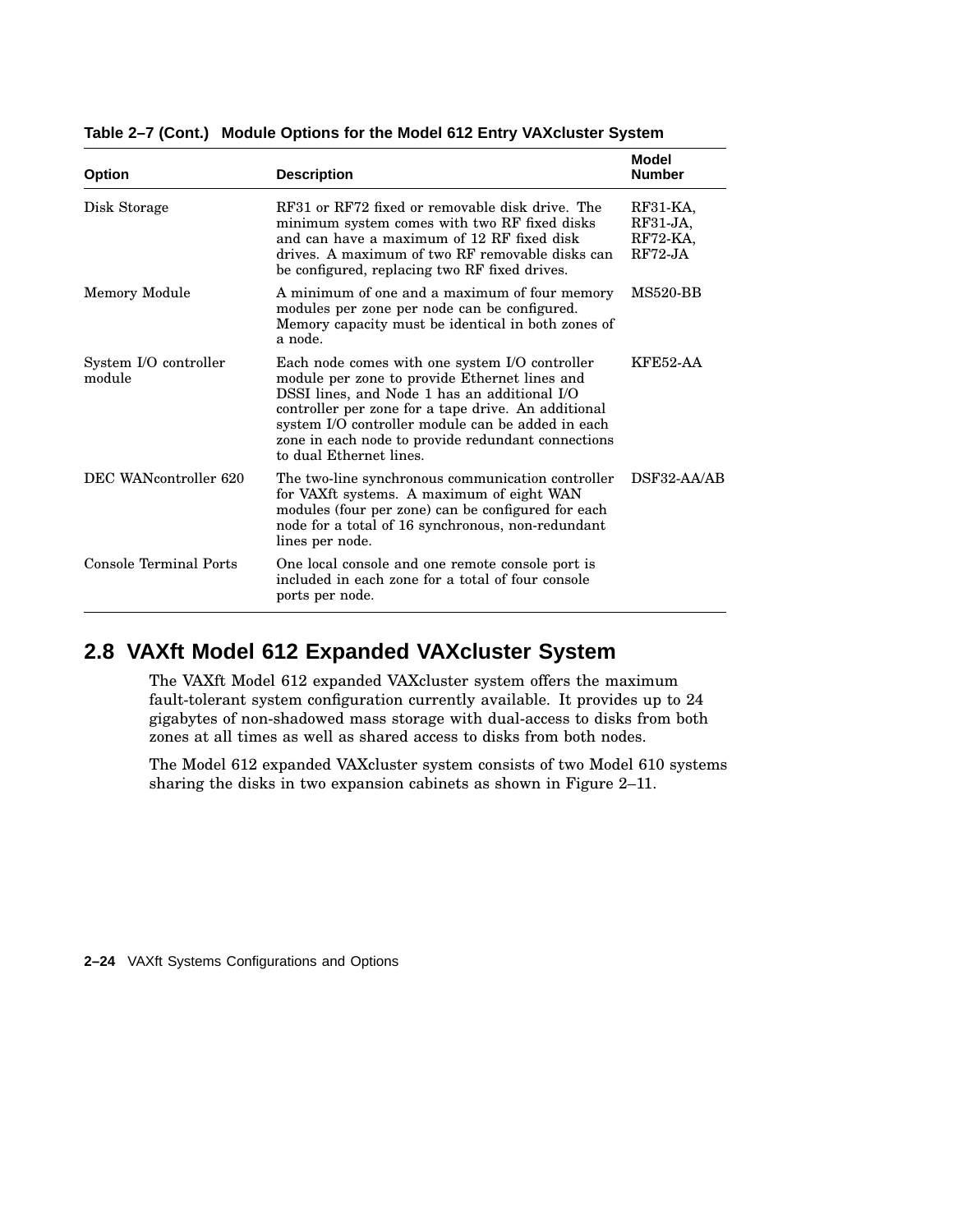**Figure 2–11 VAXft Model 612 Expanded VAXcluster Configuration**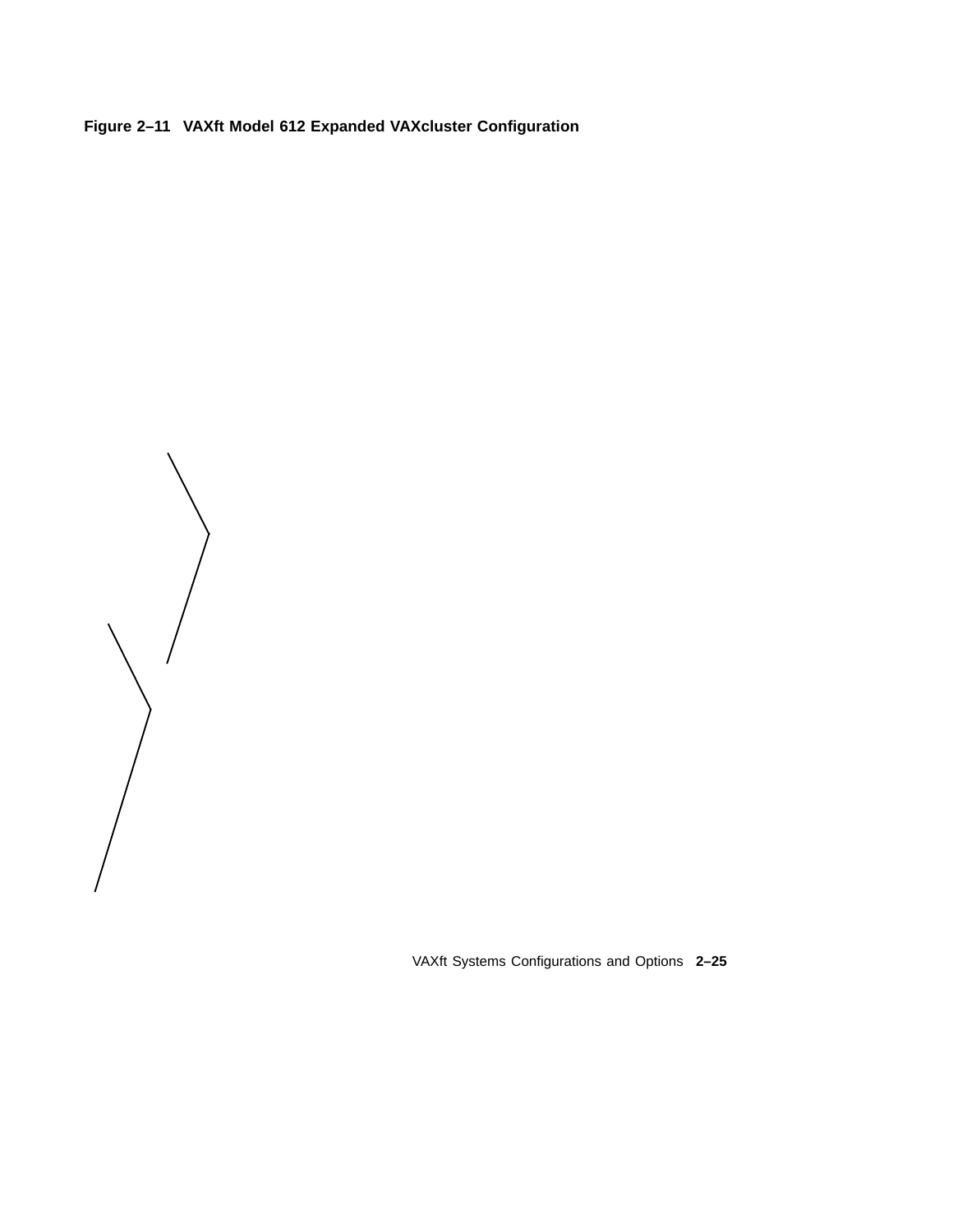Each node is a Model 610 system without disk drives, which are contained in the expansion cabinets. Node 1 can contain one or two TF70C/TF857 tape drives. Each zone in each node contains a seven-slot backplane for a processor module, a memory module, and two system I/O controller modules for DSSI/Ethernet interfaces.

Like the system cabinets, each expander cabinet contains two zones one on top of the other. Each zone contains its own power supply (AC, DC, and battery) and can contain up to six disk drives.

## **2.8.1 VAXft Model 612 Expanded VAXcluster System Mass Storage and Module Options**

All disk storage devices for the Model 612 expanded VAXcluster system must be configured inside the expansion cabinets. Each expansion cabinet holds up to 12 disk drives (six per zone) for a total of 24 disk drives. The expansion cabinets connect to the system cabinets by dual DSSI buses; this enables access to mass storage by both zones.

Configure mass storage devices in a Model 612 expanded VAXcluster system in the following combinations:

- Up to 24 RF31/RF72 fixed disks.
- 22 or 23 RF31/RF72 fixed disks and one or two TF70C/TF857 tape drives.
- 22 or 23 RF31/RF72 fixed disks and one or two RF31/RF72 removable disks.

Four RF31/RF72 fixed disks are the minimum requirement for mass storage for the Model 612 expanded VAXcluster system.

Figure 2–11 shows dual access to mass storage devices by either zone in each node at all times, even when one zone is not operational. A pair of system I/O controller adapters in each zone interface the system with the dual DSSI buses, so even the loss of a single zone does not deny the system access to both members of a shadow set. To optimize overall system availability, the primary member of a shadow set must reside on one DSSI bus. The shadowed member should reside on the other DSSI bus.

Table 2–8 gives the minimum and maximum system components available for the Model 612 expanded VAXcluster system.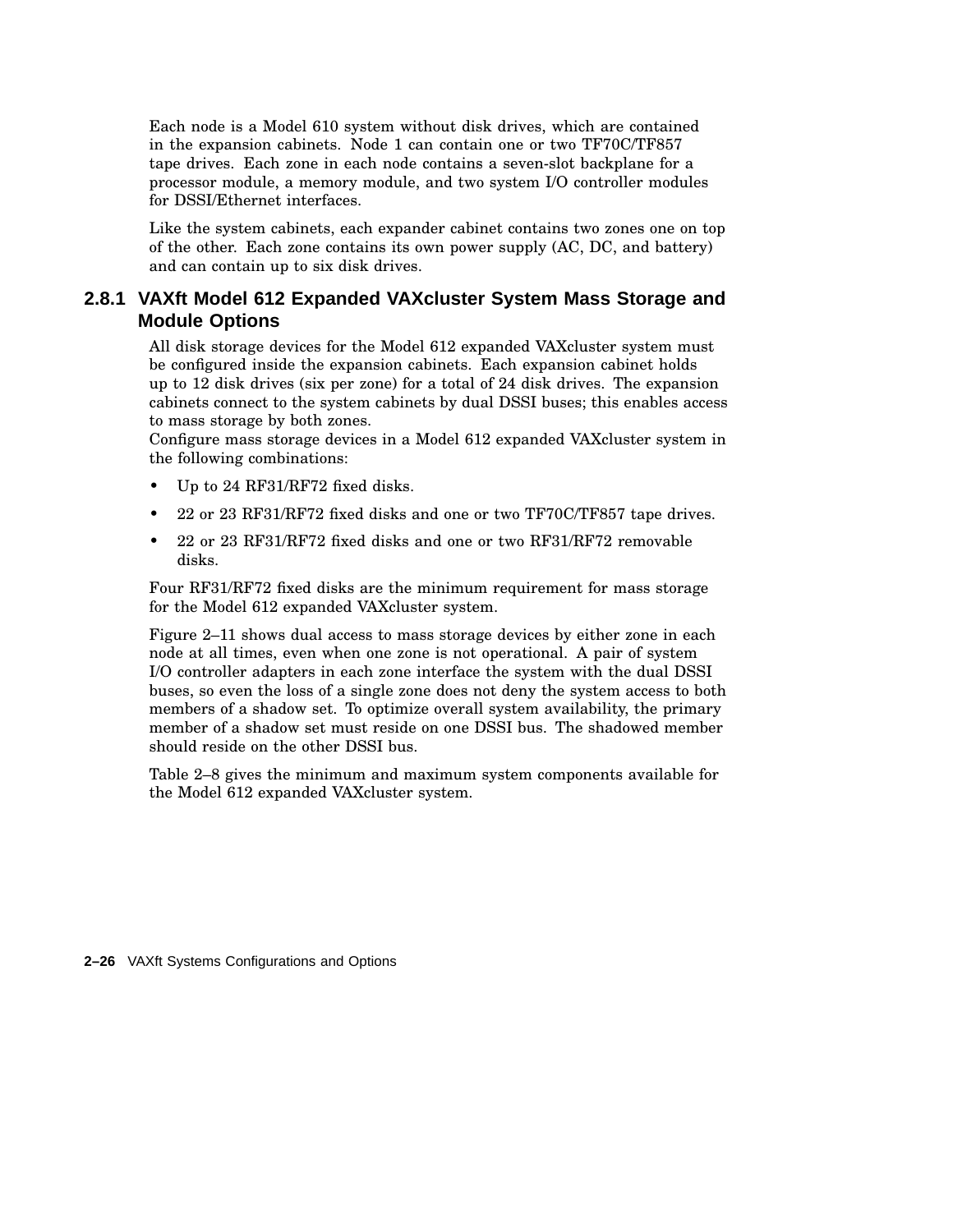| <b>Option</b>                   | <b>Description</b>                                                                                                                                                                                                                                                     | Model<br><b>Number</b>                          |
|---------------------------------|------------------------------------------------------------------------------------------------------------------------------------------------------------------------------------------------------------------------------------------------------------------------|-------------------------------------------------|
| Tape Drive                      | Cartridge tape drive; a maximum of two<br>tape drives can be ordered.                                                                                                                                                                                                  | TF70C-AA                                        |
| Tape Loader                     | TF857 tape loader for unattended backup.<br>A tape loader can replace one or both<br>TF70C tape drives.                                                                                                                                                                | <b>TF857-CA</b>                                 |
| Disk Storage                    | RF31 or RF72 fixed and removable disk<br>drives. A minimum of four RF fixed disk<br>drives are required. A maximum of 12<br>RF disk drives are allowed per expansion<br>cabinet. Only one RF removable disk is<br>allowed per expansion cabinet.                       | RF31-KA,<br>$RF31-JA,$<br>RF72-KA,<br>$RF72-JA$ |
| Memory Module                   | A minimum of one and a Maximum of four<br>memory modules per zone per node can<br>be configured. Memory capacity must be<br>identical in both zones.                                                                                                                   | <b>MS520-BB</b>                                 |
| System I/O controller<br>module | Each node comes with two system I/O<br>controller modules per zone to provide<br>Ethernet lines and DSSI lines. An<br>additional system I/O controller module<br>can be added in each zone in each node<br>to provide redundant connections to dual<br>Ethernet lines. | KFE52-AA                                        |
| DEC WANcontroller 620           | A maximum of six modules (three per<br>zone) can be configured to give 12<br>synchronous lines per node.                                                                                                                                                               | $DSF32-AA/AB$                                   |
| Console Terminal Ports          | Two local console ports and two remote<br>console ports are included per node.                                                                                                                                                                                         |                                                 |

**Table 2–8 Options Table for Model 612 Expanded VAXcluster System**

## **2.9 Upgrading A VAXft Model 610 System to a VAXft Model 612 System**

Because a VAXft Model 612 system is a VAXcluster system consisting of two VAXft Model 610 systems, it is not difficult to upgrade the Model 610 system. You will need another Model 610 system cabinet without disks plus one or two expansion cabinets to configure a Model 612 VAXcluster system. You will probably need at least one additional system I/O controller module per zone in each node and additional disk drives.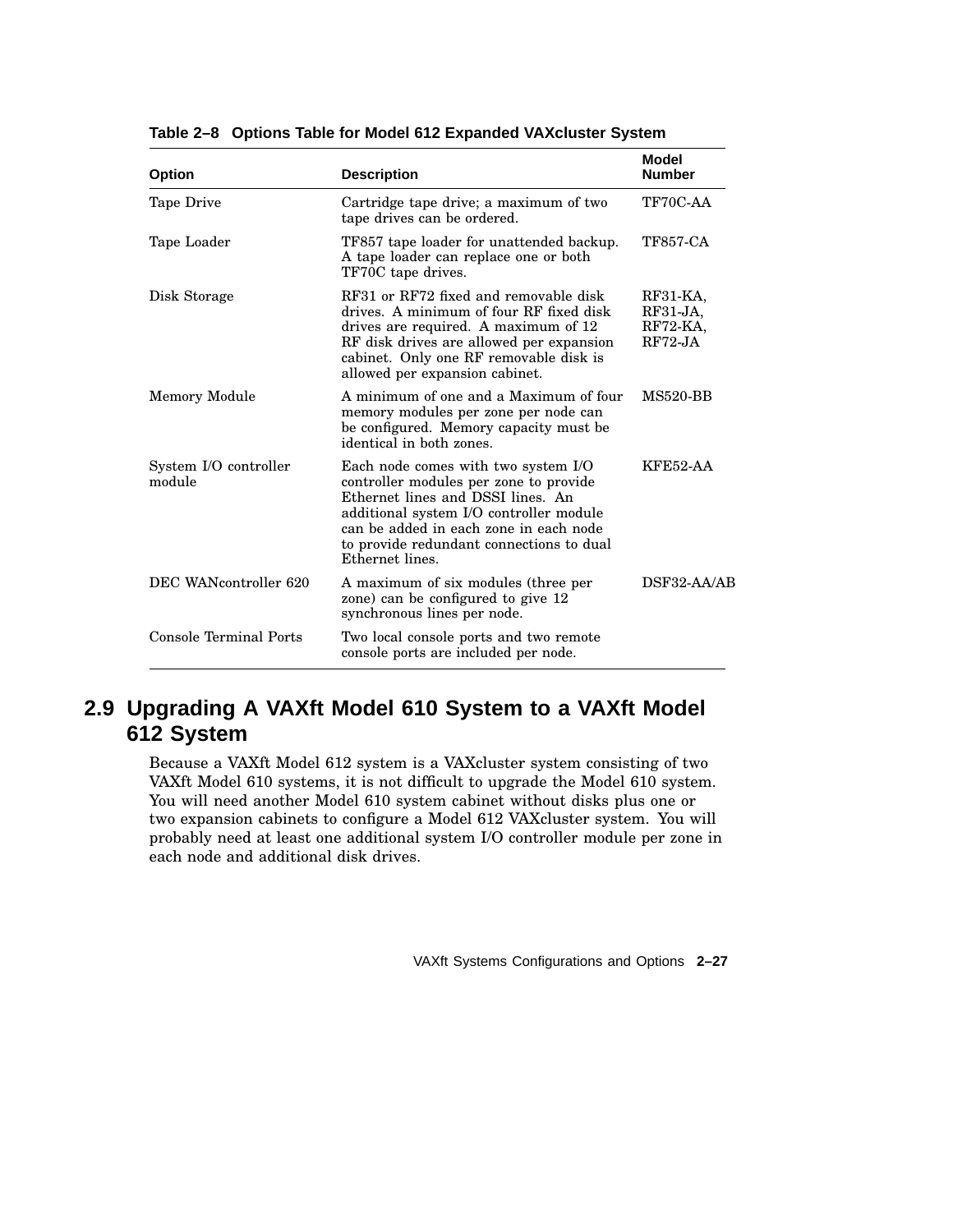## **2.10 Summary of System Configuration Characteristics**

Key configuration characteristics of the VAXft systems include:

- Two types of systems
- Redundancy of all system components
- Four types of system modules
- Redundant backplanes
- Up to 128 megabytes of memory (32-megabyte increments)
- Up to 16 synchronous communication lines (without redundancy)
- Up to 8 synchronous communication lines (with redundancy)
- Single or dual Ethernet fault-tolerant connections
- Up to 24 DSSI mass storage devices (expanded systems)
- VMS Volume Shadowing
- Up to four console ports (one local and one remote per zone) per system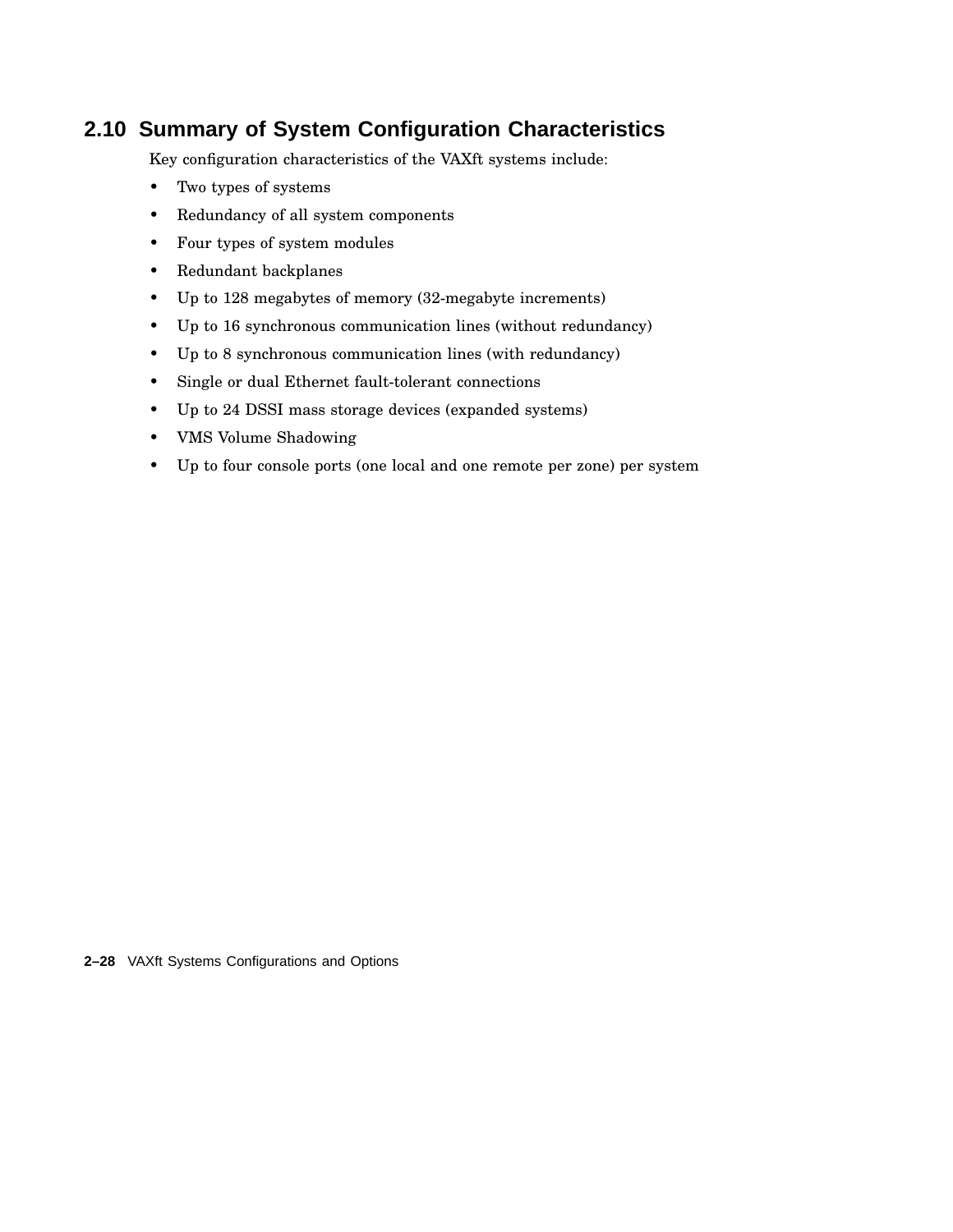# **3**

# **Networking Communications**

As the industry leader in networking, Digital Equipment Corporation is able to provide extensive communications options for the VAXft systems.

These communications options enable the VAXft systems to be configured in Local Area Networks (LANs) and Wide Area Networks (WANs).

Networking options include:

- Ethernet connections
- Synchronous communication options

## **3.1 Ethernet Connections**

The ability to connect to the Ethernet enables the VAXft systems to use certain networking options available from Digital Equipment Corporation. Ethernet, the industry standard Local Area Network, enables VAXft systems to communicate with other computers in your enterprise.

The VAXft systems support redundant connections to a single Ethernet or to dual Ethernets. The Ethernet interface is in the DSSI/Ethernet/Console I/O module. This module supports both thick wire and ThinWire connections between the system and Ethernet.

Figure 3–1 shows two connections to a single Ethernet segment, one connection from each zone of the system.

Networking Communications **3–1**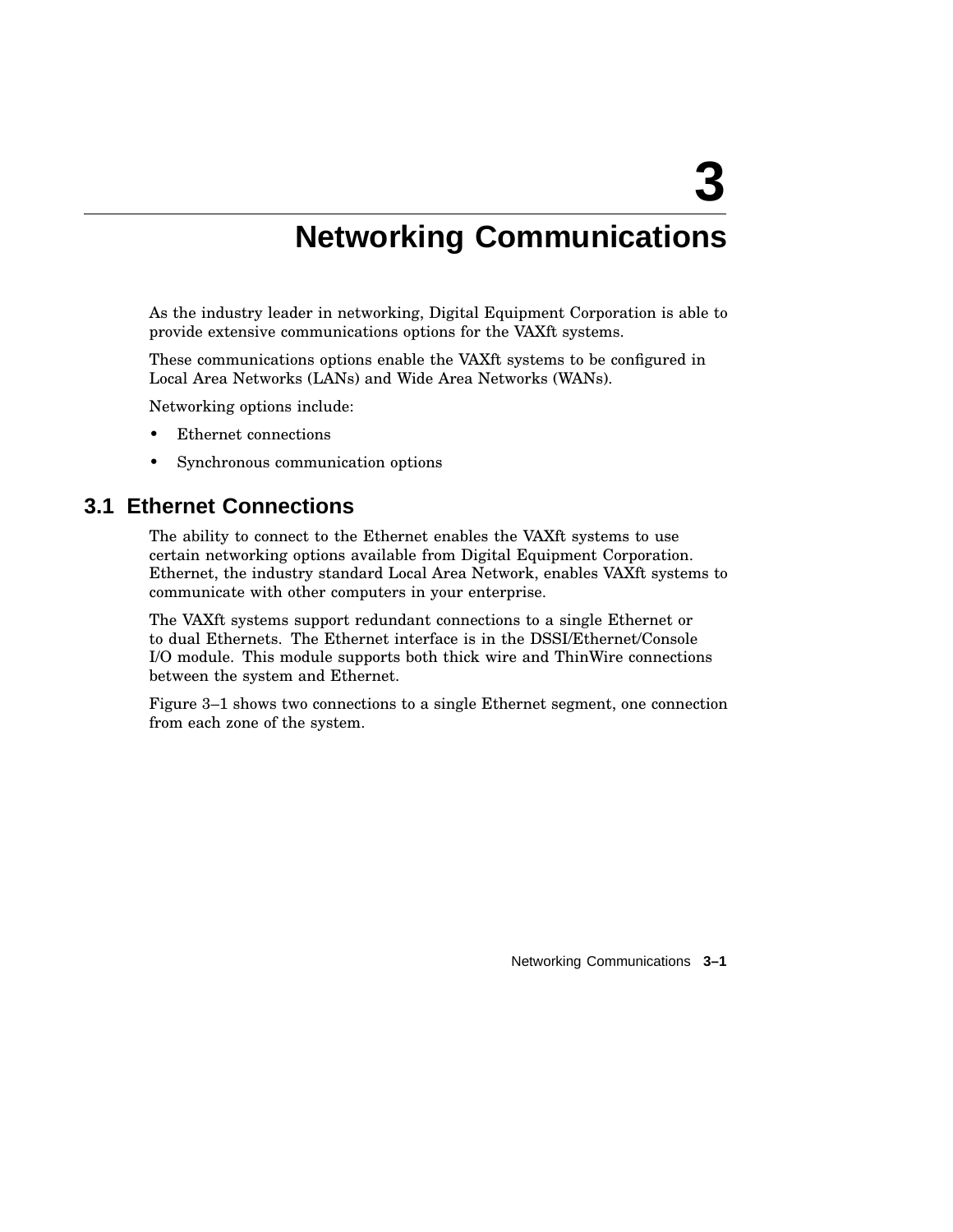



Figure 3–2 shows redundant connections to two Ethernets. This ensures access to Ethernet even if one connection is not working.

Redundant connections to dual Ethernets, as shown in Figure 3–2, require two system I/O controller modules in each zone for a total of four controllers system-wide. This means there is one I/O module in each zone connected to each Ethernet at all times.

**3–2** Networking Communications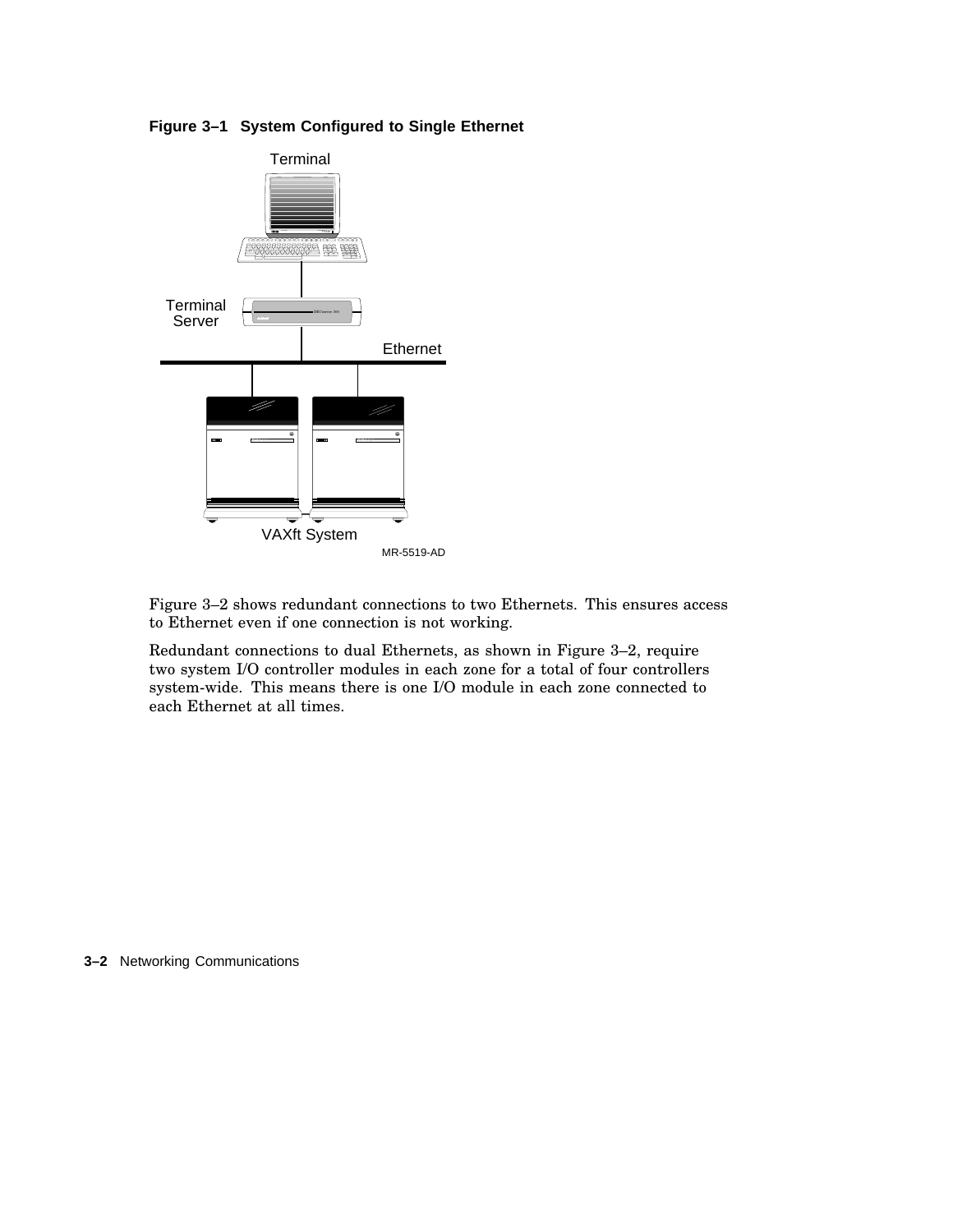

**Figure 3–2 System Configured to Dual Ethernet**

MR-5520-AD

## **3.2 DECserver Terminal Servers**

Terminal servers provided by Digital Equipment Corporation for use with the VAXft systems include a variety of DECserver systems to provide asynchronous communications.

Terminal servers provide system users with easy, transparent access to VAXft system resources. Figures 3–1 and 3–2 illustrate how terminal servers are used to connect user terminals to the system through the Ethernet. Terminal servers, connected to the system through Ethernet, enable users to establish and maintain several simultaneous sessions on system processors without delay, as long as sufficient resources are available. Figure 3–2 shows how the terminals as well as the servers can be configured redundantly so that a user can switch to another server if one goes down.

Networking Communications **3–3**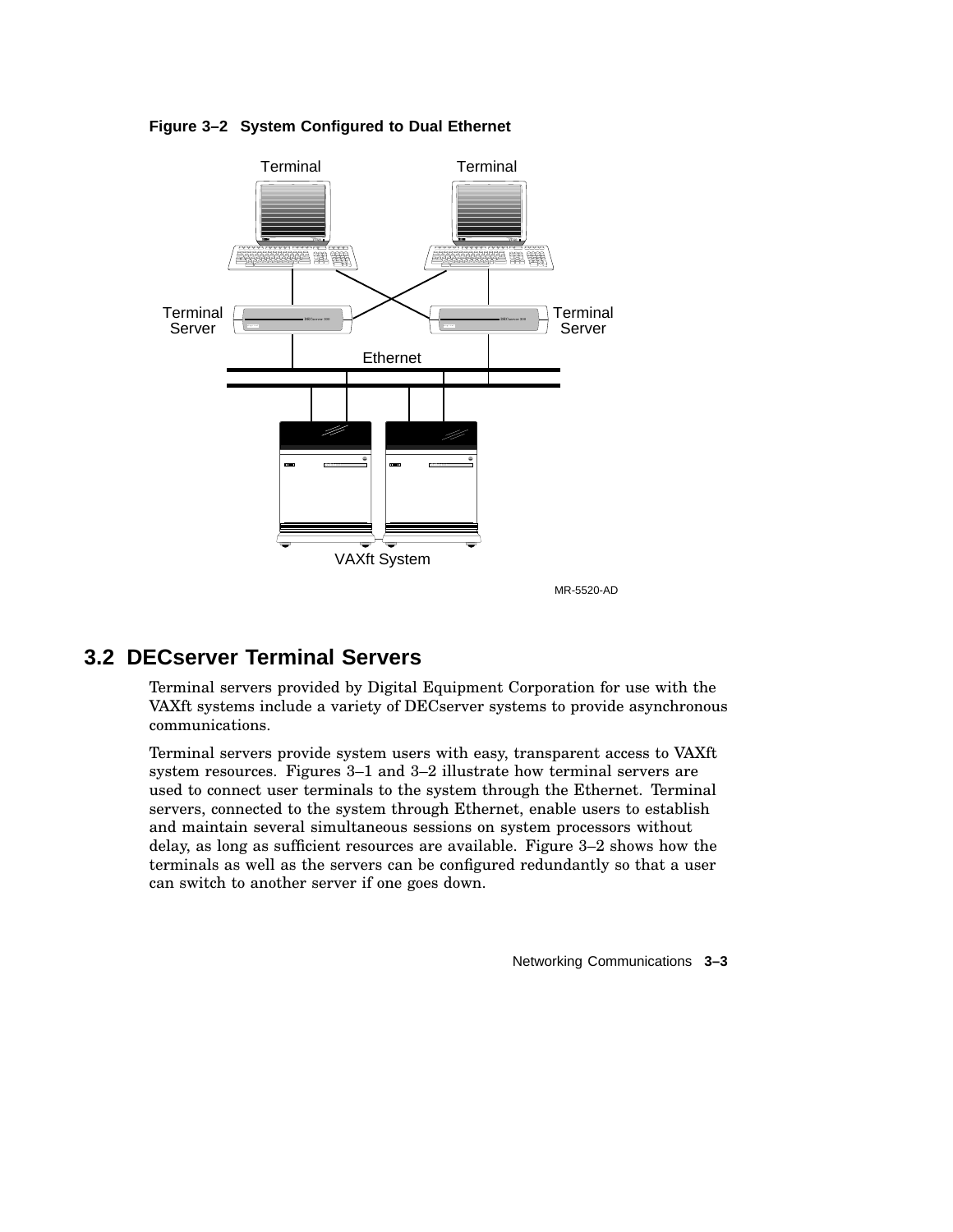For more information on terminal servers used with the VAXft systems, see the *VAX Systems/DECsystems Systems and Options Catalog* and the *Networking and Communications Buyers Guide*.

## **3.3 Synchronous Communications**

## **DEC WANcontroller 620**

The DEC WANcontroller 620 is a two-line synchronous communication controller option specifically designed for VAXft systems. The WAN module can be configured to provide highly-available synchronous communication. The VAXft systems supportup to four WAN modules in each zone (eight per system). Each module contains two lines; thus, eight redundant or 16 nonredundant synchronous lines can be supported by a single VAXft system, with full modem control. Lines attached to redundant controllers are connected by Y-connectors that enable a single synchronous line to be connected to an adapter in each zone, as shown in Figure 3–3.

## **Ethernet Servers**

Expanded synchronous communications are supported through Ethernet-based Gateways or Microservers. Refer to the *Networks and Communications Buyer's Guide* for further details on networking options.

**3–4** Networking Communications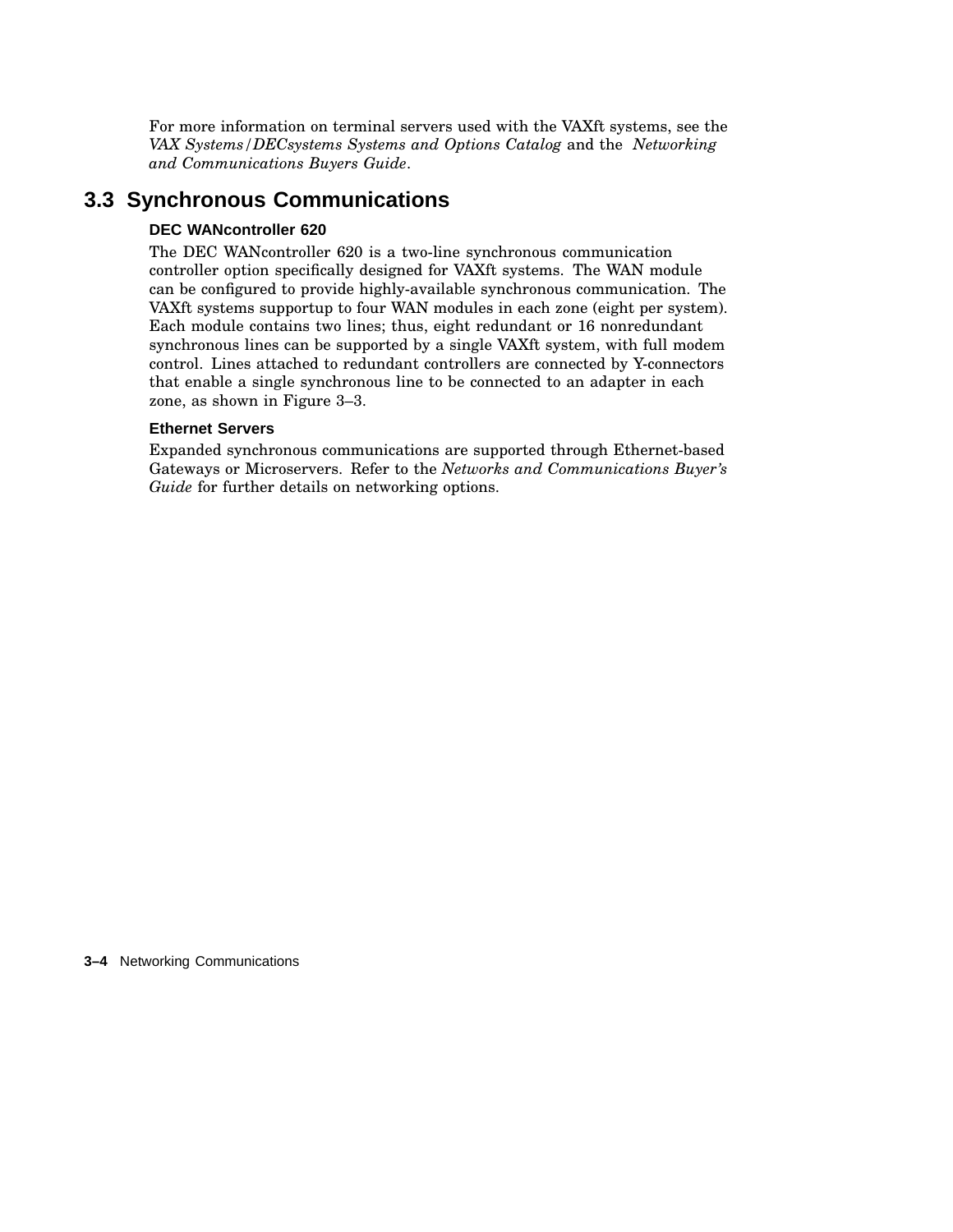

**Figure 3–3 Synchronous Communication Lines Using Y-Connectors**

## **3.4 Summary of System Communication Characteristics**

Key characteristics of the VAXft system networking features include:

- Dual Ethernet connections, including redundant connections
- Up to 16 nonredundant synchronous communication lines
- Up to eight redundant synchronous communication lines

Networking Communications **3–5**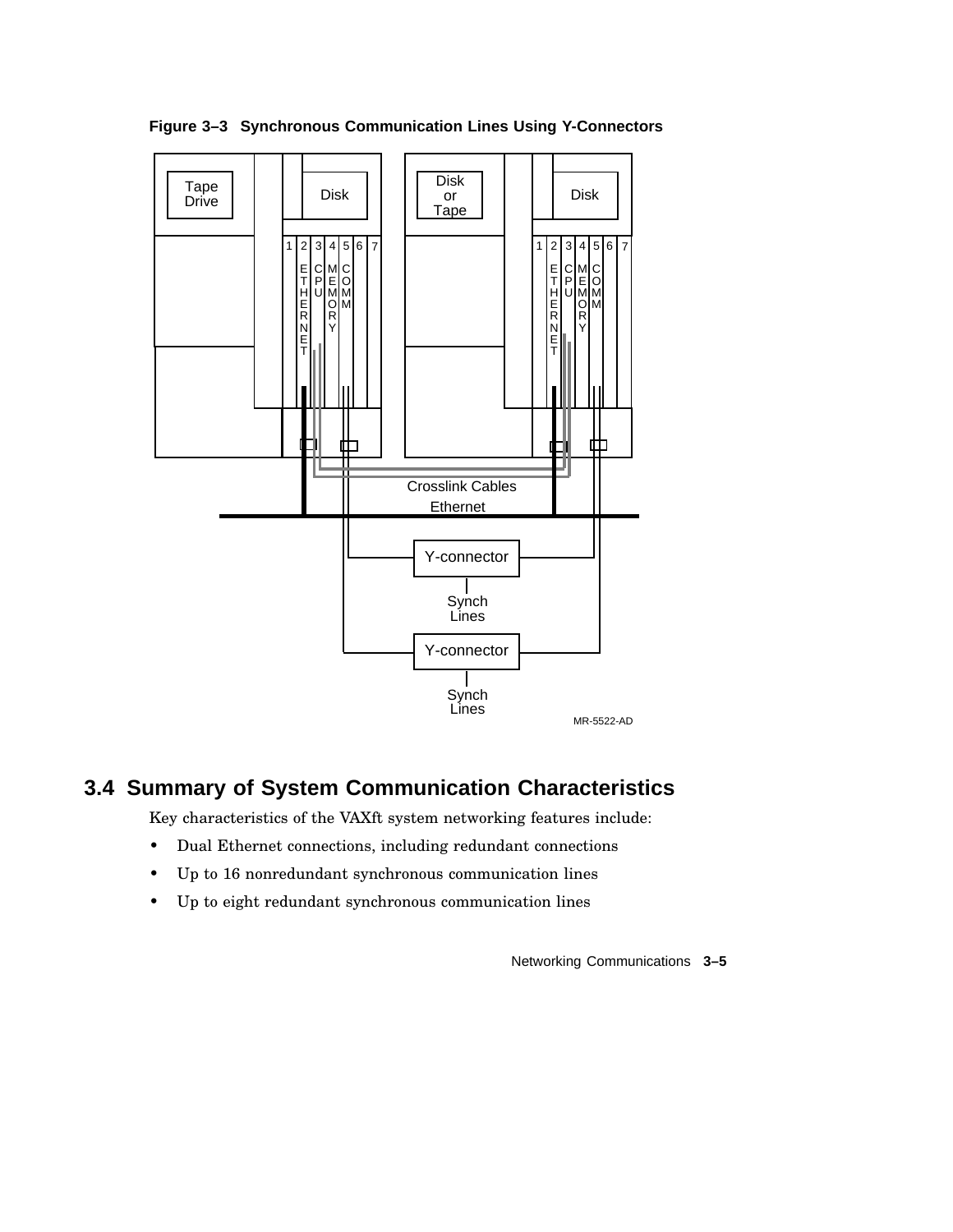- Support of DECserver terminals to connect user terminals to the system through the Ethernet
- Support of Gateways and Microservers

**3–6** Networking Communications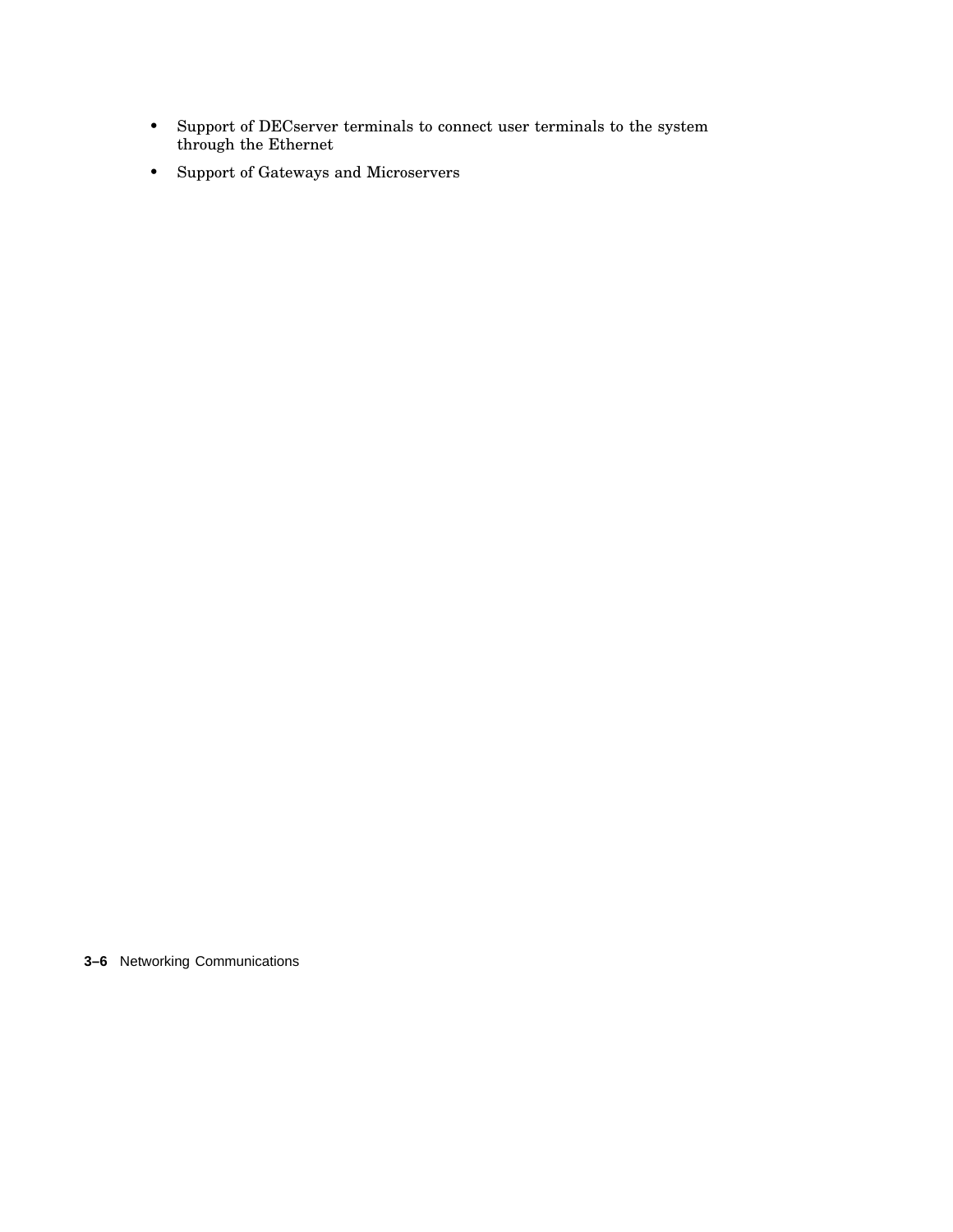# **System Service and Warranty**

**4**

## **4.1 Service and Repair Features**

The VAXft systems' design makes them easier to repair and maintain than other types of fault-tolerant computers.

The dual zone design enables repairs without interruption to a running application because the system's redundant hardware enables the operational zone to continue to service the application while repairs are made to the zone that has been shut down. Each zone displays a flashing red light to identify a failure in the zone. Logic modules have Magnetic Fault Indicators (MFI) that provide visual indication of a fault.

All the contents of each cabinet are accessible from the front. Dual doors allow easy operator access.

To expedite repairs even further, the system can automatically notify the user by automatic dialout notification. The system's modular system design makes repair as easy as manually removing the *Field Replaceable Unit* (FRU) and replacing it with a new unit.

When you combine all of these features, you can be sure that the VAXft systems provide the fastest and most accurate repair and service available for any fault-tolerant computer today.

Automatic dialout notification is Digital Equipment Corporation's proactive approach to resolving system problems before they lead to failures.

Depending on your requirements, automatic dialout notification can send a message to an operator on site or to a remote terminal using a predefined telephone number and a modem. This feature can also be utilized to automatically place a service call to Digital Customer Support when the system is experiencing a problem or the system exceeds a predictive maintenance threshold.

System Service and Warranty **4–1**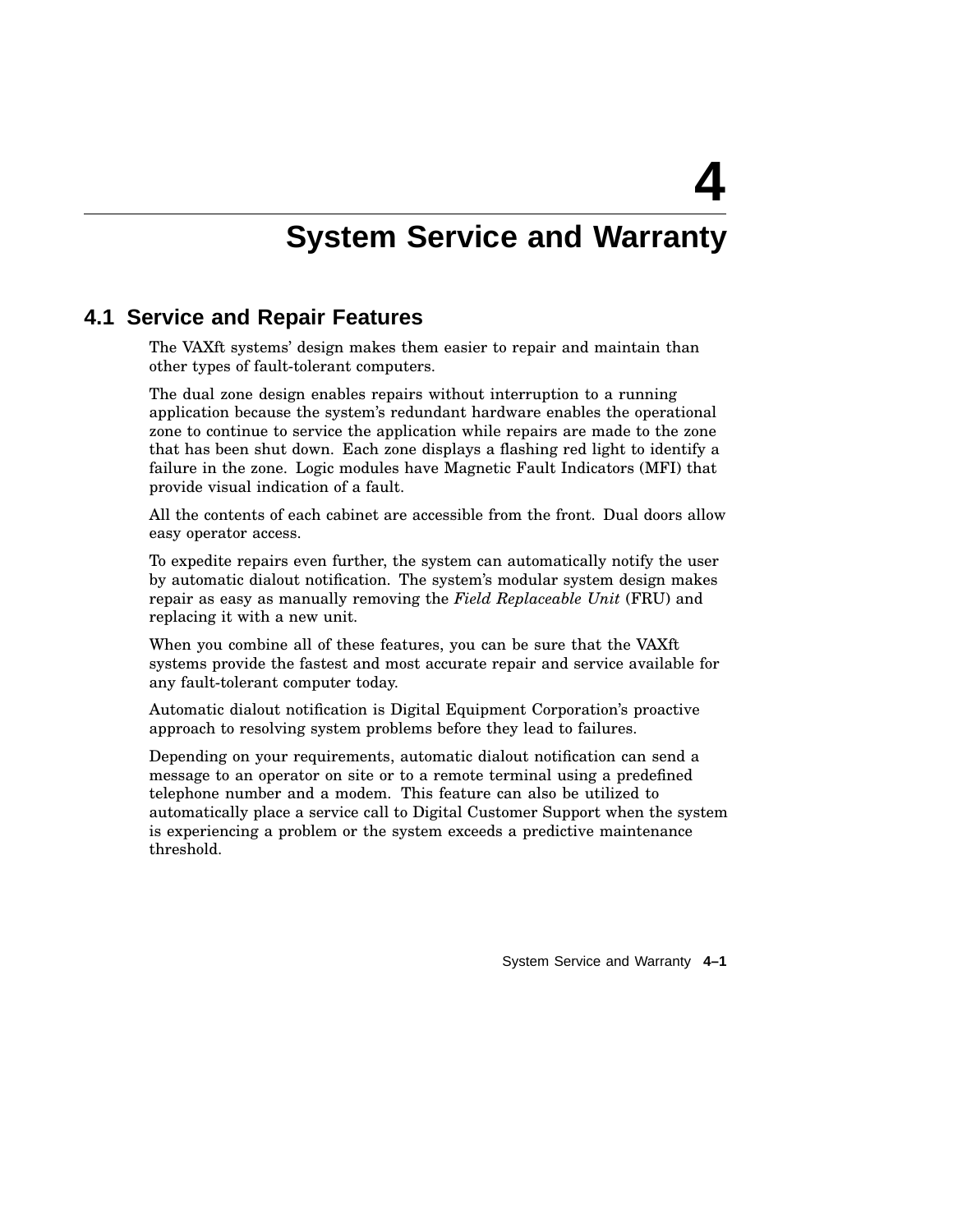## **4.2 System Warranty**

The following warranties are available for the VAXft systems:

- Standard Warranty
- List Warranty

## **4.2.1 Standard Warranty**

The standard warranty available for the VAXft systems includes:

- Hardware installation
- One-year DECservice for hardware, 24-hour, 7-day a week coverage, including holidays, with a committed response time
- Telephone assistance for hardware, operating system software, and Digital layered products purchased with the Standard Warranty
- Critical on-site software support
- Digital Software Information Network
- Right-to-use new versions of software
- Product Foundation Warranty for kernel software

## **4.2.2 List Warranty**

The List Warranty available for the VAXft systems includes: 1-year return to factory for all hardware and software conformance.

## **4.3 Digital Assisted Services Program**

The Digital Assisted Services Program (DASP), which provides selfmaintenance customers with selected products and services under an annuity payment schedule, is available for the VAXft systems.

The DASP is a four-part program that includes:

• Diagnostics and documentation

This includes licensing of diagnostics, media and documentation kits for diagnostics, hardcopy manuals and print sets, maintenance documentation service (including DEC-O-Log), and rights-to-copy.

• Diagnostic and documentation updates

This includes media and documentation kits, microfiche for hardcopy documentation, and rights-to-copy.

• DECmailer and Field Change Orders

**4–2** System Service and Warranty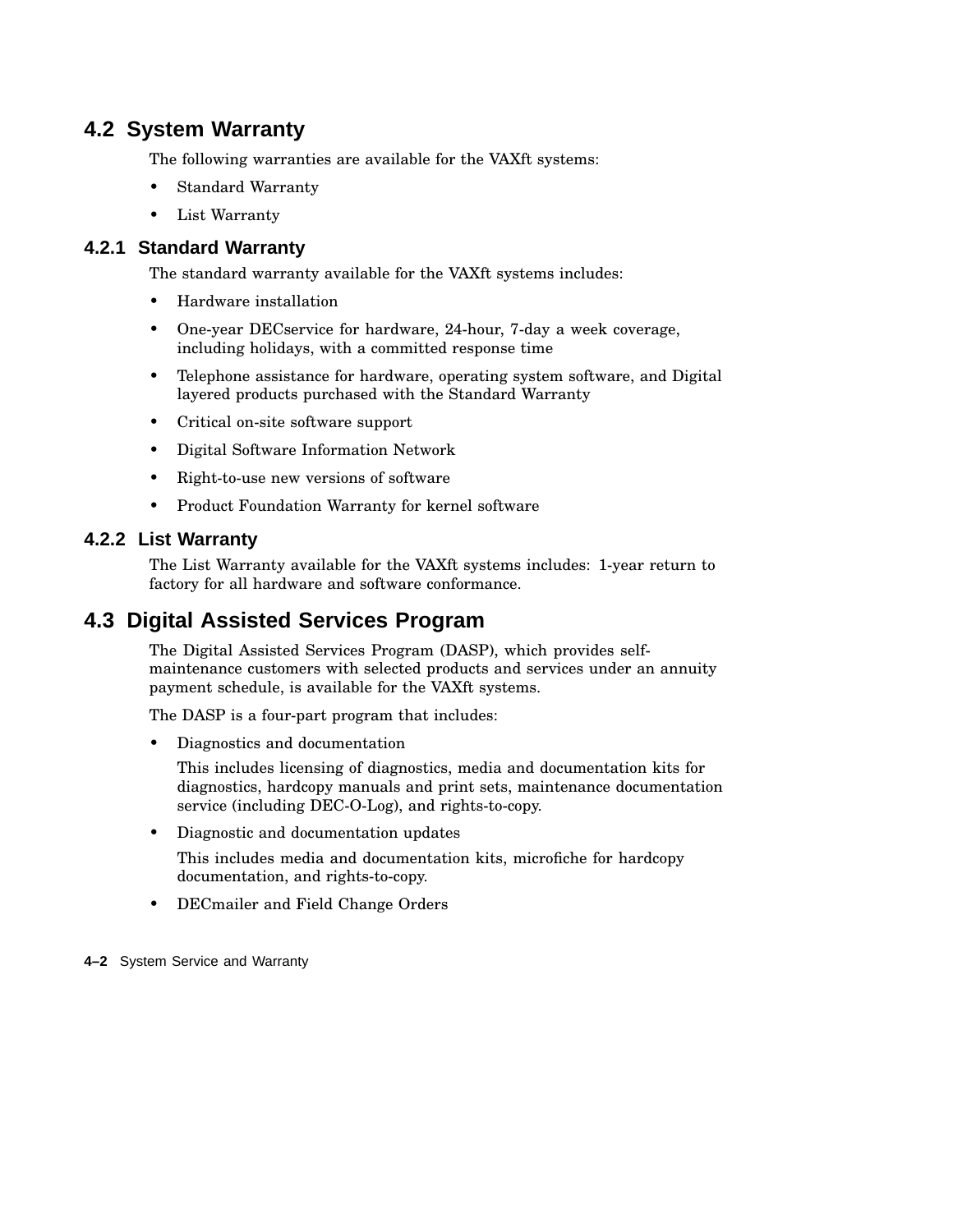This includes DECmailer Plus board repair for a 24-hour turnaround time, emergency dispatch service at no extra charge, all repairable boards accepted regardless of revision, unlimited number of boards repaired. Field Change Orders include the same services as DECservice customer and materials only (customer installs).

• Customer Support Centers

Customer Support Centers provide 24-hour, 7-day a week, access to remote diagnostic and remote support groups. In addition, use of service delivery tools, such as VAXsim Plus and SPEAR, is included.

A subscriber to DASP can also purchase spare parts and kits, internal customer services training, and backup support on a per-call basis.

## **4.4 Summary of System Service and Repair Features**

The VAXft maintenance and repair features provide the following benefits:

- All system repairs can be performed without interrupting the application.
- Dual zone design helps avoid human error during service.
- Modular design enables easy removal and replacement of failed components without the use of special tools.
- All system components are easily accessible from the front of the system.
- Zones display red flashing fault indicators to identify failed zones.
- Magnetic indicators identify failed FRUs.
- Dual doors enable access only to selected system components.
- Automatic dialout to expedite notification upon the occurrence of a failure.
- VAXsimPLUS identifies, locates, and prepares diagnostic reports on failures. VMS error logger logs errors. VAXsimPLUS monitors the system error log for hard and soft errors.

System Service and Warranty **4–3**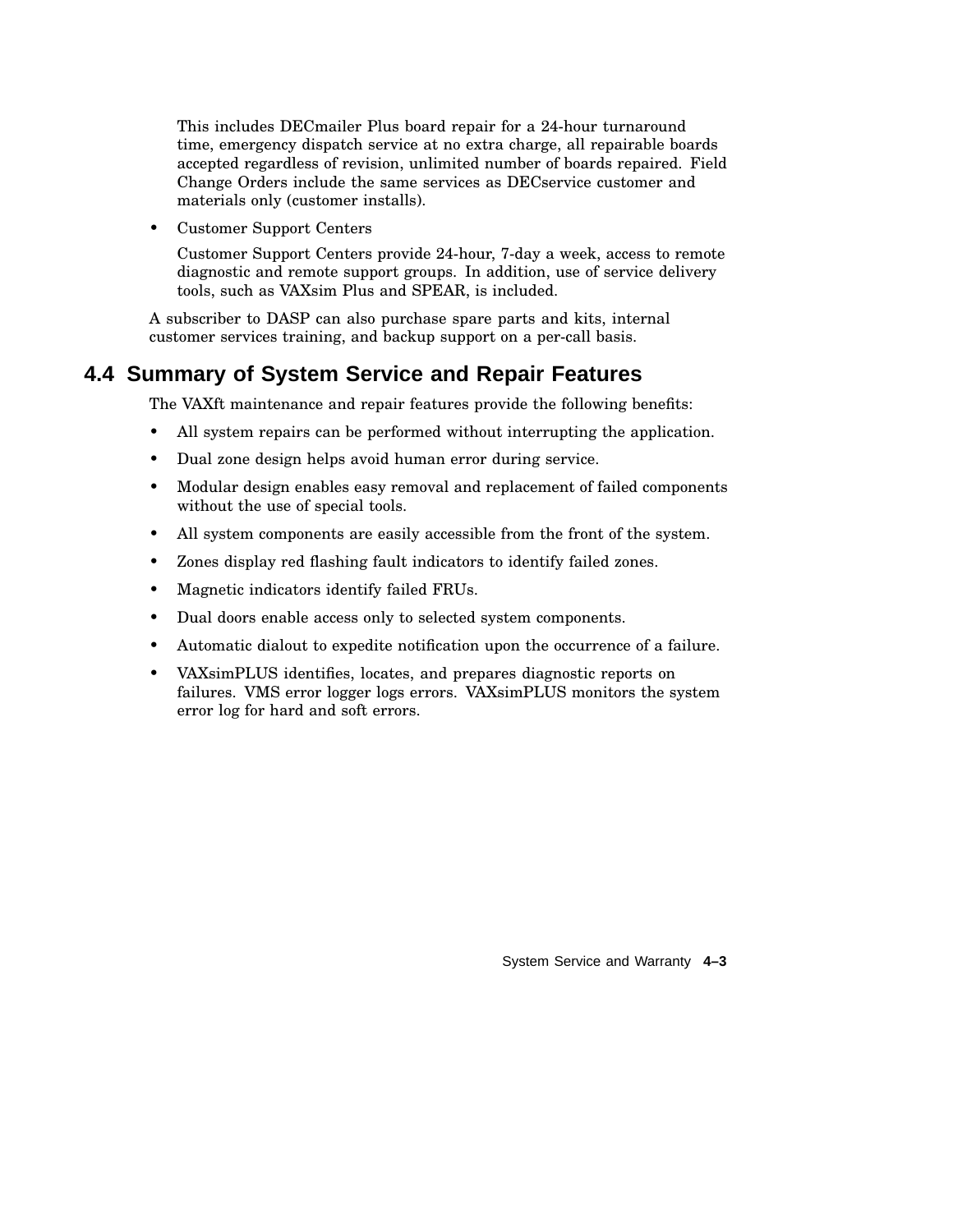# **Glossary**

The following is a list of commonly used terms used in this guide.

## **automatic dialout notification**

The process of sending a message to a specific remote site using a modem and a predefined telephone number to alert personnel of a system fault or failure.

#### **autonotification**

Automatic dialout notification.

## **Availability**

The likelihood that the system will be operable when you require it to perform a task.

#### **boot or bootstrap**

The process of loading system software into a processor's main memory.

## **CPU**

Central Processing Unit.

## **crosslink**

The cable that connects two VAXft 3000 zones together to form a fault-tolerant system.

## **CVAX**

A 32-bit VAX virtual memory instruction set processor implemented in CMOS.

## **DEC WANcontroller 620**

Digital Equipment Corporation's Wide Area Network controller.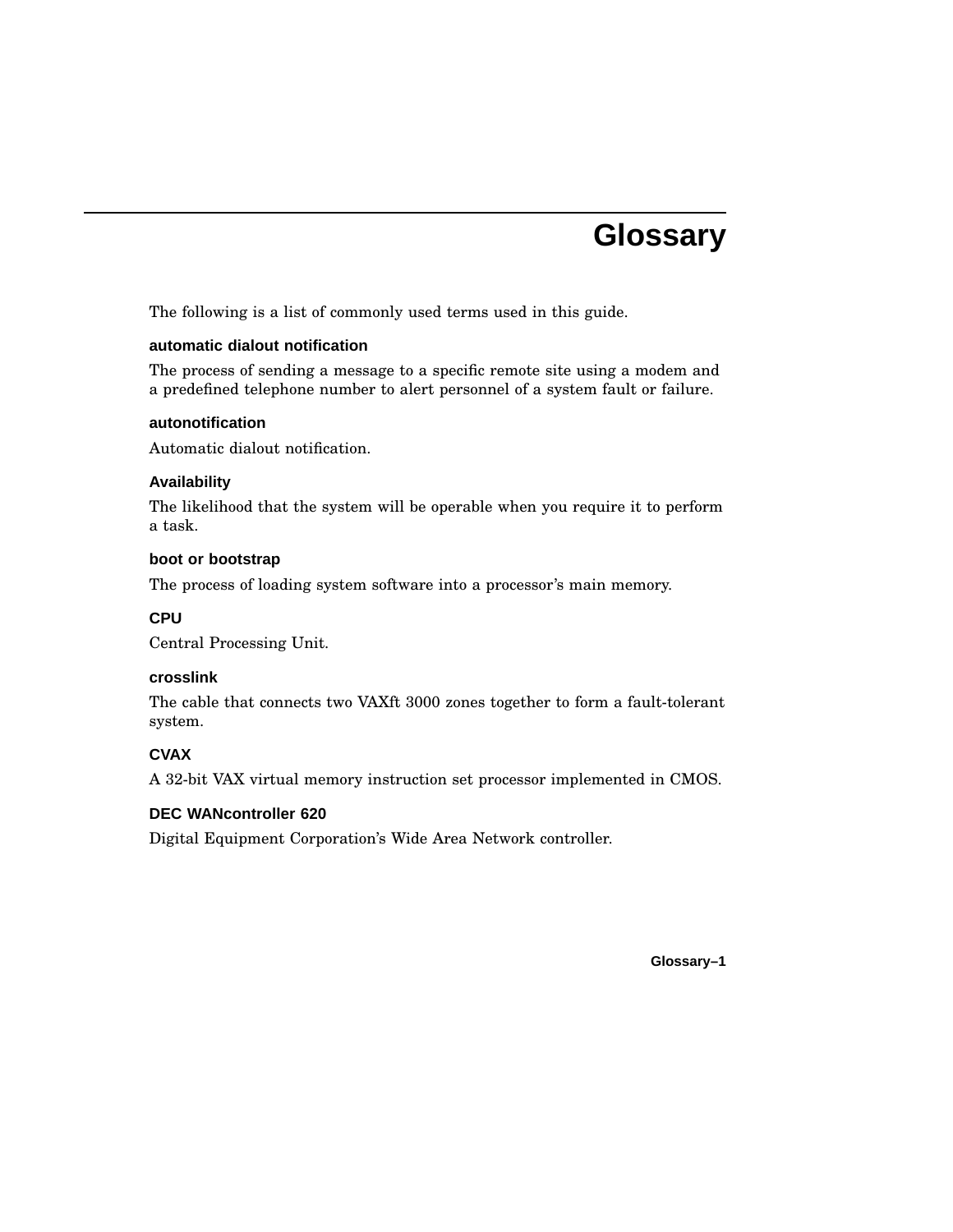## **DMA**

Direct Memory Access. The hardware that transfers data between VAXft main memory and the buffer memory on the I/O modules.

## **DSSI (Digital Storage Systems Interconnect)**

A data bus that uses the System Communication Architecture (SCA) protocols for direct host-to-storage communications. The DSSI cable can extend to 6 meters and has a peak bandwidth of 4 megabytes.

#### **error**

An incorrect response from a hardware module. An error can lead to a system failure in non fault-tolerant systems. An error is a manifestation of a fault. See *fault.*

## **Failover**

The reconfiguration process that a fault-tolerant system undergoes to remain operational after it experienced a failure or partial shutdown for planned maintenance. See *reconfiguration*.

## **Failover Set Manager (FSM)**

A VAXft System Services utility that ensures fault-tolerant access to I/O, for example, the Ethernet. It permits users to manipulate the membership of failover sets of redundant physical Ethernet adapters by adding or removing them, or by changing their status.

## **Failure**

Any system behavior that deviates from the system's specifications. In regard to the VAXft systems, failure often refers to a failed hardware component, such as a CPU or memory module.

## **fault**

A condition existing in a hardware or software module that can lead to module failure. Typically, physical conditions such as worn-out modules, external or environmental problems, design flaws, or manufacturing defects can cause hardware faults. Software design flaws or implementation errors can cause software faults.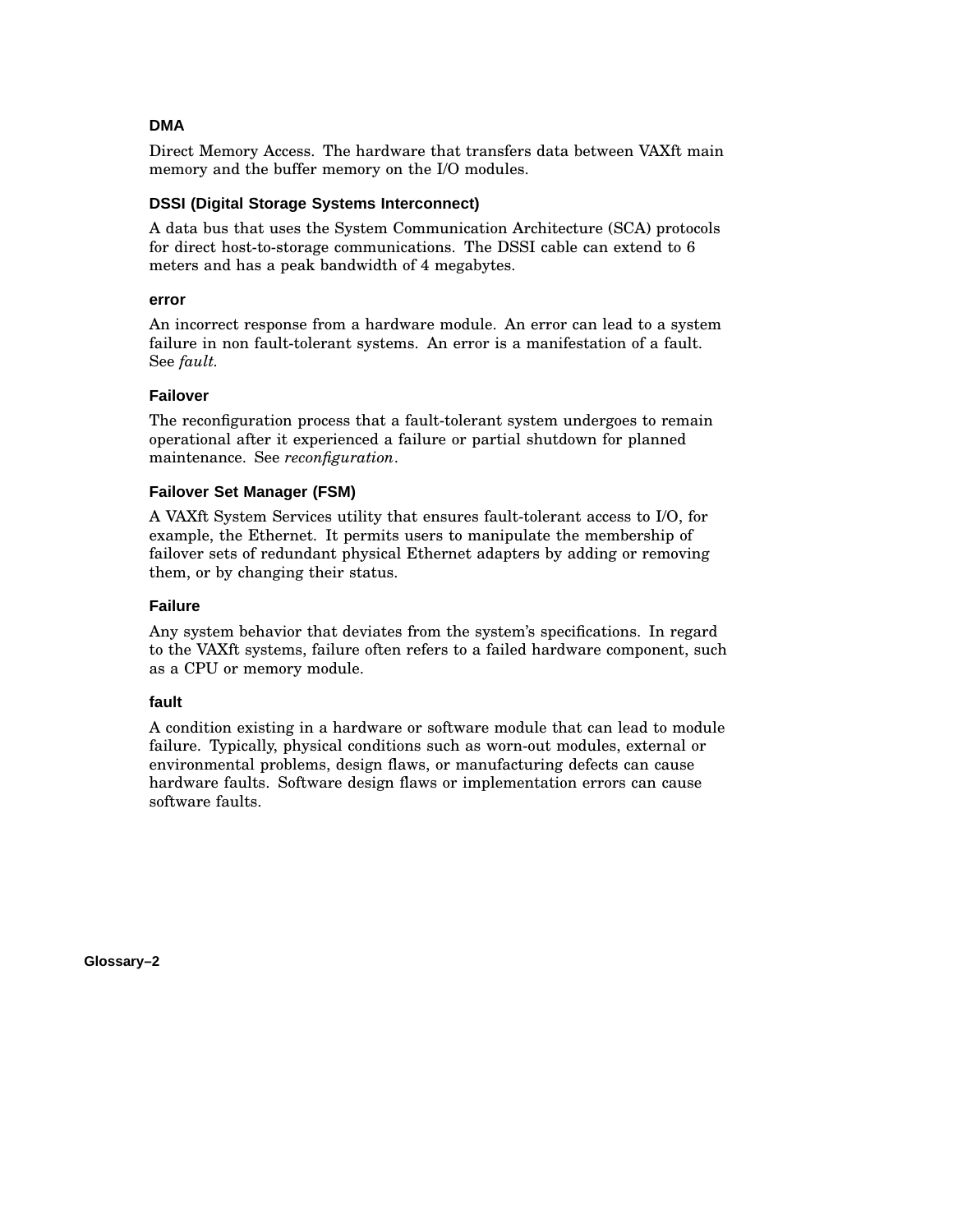## **fault tolerant system**

Fault tolerance is the degree to which a computer system maintains its reliability and availability. A computer system that tolerates any single point of failure and continues to provide virtually uninterrupted service to an application is a fault-tolerant system.

## **FRU**

Field Replaceable Unit. A unit designed to be replaced in the field by appropriate personnel.

## **IZC**

Inter-Zone Communication. A communication protocol that uses the serial crosslink to establish communication between zones that are not operating in lockstep.

## **lockstep**

Simultaneous execution of the same instruction stream by the two CPU modules in a VAXft system running in a synchronized, dual-zone configuration.

#### **parallel crosslink**

The portion of the crosslink used to communicate between system zones when the system is running in lockstep operation.

#### **PCM**

Power and Cooling Monitor.

## **reconfiguration**

The process of adding or removing devices from the failover set. See *synchronization.*

## **Reliability**

The likelihood that a system or system component will continue to function over a given time period.

#### **redundancy**

Duplication of elements or components to provide alternative functional channels in case of single component failures.

#### **shadow set**

Several physical disk drives, known as *shadow set members*, that are associated with a software-created virtual unit for volume shadowing.